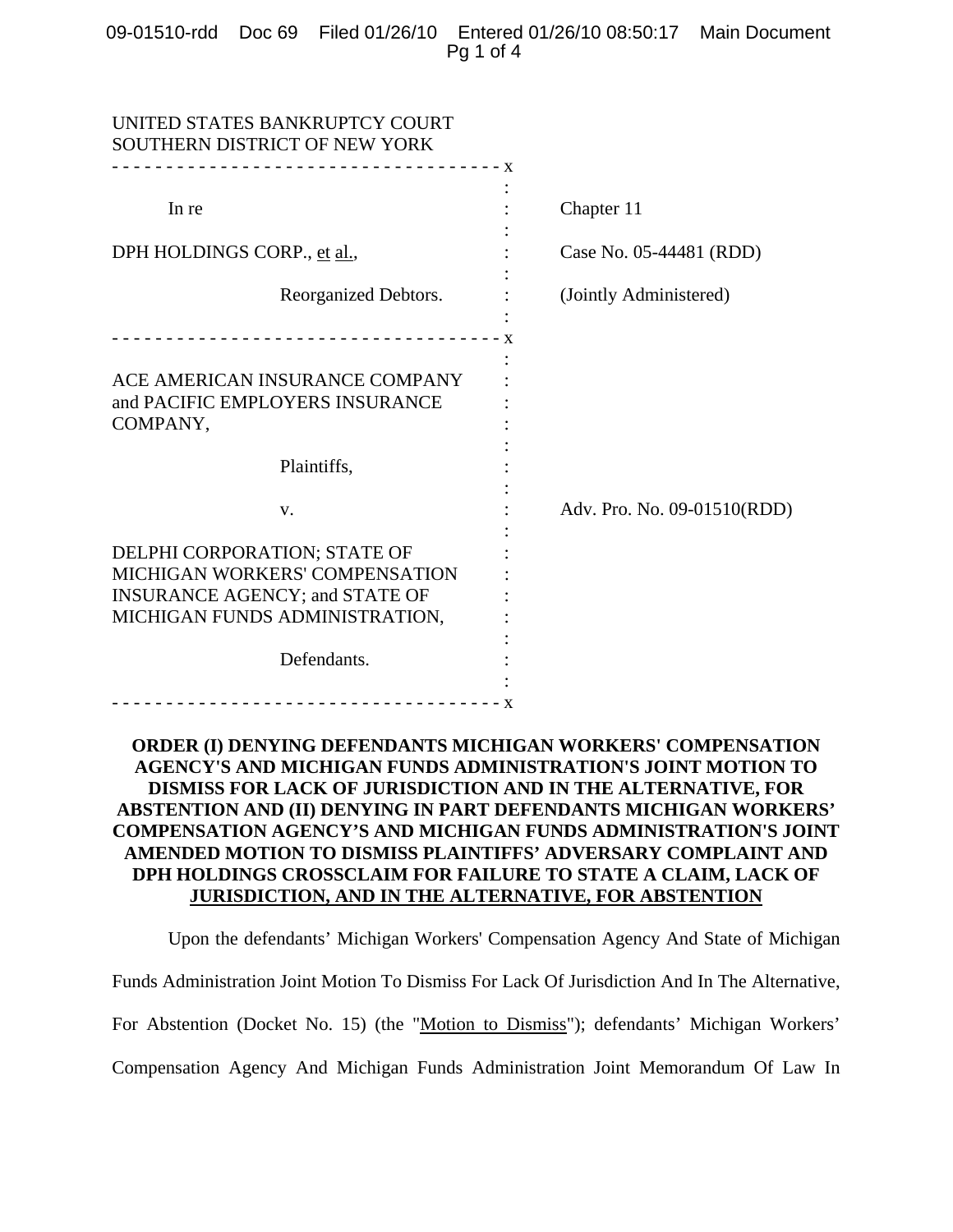## 09-01510-rdd Doc 69 Filed 01/26/10 Entered 01/26/10 08:50:17 Main Document Pg 2 of 4

Support Of Joint Motion To Dismiss For Lack Of Jurisdiction And In The Alternative, Abstention (Docket No. 17) and Exhibit Thereto (Docket No. 18); plaintiff's Brief In Opposition To Motion To Dismiss Of State of Michigan Workers' Compensation Insurance Agency And State of Michigan Funds Administration (Docket No. 28); Declaration of Lewis R. Olshin (Docket No. 29); Memorandum of DPH Holdings Corp. (Formerly Delphi Corporation) In Opposition to Defendants Michigan Workers' Compensation Agency's And Michigan Funds Administration's Joint Motion to Dismiss For Lack Of Jurisdiction And In The Alternative, For Abstention (Docket No. 30); defendants' Michigan Workers' Compensation Agency's And Michigan Funds Administration's Joint Amended Motion To Dismiss Plaintiffs' Adversary Complaint And DPH Holdings Crossclaim For Failure to State A Claim, Lack Of Jurisdiction, And In The Alternative, For Abstention (the "Amended Motion to Dismiss") (Docket No. 43); defendants' Michigan Workers' Compensation Agency's And Michigan Funds Administration's Brief In Support Of Joint Amended Motion To Dismiss Plaintiffs' Adversary Complaint And DPH Holdings Crossclaim For Failure to State A Claim, Lack Of Jurisdiction, And In The Alternative, For Abstention (Docket No. 44); defendants' Michigan Workers' Compensation Agency's And Michigan Funds Administration's Joint Reply To Memorandum of DPH Holdings Corp. (Formerly Delphi Corporation) In Opposition to Defendants Michigan Workers' Compensation Agency's And Michigan Funds Administration's Joint Motion to Dismiss For Lack Of Jurisdiction And In The Alternative, For Abstention (Docket No. 45); Joint Reply To Plaintiff's Brief In Opposition to Motion to Dismiss Of State Of Michigan Workers' Compensation Agency And Michigan Funds Administration (Docket No. 46); plaintiff's Reply To Memorandum of DPH Holdings Corp. (Formerly Delphi Corporation) In Opposition to Defendants Michigan Workers' Compensation Agency's And Michigan Funds Administration's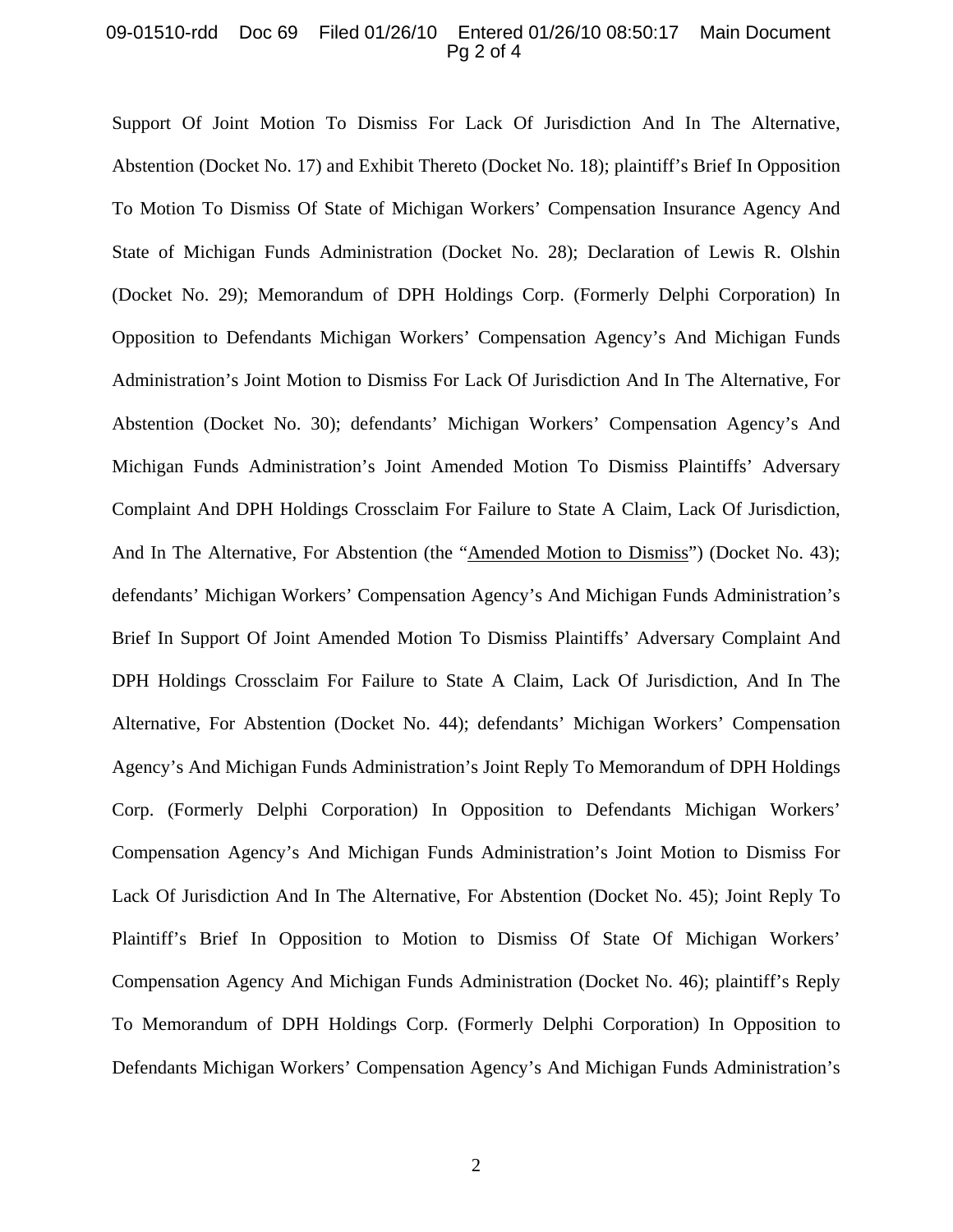## 09-01510-rdd Doc 69 Filed 01/26/10 Entered 01/26/10 08:50:17 Main Document Pg 3 of 4

Joint Motion to Dismiss For Lack Of Jurisdiction And In The Alternative, For Abstention (Docket No. 51); Corrected Joint Reply To Plaintiffs' Brief In Opposition To Motion To Dismiss Of State Of Michigan Workers' Compensation Agency And Michigan Funds Administration (Docket No. 53); plaintiff's Brief In Response to the (I) Joint Reply and (II) Amended Motion to Dismiss of State of Michigan Workers' Compensation Agency And State of Michigan Funds Administration (Docket No. 54); Declaration of Lewis R. Olshin In Support of Plaintiff's Response (Docket No. 55); and upon the Supplemental Memorandum of DPH Holdings Corp. (Formerly Delphi Corporation) In Opposition To Defendants Michigan Workers' Compensation Agency's and Michigan Fund Administration's Joint Amended Motion to Dismiss Plaintiffs' Adversary Complaint And DPH Holdings Cross Claim for Failure To State A Claim, Lack Of Jurisdiction, And In The Alternative, For Abstention (Docket No. 57); and the Bankruptcy Court having considered the arguments of Counsel at the hearing held on January 8, 2010; and after due deliberation thereon, and for the reasons stated in the Court's Amended Bench Ruling, a copy if which is attached hereto as Exhibit  $\underline{A}$ , which modifies and supersedes the Court's bench ruling set forth in the January 12, 2010 transcript, it is hereby

## ORDERED that:

1. The Motion to Dismiss is DENIED.

2. The Amended Motion to Dismiss is DENIED to the extent that the Amended Motion to Dismiss seeks to dismiss the complaint and defendant DPH Holdings Corp.'s (formerly Delphi Corporation) crossclaim for lack of jurisdiction or, in the alternative, seeks abstention, but not as to that portion of the Amended Motion to Dismiss that seeks to dismiss the complaint and defendant DPH Holdings Corp.'s (formerly Delphi Corporation)

3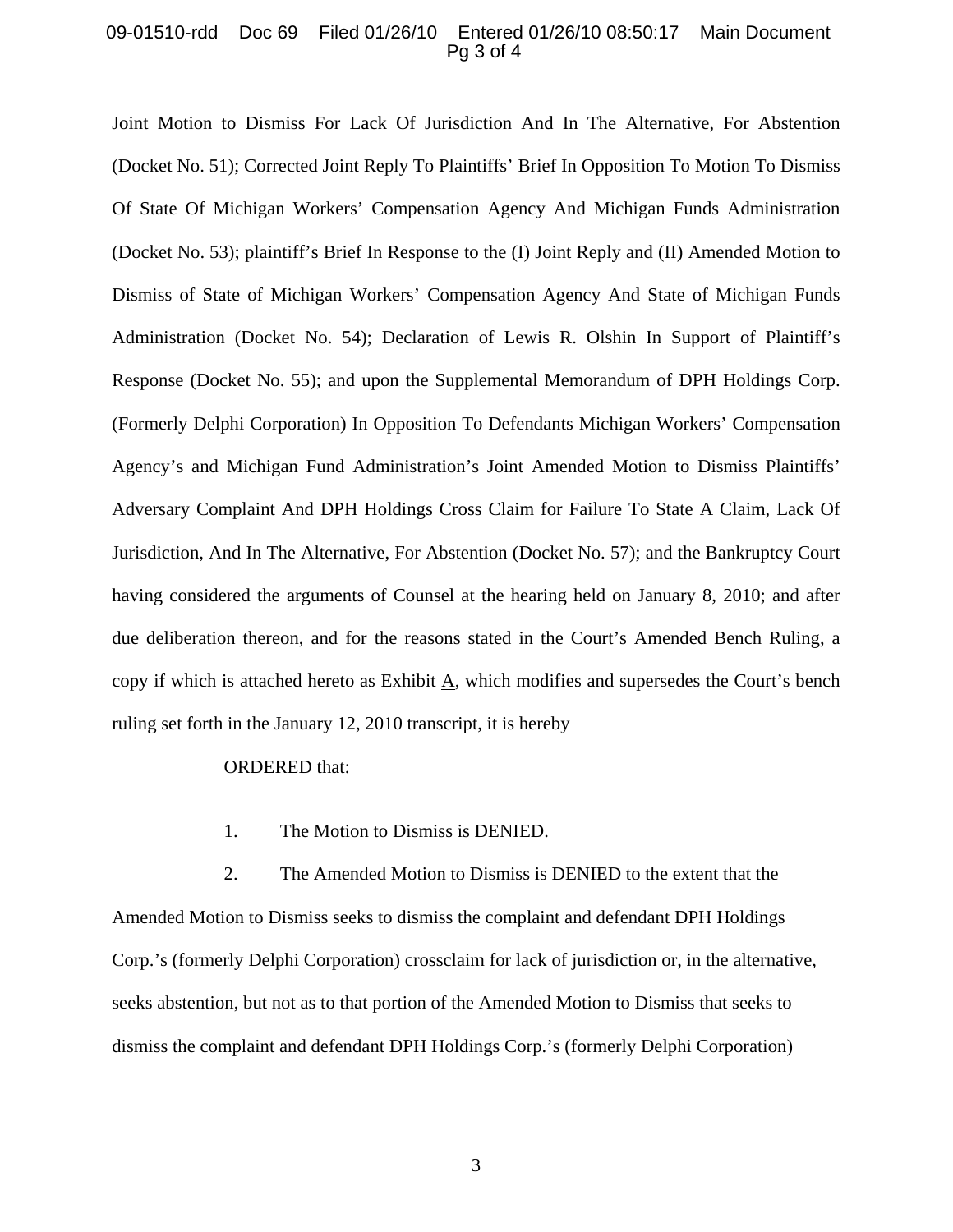# 09-01510-rdd Doc 69 Filed 01/26/10 Entered 01/26/10 08:50:17 Main Document Pg 4 of 4

crossclaim under Fed.R.Civ.P. 12(b)(6), incorporated by Fed.R.Bankr.P. 7012(b), for failure to state a claim.

3. The Amended Motion to Dismiss is adjourned to the extent that the Amended Motion to Dismiss seeks to dismiss the complaint and defendant DPH Holdings Corp.'s (formerly Delphi Corporation) crossclaim pursuant to Fed.R.Bankr. P. 7012(b) and Fed.R.Civ.P. 12(b)(6).

4. This Court shall retain jurisdiction to hear and determine this Adversary Proceeding.

Dated: White Plains, New York January 25, 2010

> /s/Robert D. Drain Robert D. Drain (U.S.B.J.)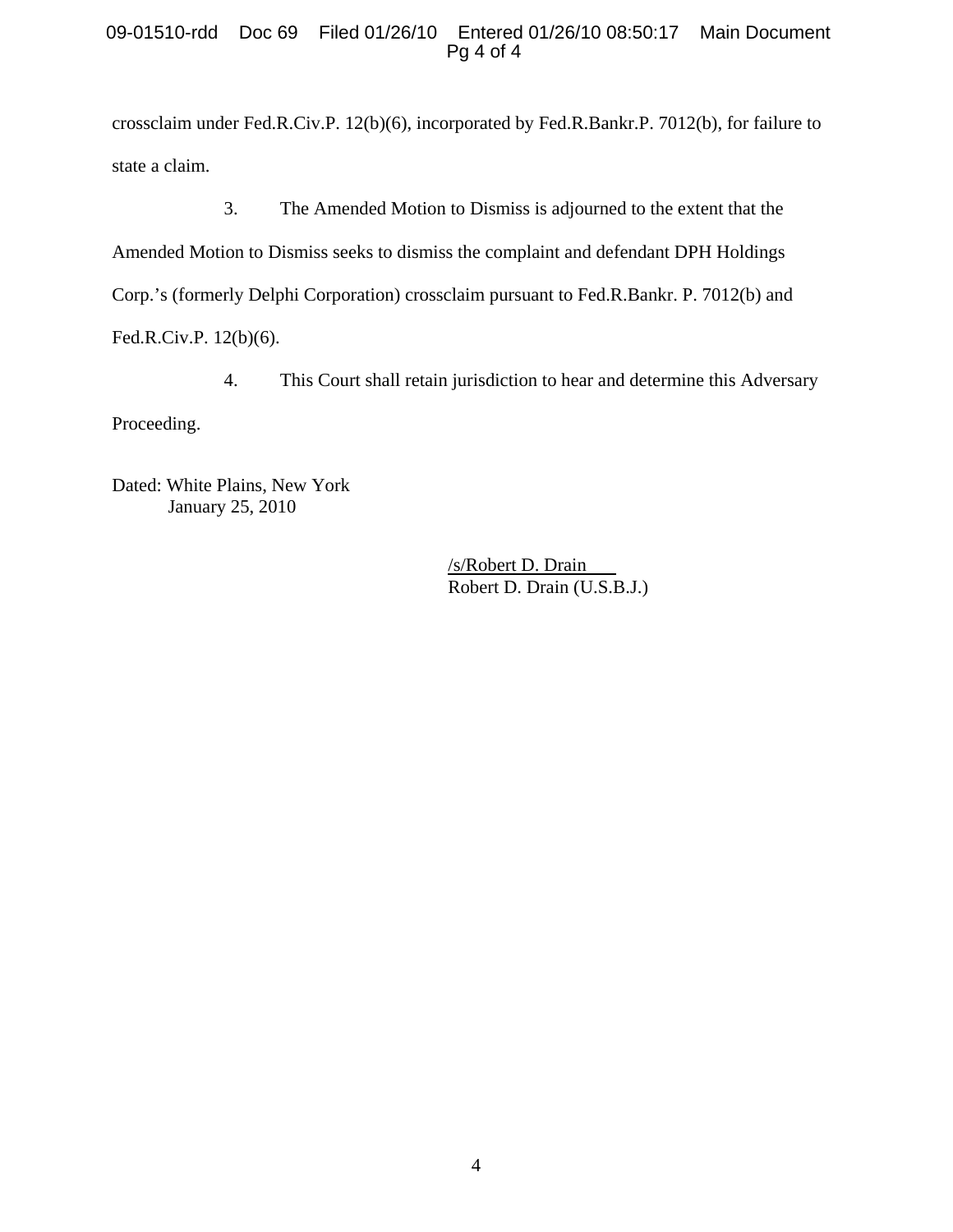09-01510-rdd Doc 69-1 Filed 01/26/10 Entered 01/26/10 08:50:17 Exhibit Pg1 -1 of 41

| 1       | <b>EXHIBIT</b>                                         |
|---------|--------------------------------------------------------|
| 2       | UNITED STATES BANKRUPTCY COURT                         |
| 3       | SOUTHERN DISTRICT OF NEW YORK                          |
| 4       | Lead Case No. 05-44481-rdd; Adv. Pro. No. 09-01510-rdd |
| 5       | – –x                                                   |
| 6       | In re:                                                 |
| 7       | DPH HOLDINGS CORP., et al.,                            |
| 8       | Debtors.                                               |
| 9       | - - - - - - - - - - - X                                |
| $10 \,$ | ACE AMERICAN INSURANCE COMPANY, et al.,                |
| 11      | Plaintiffs,                                            |
| 12      | v.                                                     |
| 13      | DELPHI CORPORATION, et al.,                            |
| 14      | Defendants.                                            |
| 15      | . X                                                    |
| 16      | United States Bankruptcy Court                         |
| 17      | 300 Quarropas Street                                   |
| 18      | White Plains, New York                                 |
| 19      |                                                        |
| 20      | January 12, 2010                                       |
| 21      | $2:04$ PM                                              |
| 22      | AMENDED BENCH RULING                                   |
| 23      | BEFORE:                                                |
| 24      | HON. ROBERT D. DRAIN                                   |
| 25      | U.S. BANKRUPTCY JUDGE                                  |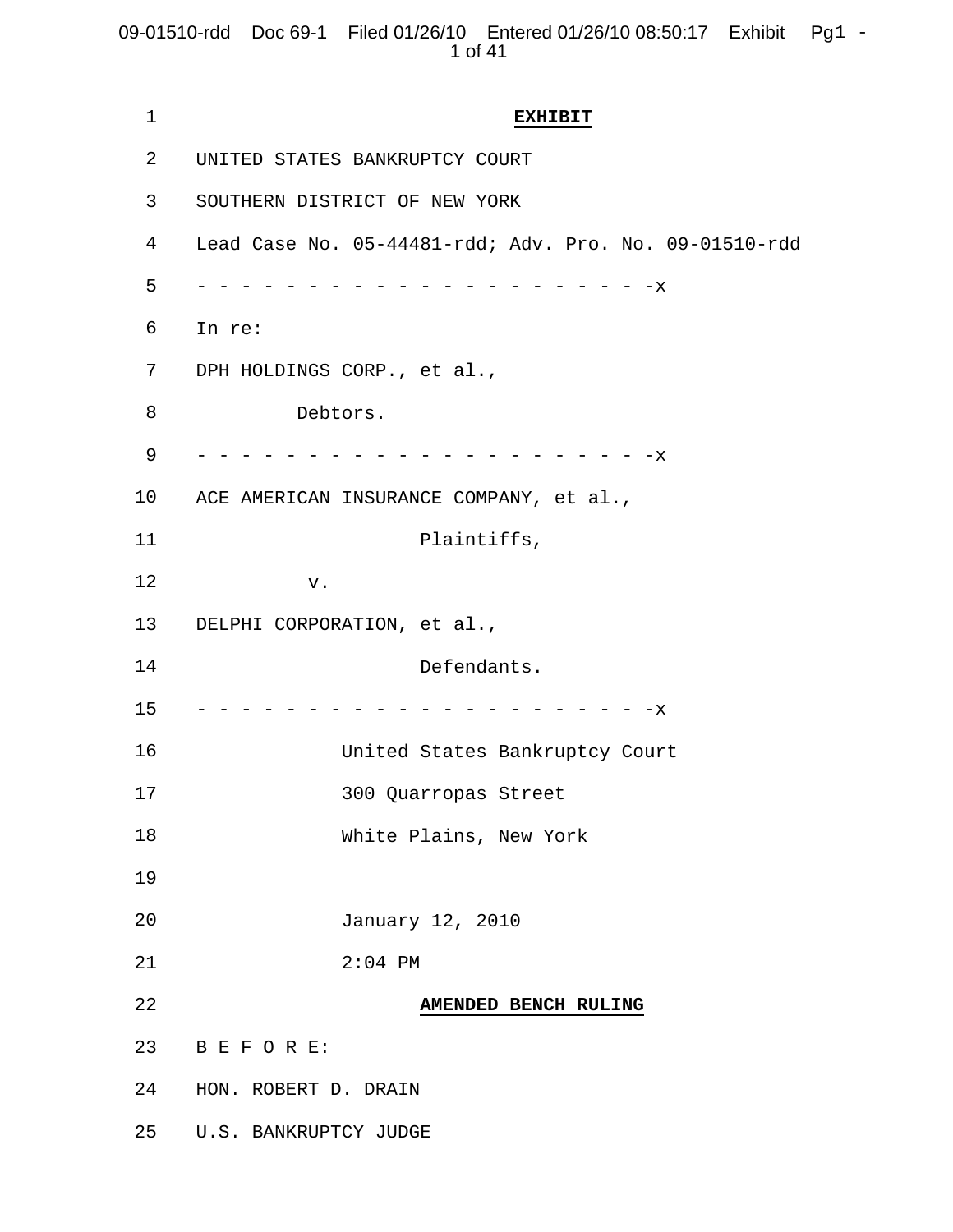## 09-01510-rdd Doc 69-1 Filed 01/26/10 Entered 01/26/10 08:50:17 Exhibit Pg2 -2 of 41

| $\mathbf{1}$ |                                                                 |  |  |  |  |
|--------------|-----------------------------------------------------------------|--|--|--|--|
| 2            | HEARING re Amended Motion to Dismiss Case; Defendants Michigan  |  |  |  |  |
| 3            | Workers' Compensation Agency's and Michigan Funds               |  |  |  |  |
| 4            | Administration's Joint Amended Motion to Dismiss Plaintiff's    |  |  |  |  |
| 5            | Adversary Complaint and DPH Holdings' Crossclaim for Failure to |  |  |  |  |
| 6            | State a Claim, Lack of Jurisdiction, and in the Alternative,    |  |  |  |  |
| 7            | for Abstention                                                  |  |  |  |  |
| 8            |                                                                 |  |  |  |  |
| 9            | APPEARANCES:                                                    |  |  |  |  |
| 10           | SKADDEN, ARPS, SLATE, MEAGHER & FLOM LLP                        |  |  |  |  |
| 11           | Attorneys for the Debtors                                       |  |  |  |  |
| 12           | 155 North Wacker Drive                                          |  |  |  |  |
| 13           | Chicago, IL 60606                                               |  |  |  |  |
| 14           |                                                                 |  |  |  |  |
| 15           | ALBERT L. HOGAN, III, ESQ. (TELEPHONICALLY)<br>BY:              |  |  |  |  |
| 16           | NICK D. CAMPANARIO, ESQ. (TELEPHONICALLY)                       |  |  |  |  |
| 17           | JOHN K. LYONS, ESQ. (TELEPHONICALLY)                            |  |  |  |  |
| 18           | JOSEPH N. WHARTON, ESQ. (TELEPHONICALLY)                        |  |  |  |  |
| 19           |                                                                 |  |  |  |  |
| 20           |                                                                 |  |  |  |  |
| 21           | ALSTON & BIRD LLP                                               |  |  |  |  |
| 22           | Attorneys for Creditor, ACE American Insurance Company          |  |  |  |  |
| 23           | and Pacific Employers Insurance Company                         |  |  |  |  |
| 24           | 90 Park Avenue                                                  |  |  |  |  |
| 25           | New York, NY 10016                                              |  |  |  |  |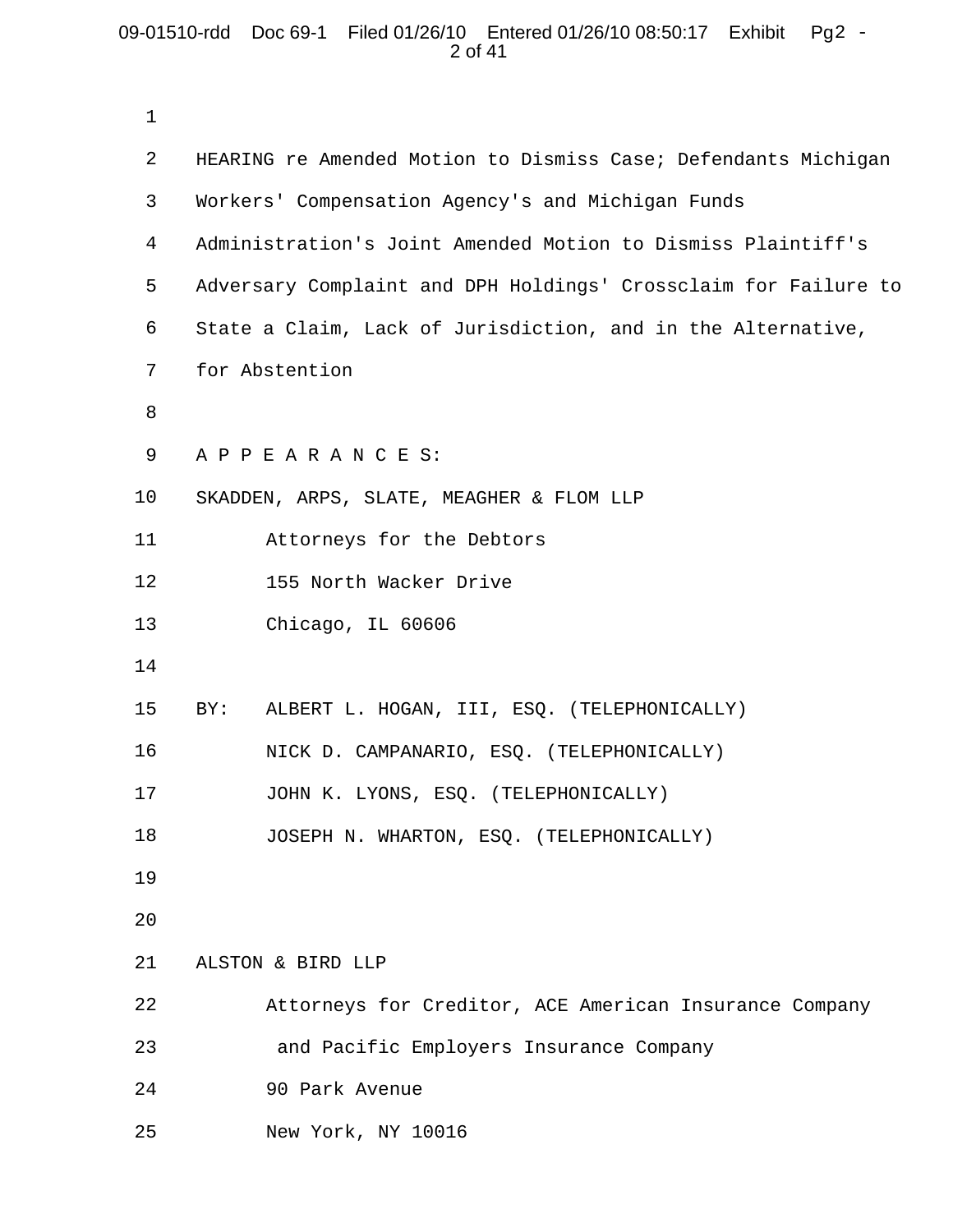## 09-01510-rdd Doc 69-1 Filed 01/26/10 Entered 01/26/10 08:50:17 Exhibit Pg3 -3 of 41

```
1 
 2 
 3 
 4 
 5 
 6 
 7 
 8 
 9 
10 
11 
12 
13 
14 
15 
16 
17 
18 
19 
20 
21 
22 
23 
24 
25 
     BY: MARTIN G. BUNIN, ESQ. (TELEPHONICALLY) 
             CATHERINE R. FENOGLIO, ESQ. (TELEPHONICALLY) 
     DUANE MORRIS LLP 
             Attorneys for Creditor, ACE American Insurance Company 
              and Pacific Employers Insurance Company 
             30 South 17th Street 
             Philadelphia, PA 19103 
     BY: LEWIS R. OLSHIN, ESQ. (TELEPHONICALLY) 
     PLUNKETT COONEY, P.C. 
             Attorneys for Plaintiffs ACE American Insurance Company 
              and Pacific Employers Insurance Company 
             38505 Woodward Avenue 
             Bloomfield Hills, MI 48304 
     BY: CHARLES W. BROWNING, ESQ. (TELEPHONICALLY) 
             ROBERT G. KAMENEC, ESQ. (TELEPHONICALLY) 
             ELAINE M. POHL, ESQ. (TELEPHONICALLY)
```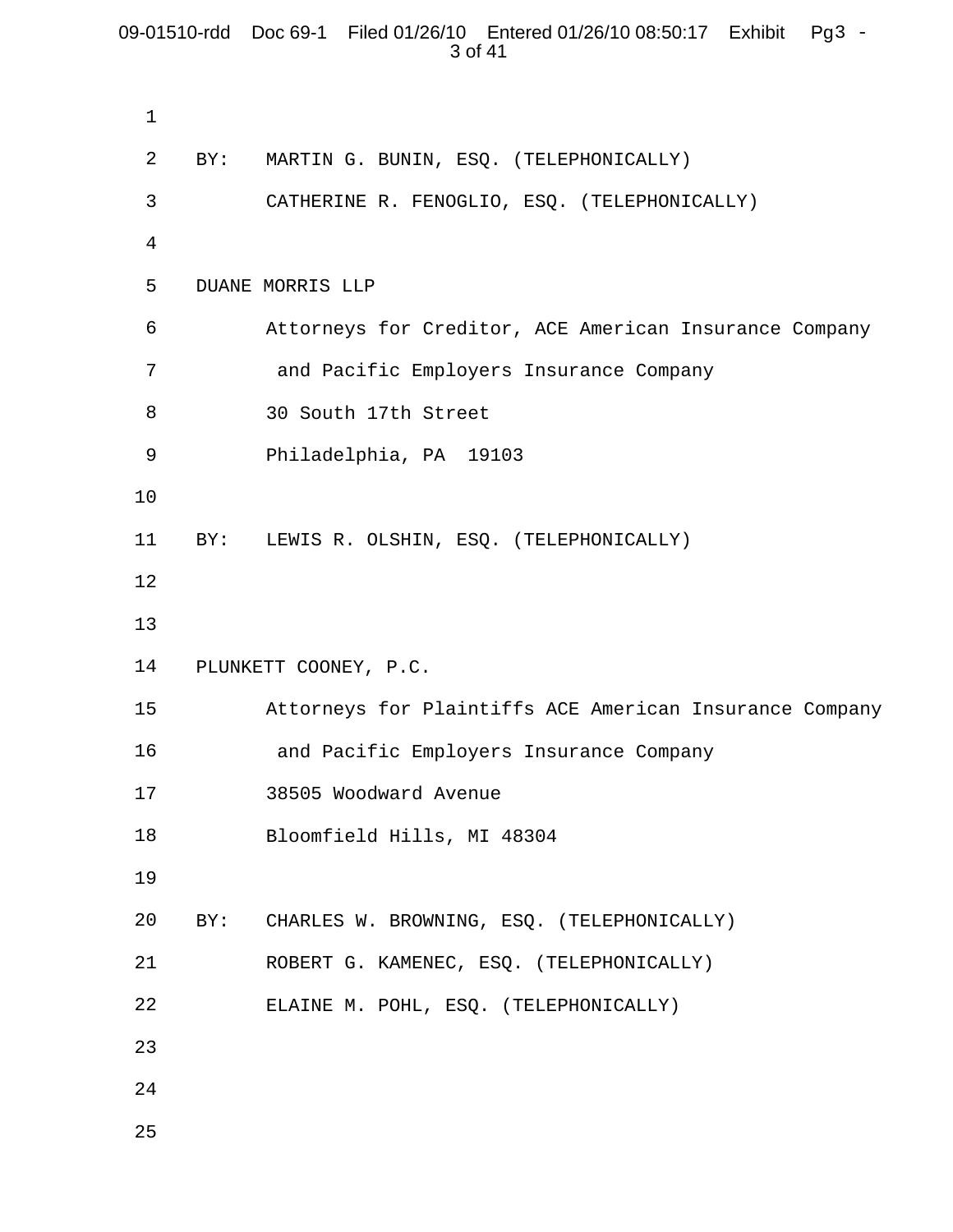```
1 
 2 
 3 
 4 
 5 
 6 
 7 
 8 
 9 
10 
11 
12 
13 
14 
15 
16 
17 
18 
19 
20 
21 
22 
23 
24 
25 
     MICHIGAN ASSISTANT ATTORNEY GENERAL'S OFFICE 
             Attorneys for Michigan Workers' Compensation Agency 
             5th Floor G. Mennen Williams Building 
             525 W. Ottawa Street 
             Lansing, MI 48909 
     BY: SUSAN PRZEKOP-SHAW, AAG (TELEPHONICALLY) 
     MICHIGAN ASSISTANT ATTORNEY GENERAL'S OFFICE 
             Attorneys for Michigan Funds Administration 
             G. Mennen Williams Building 
            525 W. Ottawa Street 
           5th Floor 
            Lansing, MI 48909 
     BY: DENNIS J. RATERINK, AAG (TELEPHONICALLY) 
                             P R O C E E D I N G S
```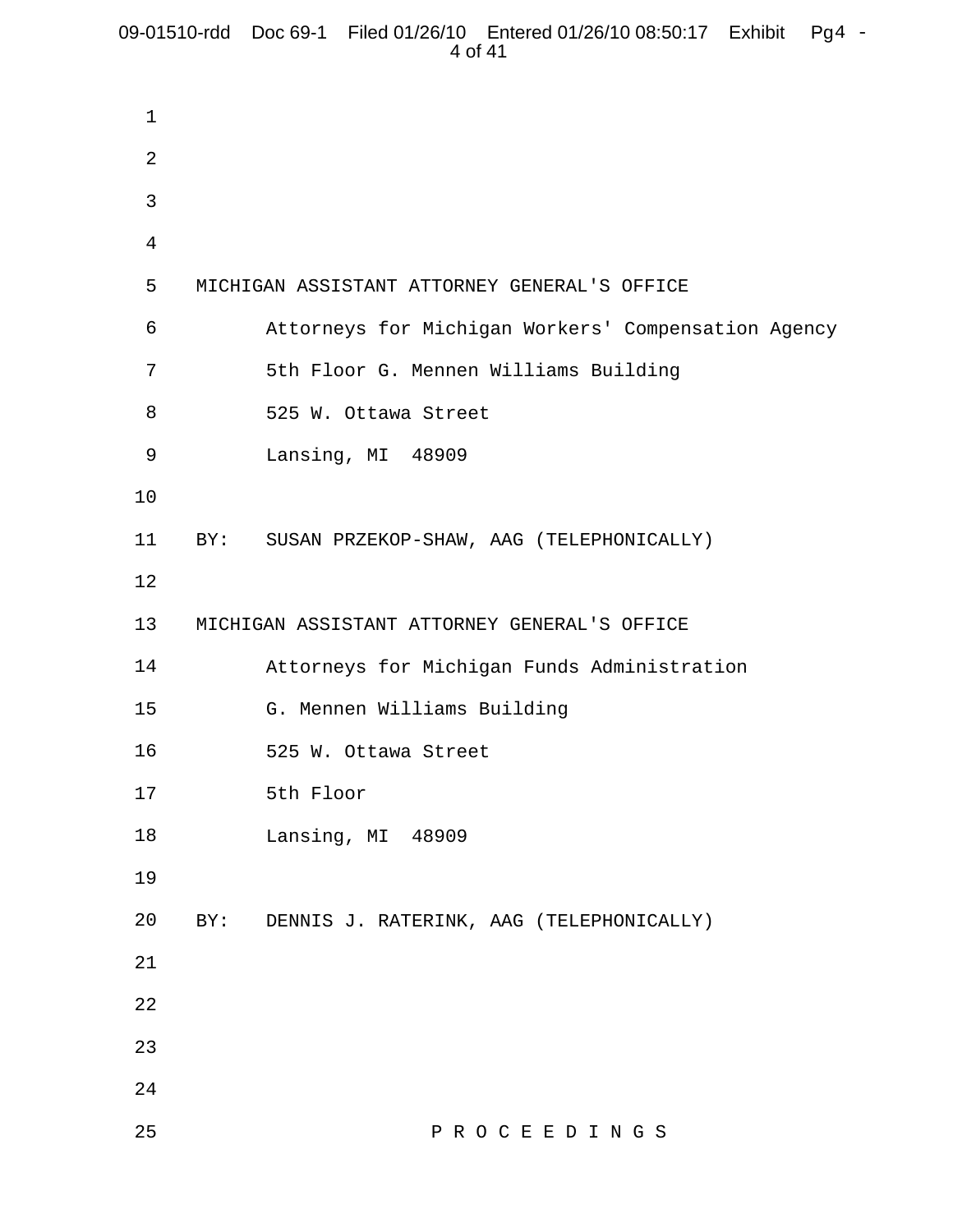## 09-01510-rdd Doc 69-1 Filed 01/26/10 Entered 01/26/10 08:50:17 Exhibit Pg5 -5 of 41

1 2 3 4 5 6 7 8 9 This is an adversary proceeding commenced by ACE American Insurance Company and Pacific Employers Insurance Company against both Delphi Corporation (which, since the confirmation and consummation of its Chapter 11 plan, is known as DPH Holdings Corp., but which I may still refer to as "Delphi") and the State of Michigan Workers' Compensation Insurance Agency (which I'll refer to as the "Agency") and the State of Michigan Funds Administration (which I'll refer to as the "Funds").

10 11 12 13 14 15 16 17 The Funds include a fund, the Michigan Self-Insurers' Security Fund, that has filed proofs of claim against Delphi's Chapter 11 estate for unsecured non-priority claims in the amount of 36.3 million, a priority claim of approximately 25.5 million, and an administrative expense claim of 5.6 million, all for amounts that it claims would be owed by Delphi to it in its capacity as, on a statutory basis, a surety or a backstop for Delphi's obligation to pay workers' compensation claims.

18 19 20 21 22 23 24 25 The Agency is also a creation of Michigan law tied into the Michigan workers' compensation system. It has a fairly limited, although important, function; it oversees the operation of the system and the operation of the administrative tribunals that consider workers' compensation claims, and it has the power, in a so-called "Rule 5 proceeding", to bring up a common question pending before the Michigan administrative tribunals that would affect the administration of the workers'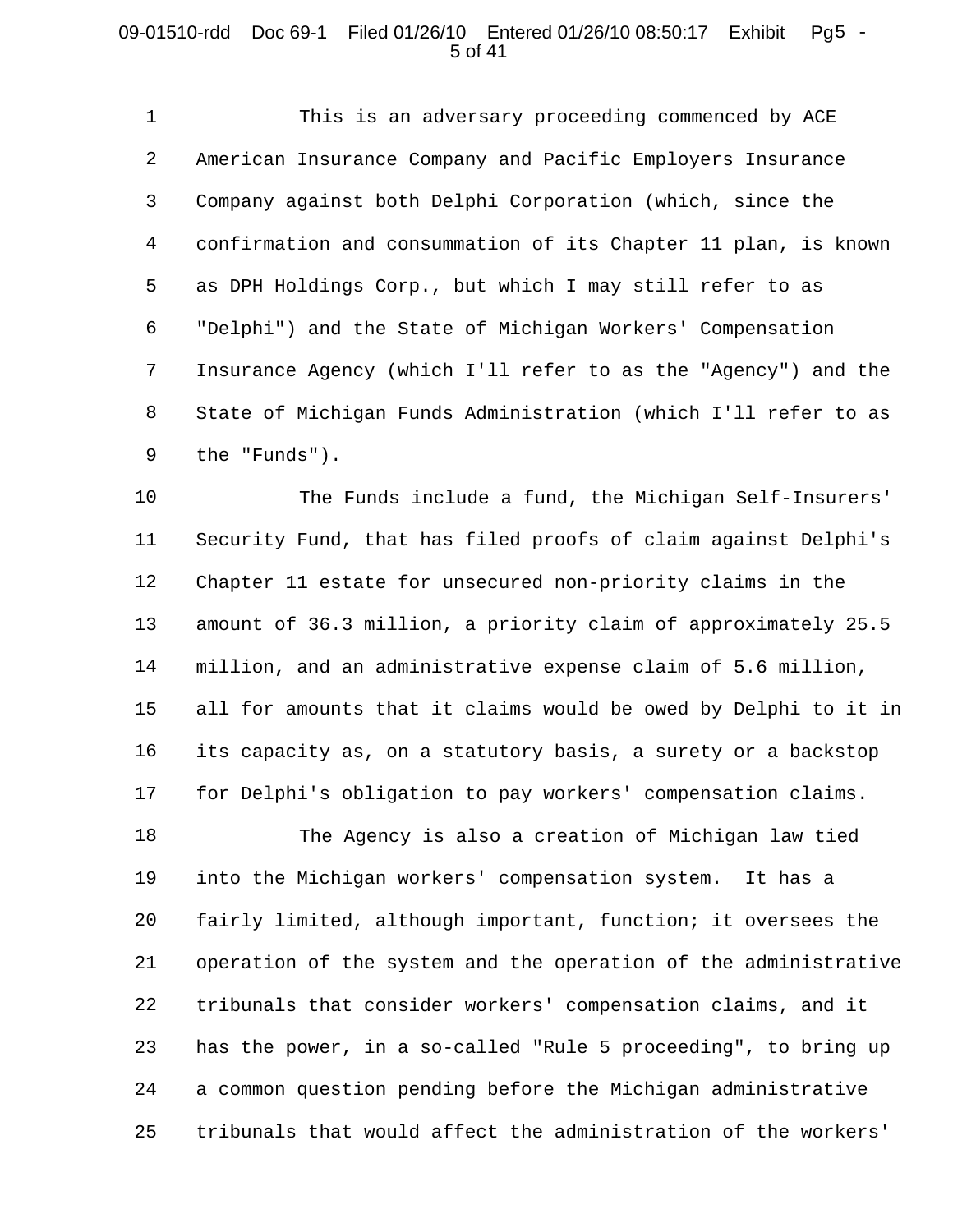## 09-01510-rdd Doc 69-1 Filed 01/26/10 Entered 01/26/10 08:50:17 Exhibit Pg6 -6 of 41

1 2 3 4 5 6 compensation statutes. It also is charged with giving notice to potentially responsible parties when it believes that a workers' compensation claim that has been filed before the workers' compensation, or the Board of Magistrates, is one that a particular third party may have responsibility for paying under Michigan law.

7 8 9 10 11 12 13 14 This dispute originally arose because the Agency made a determination last summer -- based upon, it appears, the fact that the Agency's records contain so-called "Form 400s" from the two insurer plaintiffs herein -- that those insurers would be potentially liable for a spate of workers' compensation claims that had been filed, and have since been filed as a result of Delphi's failure to pay workers' compensation in light of its liquidation.

15 16 17 18 19 20 21 22 23 In response, and as the number of Michigan workers' compensation proceedings involving them in front of the Board of Magistrates grew, the insurers commenced this action in this Court, seeking a declaration that the insurers are not liable under either the theory espoused by the Agency or under their respective insurance policies with Delphi, which are referred to in the complaint in two categories -- "Deductible policies" and "Retention policies" -- for the claims being raised against them under the Michigan Workers' Compensation Disability Act.

24 25 The primary theory of the insurers' complaint is that, by the policies' express terms and under Michigan law, Delphi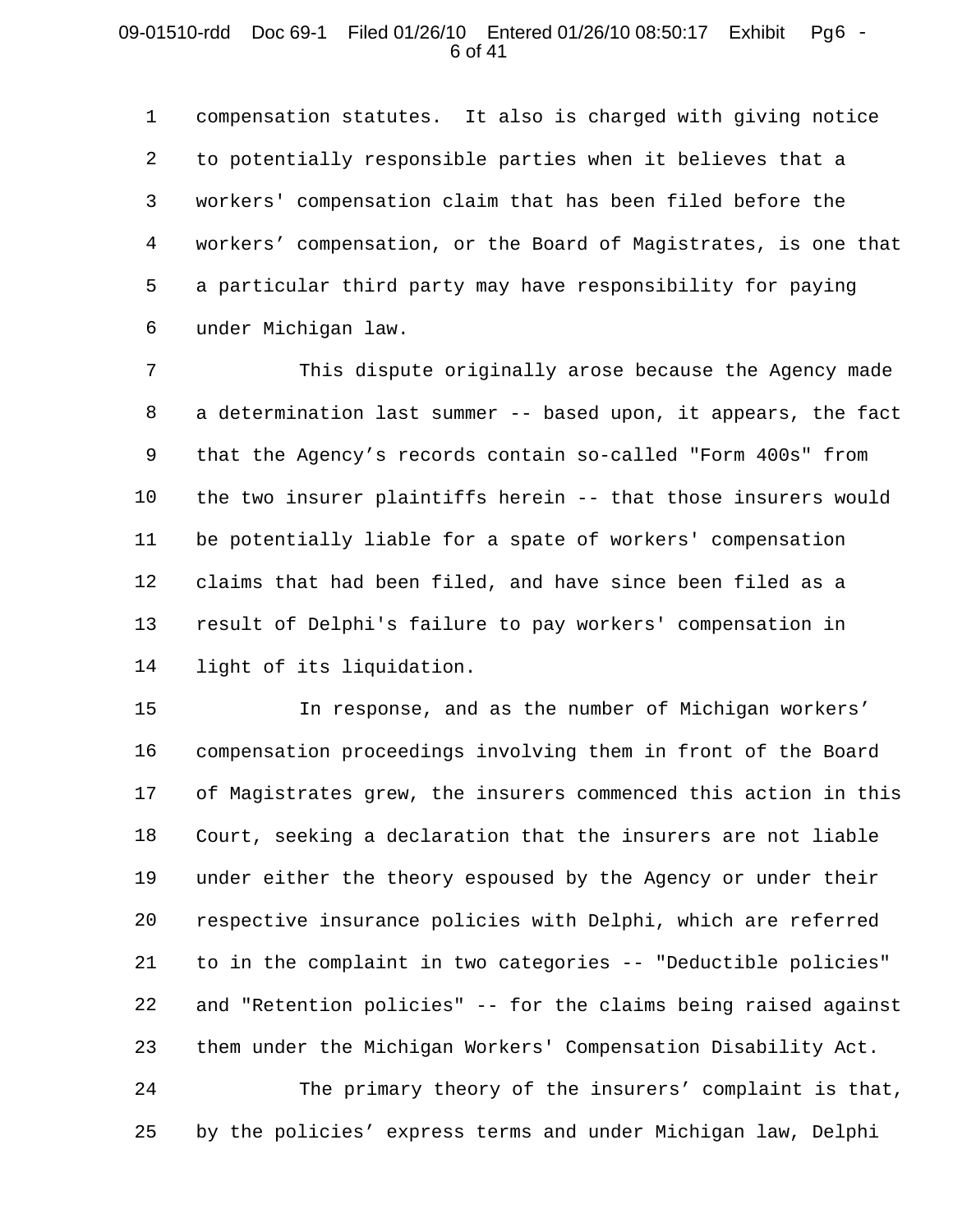## 09-01510-rdd Doc 69-1 Filed 01/26/10 Entered 01/26/10 08:50:17 Exhibit Pg7 -7 of 41

1 2 3 4 5 6 7 8 was self-insured except with respect to excess coverage (which has not been triggered, however, and which would apply only in respect of the Retention policies). Thus, the insurers contend that, by the policies' express terms, as intended by the parties, the insurers are not liable for the claims now being asserted against the insurers in the Michigan proceedings under the Agency's legal theory as previously communicated to the insurers.

9 10 11 12 13 14 15 16 17 In addition, the complaint requests that if, notwithstanding the foregoing, the Deductible policies are somehow determined to provide insurance coverage in any other respect to Delphi for the underlying self-insured Michigan workers' compensation claims, the Court find that the Deductible policies do so inadvertently through mutual mistake or scrivener's error and, therefore, that the Court enter an order reforming the policies to reflect the parties' actual intent.

18 19 20 21 22 23 24 25 The insurers note in their complaint that at times in this Chapter 11 case the Agency has taken a similar position to the insurers' and contrary to the position that the Agency has more recently been taking in the Michigan proceedings vis a vis the insurers, at least insofar as the Agency is on record in the Chapter 11 case as stating that, if, in fact, Delphi was not for some reason required to pay the claims (or a thirdparty acquirer was not required to pay the claims), the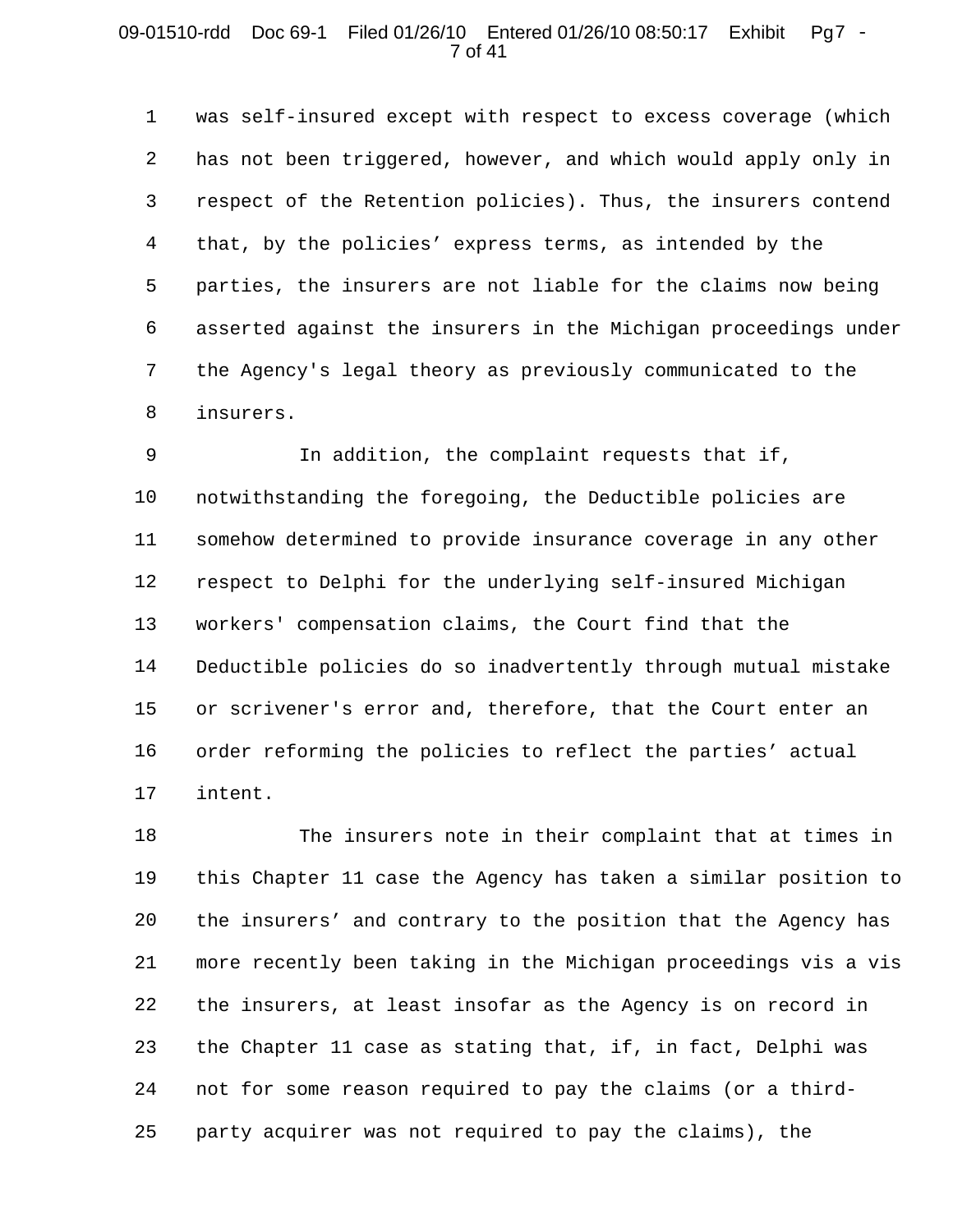## 09-01510-rdd Doc 69-1 Filed 01/26/10 Entered 01/26/10 08:50:17 Exhibit Pg8 -8 of 41

1 2 3 4 5 6 7 8 9 10 11 12 13 14 15 16 17 18 workers' compensation claims would not be covered by insurance. Having recognized that Delphi will, in fact, not be able to pay the workers' compensation claims in full, except perhaps the administrative claims, and that a third-party acquirer will not be picking up these claims, the insurers make the point that they believe that the Agency now has reversed field in concluding that the insurers are liable. (I do not believe, however, that there is a basis for judicial estoppel of the Agency, since it did not prevail in the proceeding in this Court where it arguably took a contrary position to the position it now espouses. See New Hampshire v. Maine, 532 U.S. 742, 749-51 (2001); In re Oneida Ltd., 383 B.R. 29, 45-46 (Bankr. S.D.N.Y. 2008), rev'd on other grounds, 562 F.3d 154 (2d Cir. 2009); In re Allegiance Telecom, Inc., 356 B.R. 93, 107 (Bankr. S.D.N.Y. 2006). Moreover, because the Agency was not asserting a claim when it took the prior allegedly contrary position, it is not subject to the judicial admission doctrine.)

19 20 21 22 23 24 25 After the commencement of this adversary proceeding, the two Michigan defendants, the Agency and the Funds, moved to dismiss on several different grounds, and it is that motion that is before me today and upon which I'm ruling, with the exception of the Michigan defendants' motion under Federal Rule of Civil Procedure 12(b)(6), incorporated by Bankruptcy Rule 7012), for a determination that the complaint fails to state a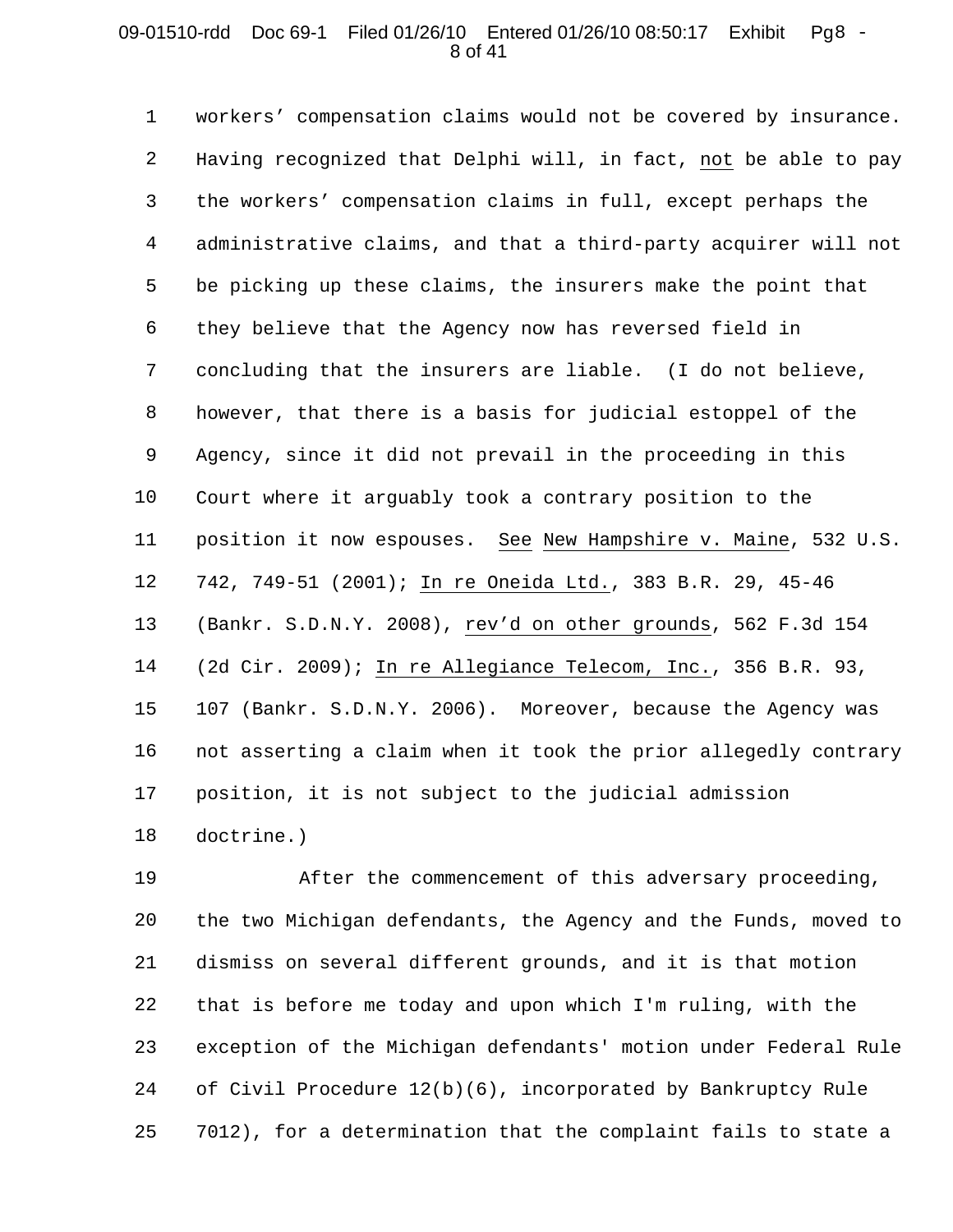## 09-01510-rdd Doc 69-1 Filed 01/26/10 Entered 01/26/10 08:50:17 Exhibit Pg9 -9 of 41

1 2 3 4 5 6 claim on the merits. Because the other bases for the motion to dismiss are jurisdictional in one form or another, or request mandatory or permissive abstention, I informed the parties that I would consider those bases first and, only if I first determined that I properly had jurisdiction and would not abstain, would I consider the Rule 12(b)(6) motion.

7 8 9 10 11 12 13 In addition, after the complaint was filed, DPH Holdings answered and agreed with the insurers as to the insurers' interpretation of the applicable policies and the fact that, as asserted by the insurers, those policies do not provide for coverage of the unpaid workers' compensation obligations with the exception of excess coverage in the Retention policies.

14 15 16 17 18 19 20 21 22 23 24 25 Finally, in addition to the filing of hundreds of more unpaid workers' compensation claims in Michigan, for which the Agency has noticed the insurers as potentially liable parties, the Agency has, on December 14th, 2009, called for a compliance hearing, a so-called "Section 5 proceeding," by a hearing officer appointed by the Agency, "to address whether the two insurers ... are the responsible carriers for the pending claims through their filing of the Form 400s giving notice of their insurance coverage for Delphi Automotive Systems and Delphi Corporation." That's a quote from the Corrected Joint Reply to Plaintiffs' Brief in Opposition to Motion to Dismiss of the two Michigan defendants. That corrected Joint Reply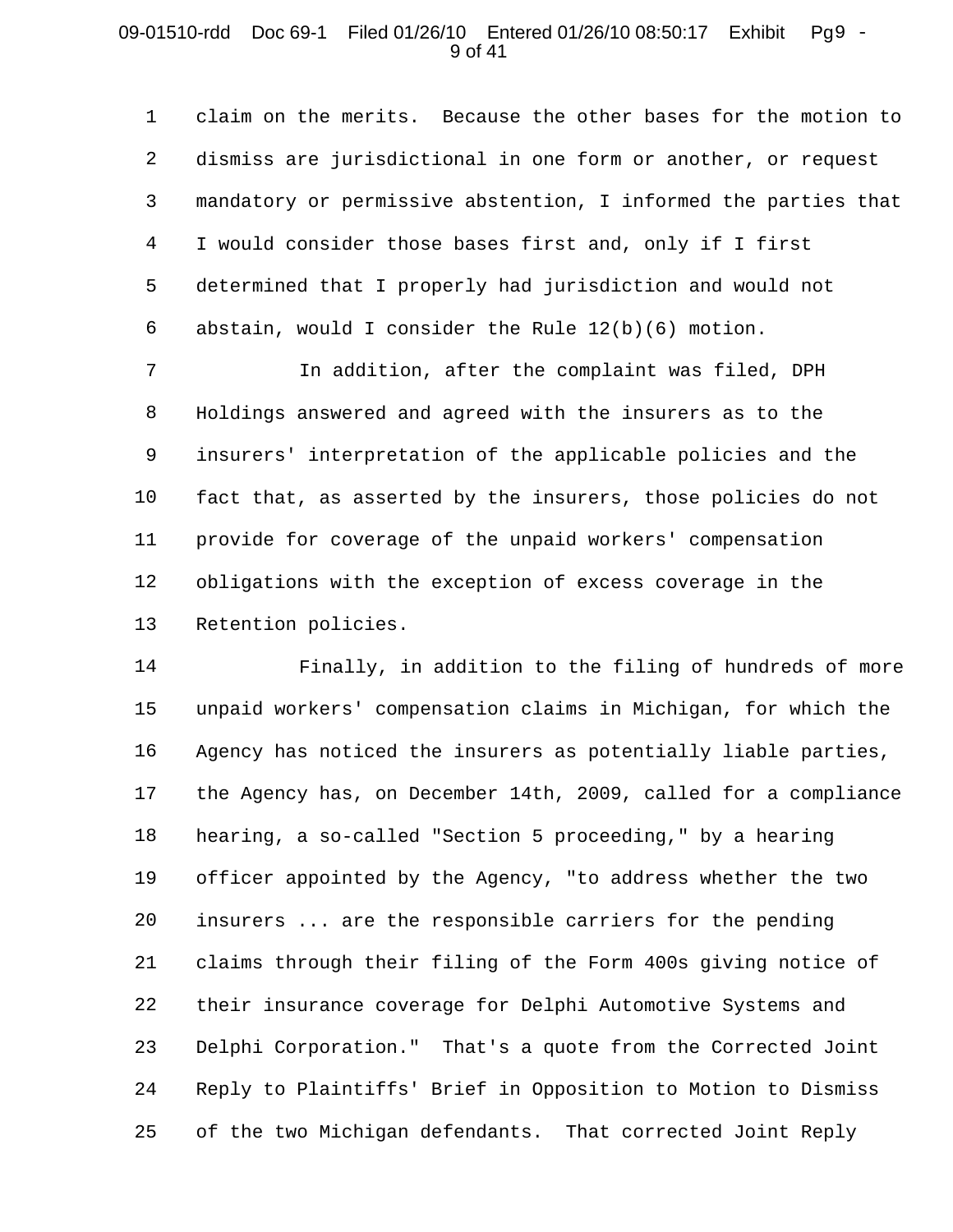## 09-01510-rdd Doc 69-1 Filed 01/26/10 Entered 01/26/10 08:50:17 Exhibit -Pğ0 -10 of 41

1 2 3 4 5 also attaches the Rule 5 pleading filed by the Agency seeking the foregoing relief. The Rule 5 proceeding was voluntarily stayed, however, given the fact that the parties had agreed, and this Court had previously scheduled, the date of the hearing on the Agency and the Funds' motion to dismiss.

6 7 8 9 10 11 12 13 14 In addition, both DPH Holdings and the insurers have asserted that the pursuit of the Rule 5 proceeding violates the injunction that was entered under the order confirming Delphi's Chapter 11 plan and as set forth in that plan. That issue is not before me presently, but I believe that, in light of the parties' attempt to clarify what, in fact, the Agency is seeking to have determined in the Rule 5 proceeding, DPH may well continue to make such an assertion if the Rule 5 proceeding resumed.

15 16 17 As I stated, the Michigan defendants seek to dismiss this adversary proceeding on several jurisdictional and procedural grounds. I will address those grounds now.

18 19 20 21 22 23 24 25 The Michigan defendants apparently do not dispute that this Court has "related-to" jurisdiction under 28 U.S.C. § 1334(b), but contend that it has no more than related-to jurisdiction; that this is a non-core proceeding under 28 U.S.C. § 157(b); that the Court lacks jurisdiction in light of their Eleventh Amendment sovereign immunity; that the Court is required to abstain under 28 U.S.C. § 1334(c)(2); that, even if the Court is not required to abstain, it should use its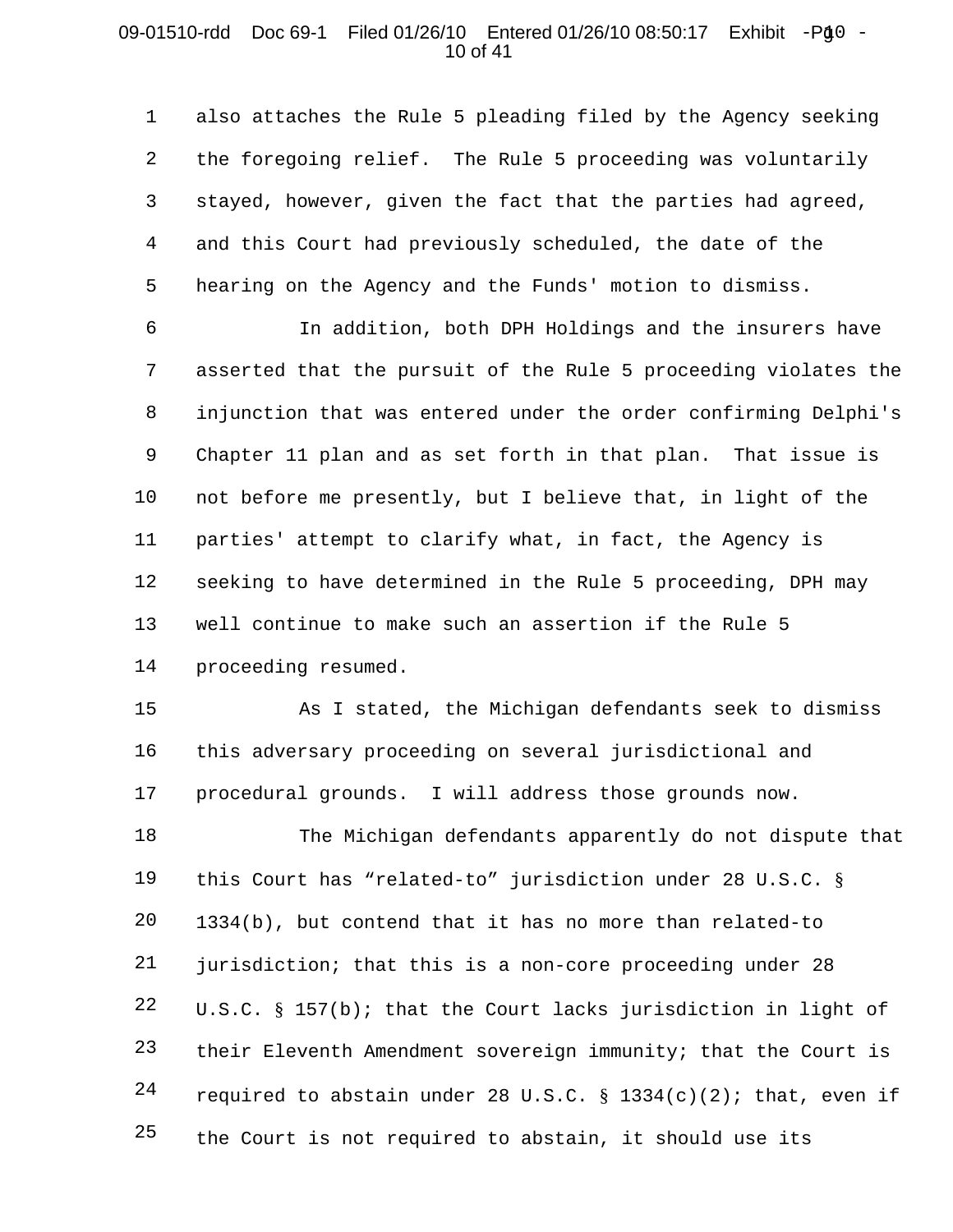## 09-01510-rdd Doc 69-1 Filed 01/26/10 Entered 01/26/10 08:50:17 Exhibit -Pğ1 -11 of 41

1 2 3 4 5 6 7 8 discretion to abstain under 28 U.S.C.  $\S$  1334(c)(1); that the Court should abstain not only under the traditional twelve-part test for permissive abstention in bankruptcy matters but also under the Burford abstention doctrine; that the Court should decline to hear this proceeding by exercising its discretion the Declaratory Judgment Act, 28 U.S.C. § 2201; and, finally, that this is not an enumerated proceeding permissibly brought under Bankruptcy Rule 7001 as an adversary proceeding.

9 10 The insurers and DPH Holdings strongly disagree with all of the foregoing.

11 12 13 14 15 16 Obviously, the Court's jurisdiction is a threshold issue. The Bankruptcy Code itself does not confer jurisdiction, but 28 U.S.C. § 1334(b) provides that the Court "shall have original but not exclusive jurisdiction of all civil proceedings arising under title 11 or arising in or related to cases under title 11".

17 18 19 20 21 22 23 24 25 Before focusing on that section in more detail, I should also note that it's well-recognized, although nowhere found in 28 U.S.C., that after the confirmation of a Chapter 11 plan the Court's jurisdiction shrinks. It is generally held that for the bankruptcy court to have jurisdiction over an action commenced after the confirmation of a Chapter 11 plan, the dispute must have a close nexus to the plan and/or the Chapter 11 case, and that the plan or confirmation order must have reserved jurisdiction over such a dispute. See Krys v.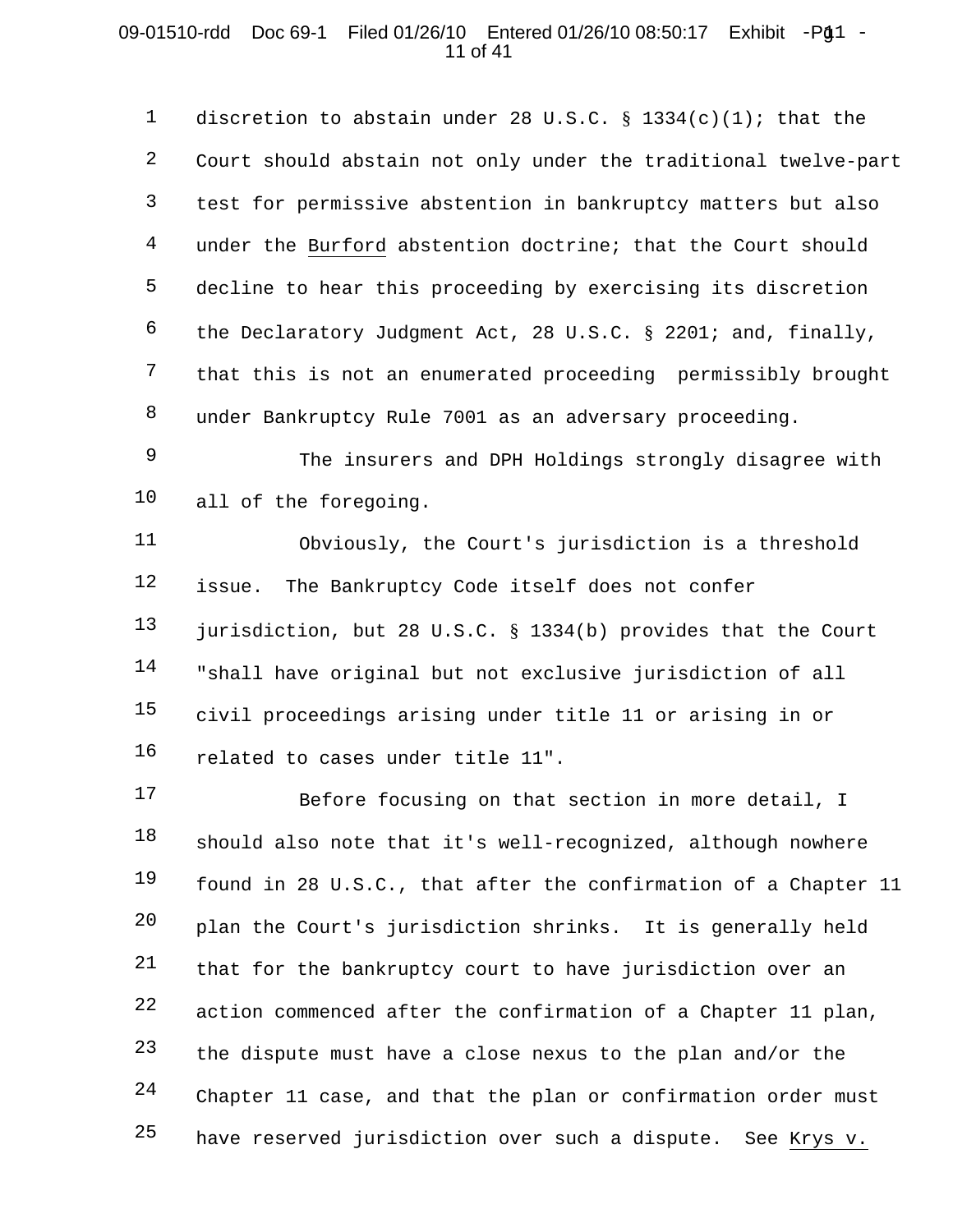## 09-01510-rdd Doc 69-1 Filed 01/26/10 Entered 01/26/10 08:50:17 Exhibit -Pğ2 -12 of 41

1 2 3 4 Sugrue, 2008 U.S. Dist. LEXIS 86149 at pages 19-22 (S.D.N.Y. October 23, 2008); Penthouse Media Group v. Guccione (In re General Media, Inc.), 335 B.R. 66, 73-74 (Bankr. S.D.N.Y. 2005).

5 6 7 8 9 10 11 12 13 14 15 16 17 18 19 20 21 Here, the Chapter 11 plan fully reserved jurisdiction -- to the extent that I had it pre-confirmation. In addition, for all intents and purposes, and certainly for purposes of this dispute, the plan was a liquidating Chapter 11 plan. DPH Holding's purpose in life is to deal with claims against the estate, to liquidate the estate's remaining assets, of which there are few, and to make distributions of cash on hand as well as the proceeds of those remaining assets to the holders of allowed claims. It's well-recognized that the Court's postconfirmation jurisdiction is greater in such a liquidation context, because it relates much more directly to proceedings "under" Title 11 or "arising in" Title 11 proceedings, and there's no risk of untoward prolonged bankruptcy court supervision of an ongoing reorganized business. See In re General Media Inc., 335 B.R. at 73-74, citing Boston Regional Medical Center v. Reynolds (In re Boston Regional Medical Center), 410 F.3d 100, 106-107 (1st Cir. 2005).

22 23 24 25 I conclude, therefore, that, nothing flowing from the confirmation and consummation of Delphi's Chapter 11 plan circumscribes my jurisdiction over this proceeding, which, as I'll discuss in a moment, pertains to the core post-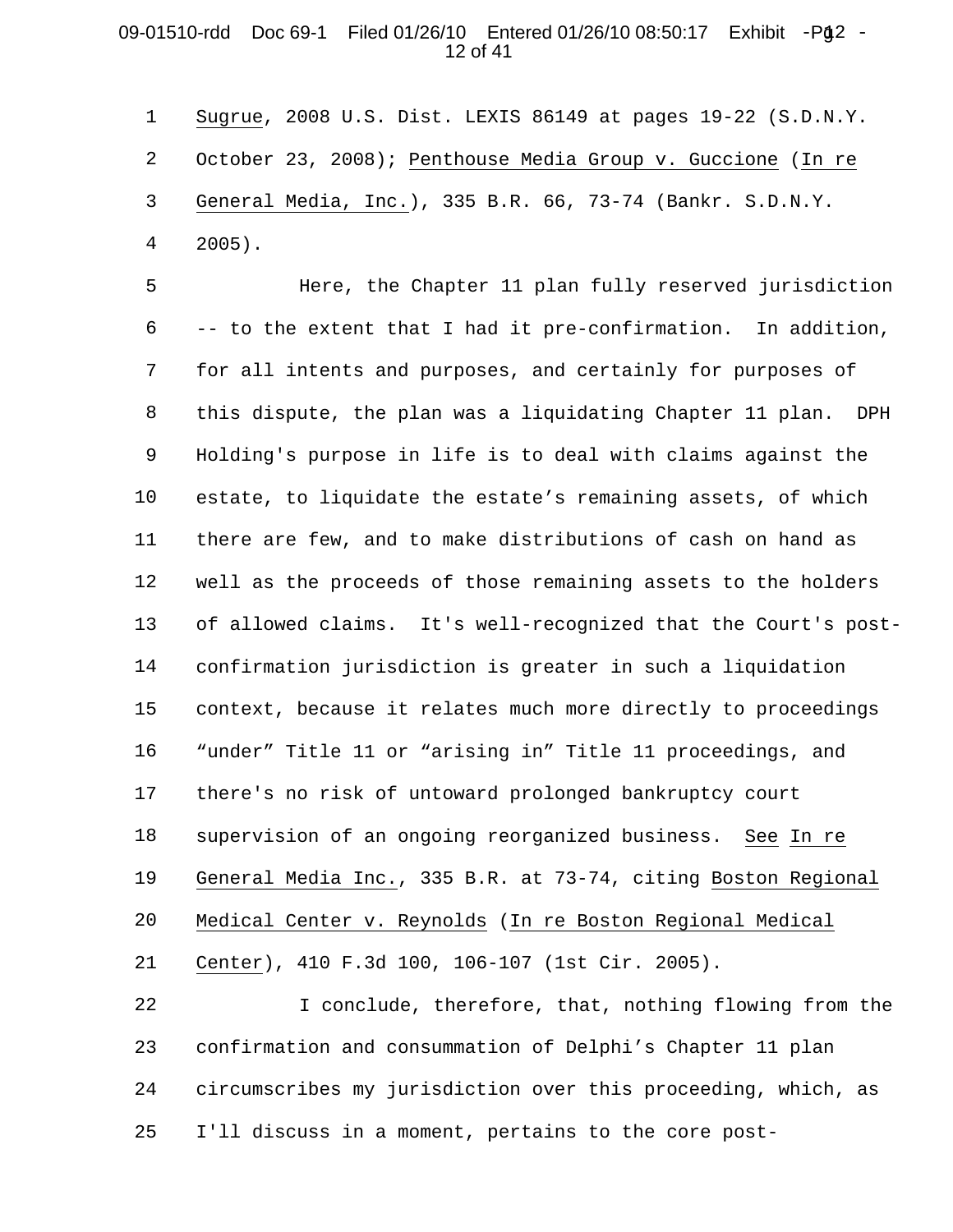### 09-01510-rdd Doc 69-1 Filed 01/26/10 Entered 01/26/10 08:50:17 Exhibit -Pğ3 -13 of 41

1 2 3 confirmation bankruptcy function of dealing with claims against the estate and the estate's remaining assets for distribution to holders of allowed claims.

4 5 6 7 8 9 10 11 12 13 14 As I noted, there appears to be no dispute that I have "related-to" jurisdiction under 28 U.S.C. § 1334(b). In any event, as defined by the Second Circuit, "related-to" jurisdiction extends to my determination of litigation whose outcome has any "conceivable effect" on the bankruptcy estate. In re Cuyahoga Equipment Corp., 980 F.2d 110, 114 (2d Cir. 1992). Here, it's evident to me that, particularly as clarified by the parties' unsuccessful efforts to narrow the issues raised or that would remain open in this proceeding, the outcome of this proceeding would have not only a conceivable effect but a potentially significant effect on Delphi's estate.

15 16 17 18 19 20 21 22 23 24 25 Delphi assumed the prepetition Retention and Deductible policies at issue and entered into certain new insurance policies with the plaintiff insurers during the course of its Chapter 11 case, and, in so doing, Delphi agreed that it would be liable for all amounts owing to the insurers under those policies. I believe it's uncontroverted that both the debtor and the insurers -- at least the debtors -- believed that the assumption of the policies and the entry into the new policies postpetition would not render the debtors liable to the insurers for the insurers paying the types of claims at issue in the subsequently filed Rule 5 proceeding or the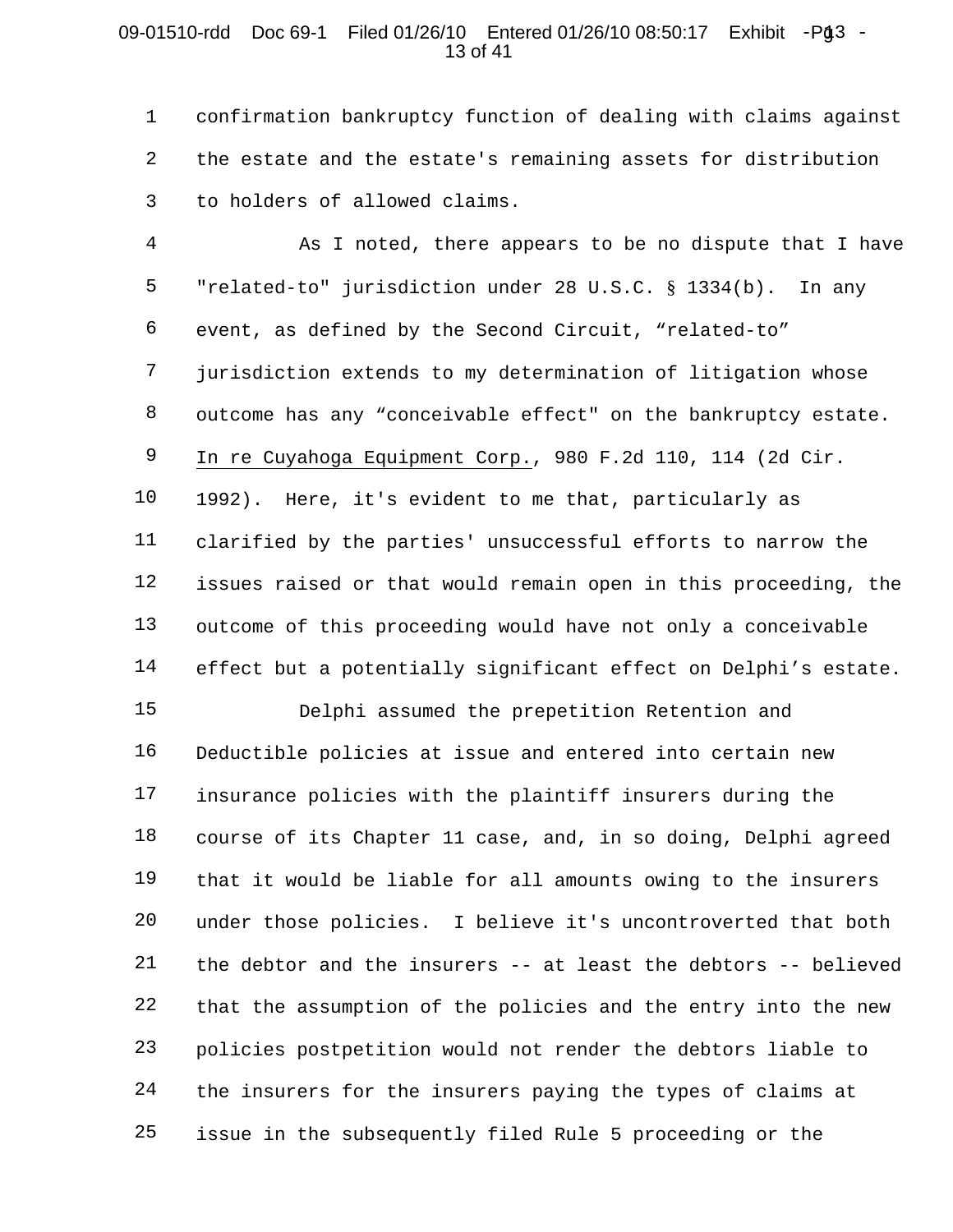#### 09-01510-rdd Doc 69-1 Filed 01/26/10 Entered 01/26/10 08:50:17 Exhibit -Pğ4 -14 of 41

1 2 3 4 5 6 7 8 9 10 11 hundreds of workers' compensation proceedings now pending in Michigan. But the insurers have contended, based on the debtor's assumption of the policies and its entry into the new policies that they will have a claim against the debtor, against DPH Holdings, that is, if, in fact, it is determined, contrary to their claims in this adversary proceeding, that they are liable under the policies. The scope of the debtor's insurance, as well as the existence of the insurers' possible claims against the debtor's estate if the scope of such insurance is determined as the Agency has argued, is thus at issue in this proceeding.

12 13 14 15 16 17 18 In addition, the Michigan Self-Insurers' Surety Fund has conceded that if it is determined that the insurers are liable (and, of course, if they pay, although there's no reason to doubt they would pay after such a determination, by final order), the Fund would not have a claim against the debtor's estate and, therefore, that the multimillion dollar claims filed by it would then be resolved in Delphi's favor.

19 20 21 22 23 24 25 Either of those outcomes clearly would have a very substantial effect on the debtor's estate, or at least they would, in particular, with respect to any allowed priority or administrative claim under Section 507 and 503 of the Bankruptcy Code, since, as is clear from the entire record of this Chapter 11 case, especially the record of the confirmation hearing, the debtors' cash position is very tight and, of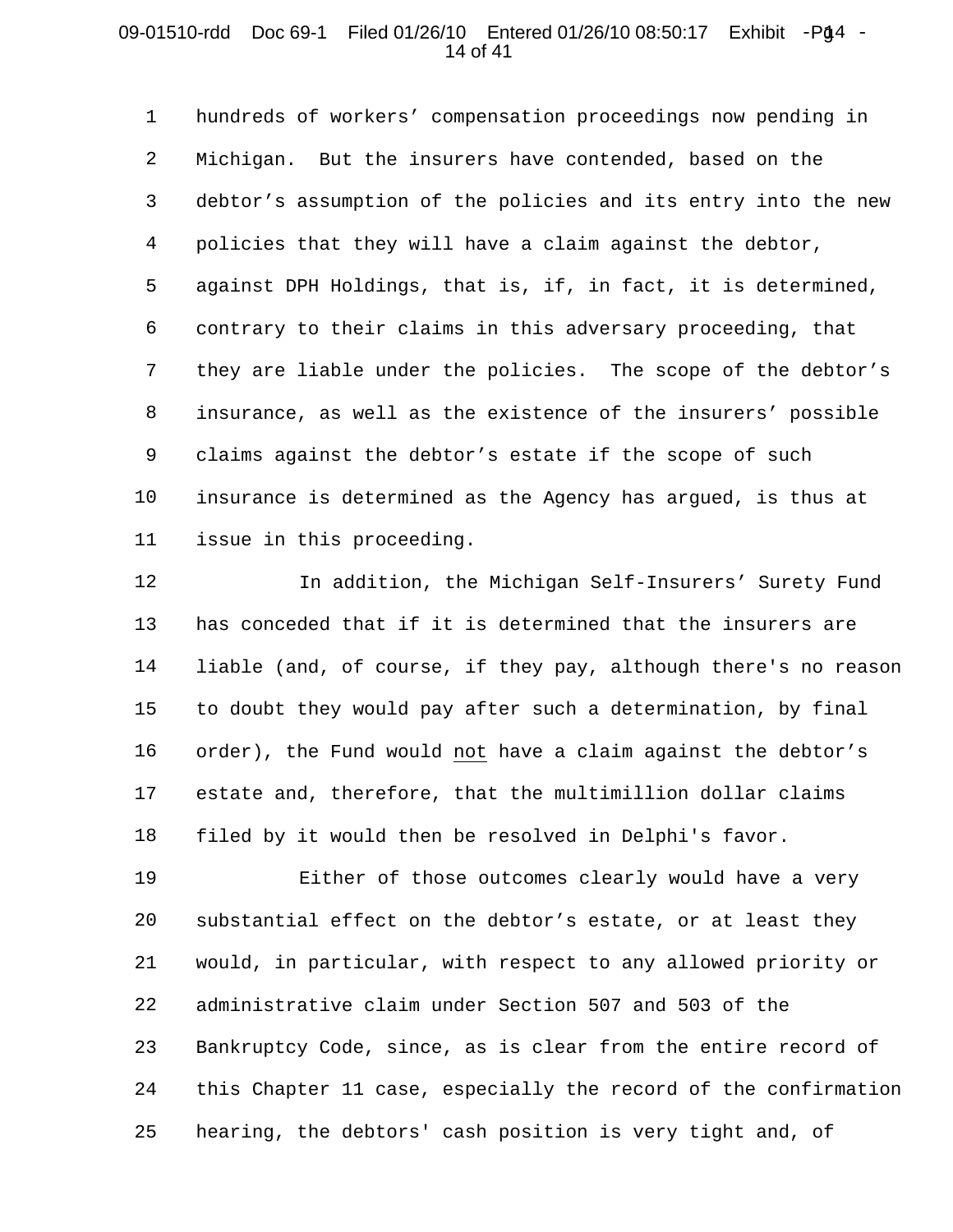#### 09-01510-rdd Doc 69-1 Filed 01/26/10 Entered 01/26/10 08:50:17 Exhibit -Pğ5 -15 of 41

1 2 3 course, any administrative claim would need to be paid in full, in cash, under the plan unless the holder agreed to a different treatment.

4 5 6 7 8 9 10 11 12 13 14 15 16 17 18 19 20 21 22 23 It is argued by the insurers, contrary to the contention of the Agency and the Funds, that this adversary proceeding should properly be viewed as one that "arises under" the Bankruptcy Code for purposes of 28 U.S.C. § 1334(b), in that it is essentially, according to the insurers, a proceeding to determine the existence (and therefore the allowability, since existence is a precondition to allowability) of their claims against DPH Holdings that would stem from the Agency's theory and Delphi's assumption of or postpetition entry into the policies, and, on the flip side, the allowability of the Self-Insurers' Security Fund's claim. It would "arise under" the Bankruptcy Code because it would be an efficient and critical first step to the determination of the allowability of the respective claims under Sections 502, 503 and 507 of the Bankruptcy Code, and, therefore, involve claims predicated on a right created by a provision of Title 11, namely those three statutory sections. See Langston Law Firm v. Mississippi, 410 B.R. 150, 154 (S.D.N.Y. 2008), as well as Drexel Burnham Lambert Group v. Vigilant Insurance Co., 130 B.R. 405, 407 (S.D.N.Y. 1991).

24 25 That argument is also central to the insurers' argument that, contrary to the Michigan defendants' assertion,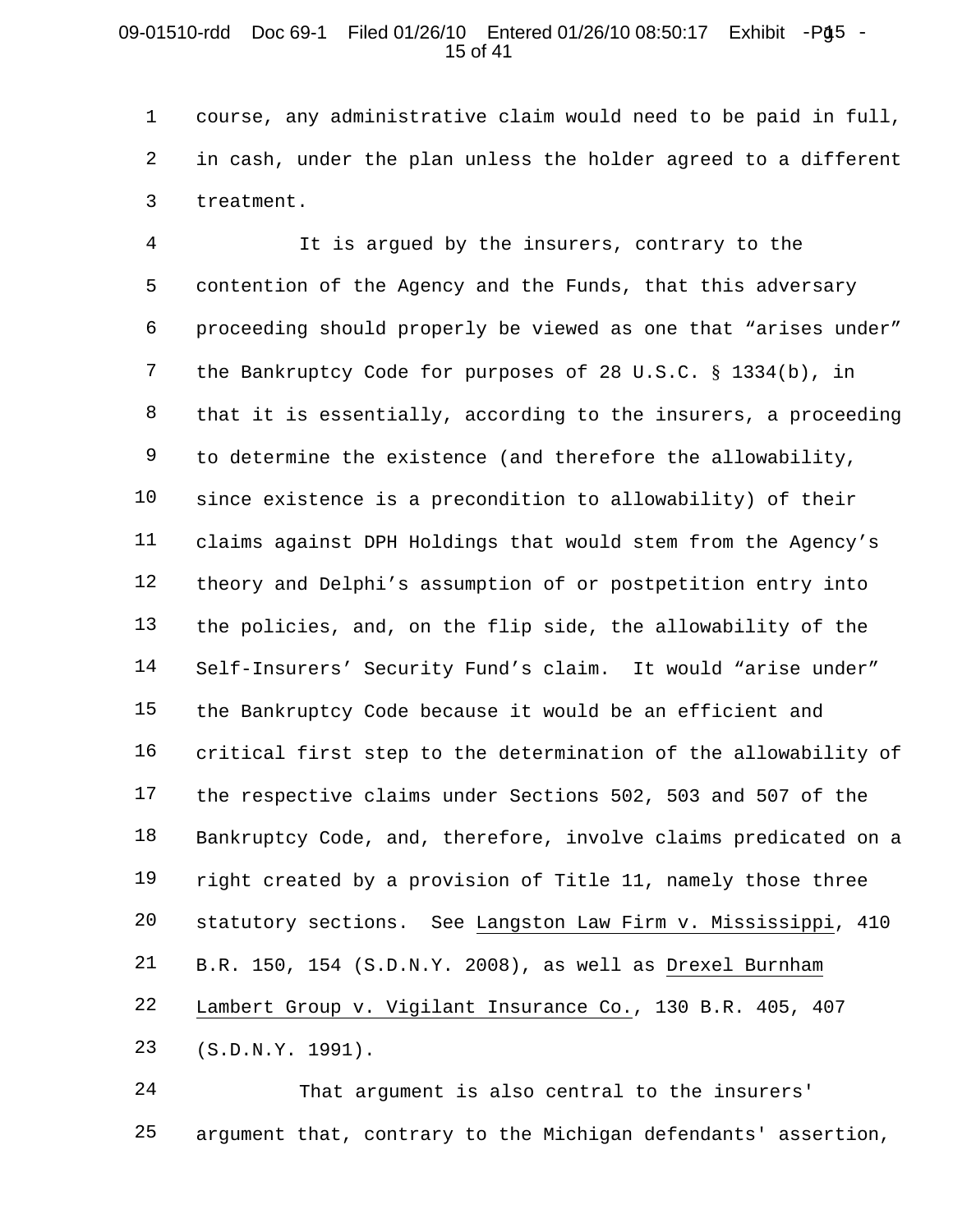## 09-01510-rdd Doc 69-1 Filed 01/26/10 Entered 01/26/10 08:50:17 Exhibit -Pğ6 -16 of 41

1 2 3 4 5 6 this proceeding is a "core" proceeding under 28 U.S.C. § 157(b), which provides that bankruptcy judges may hear and determine all cases under Title 11 and all core proceedings arising under Title 11 or arising in a case under Title 11, and may enter appropriate orders or judgments, subject to review under Section 158 of 28 U.S.C. in such proceedings.

7 8 9 10 11 12 13 14 15 16 17 As provided in 28 U.S.C.  $\S 157(c)$ , a "non-core" proceeding is, to the contrary, one in which the bankruptcy judge is limited to submitting proposed findings of fact and conclusions of law to the district court, and any final order or judgment would then be entered by the district judge after considering such proposed findings and conclusions and reviewing, de novo as to the matters to which any party has timely and specifically objected. Moreover, the core/non-core distinction is relevant to certain of the other issues in dispute in this motion to dismiss, namely issues regarding abstention and the question of sovereign immunity.

18 19 20 28 U.S.C. § 157(b)(2) lists a number of matters that are, per se, core proceedings, although it states that such list is not exclusive.

21 22 23 24 25 The insurers, supported by DPH Holdings, contend that, in addition to the catch-all provisions, or the most broadly worded provisions, of 28 U.S.C.  $\S$  157(b)(2)(A) (that is, matters "concerning the administration of the estate") and 28 U.S.C. § 157(b)(2)(O) (that is, "other proceedings affecting the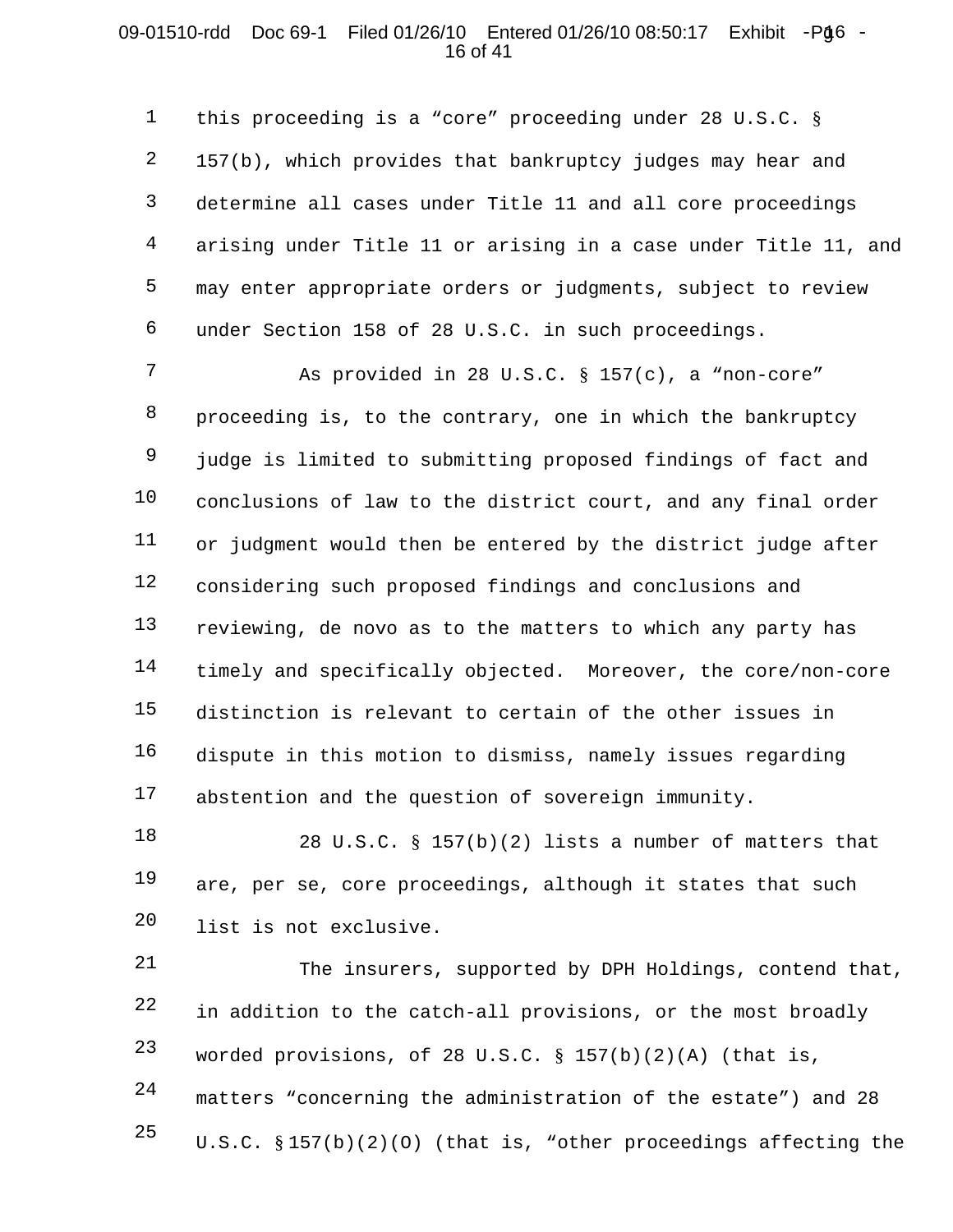## 09-01510-rdd Doc 69-1 Filed 01/26/10 Entered 01/26/10 08:50:17 Exhibit -Pğ 7 -17 of 41

1 2 3 4 5 6 7 8 9 10 11 12 liquidation of the assets of the estate or the adjustment of the debtor-creditor or the equity security holder relationship"), this proceeding is also one that involves "the allowance or disallowance of claims against the estate," which is specifically listed as a core proceeding in 28 U.S.C. § 157(b)(2)(B). (The personal injury exception in both that section and 28 U.S.C.  $\S$  157(b)(2)(0) would not apply here because this is not a determination of personal injury claims but, rather, of the insurers' and the Fund's claims by way of subrogation or rights under the insurance policies and the orders approving the debtor's assumption of them or entry into them, as the case may be.)

13 14 15 16 17 18 19 20 The Second Circuit has noted that it has held that core proceedings should be given a broad interpretation that is close to or congruent with constitutional limits, as set forth by the Supreme Court in Northern Pipeline Construction Company v. Marathon Pipe Line Co., 458 U.S. 50 (1982). See In re U.S. Lines, Inc., 197 F.3d 631, 637 (2d Cir. 1999); Resolution Trust Corporation v. Best Products Company, Inc. (In re Best Products Co.), 68 F.3d 26, 31 (2d Cir. 1995).

21 22 23 24 25 In the U.S. Lines case, the Second Circuit went on to say that "Proceedings can be core by virtue of their nature if either (1) the type of proceeding is unique to or uniquely affected by the bankruptcy proceedings (claim allowance), or (2) the proceedings directly affect a core bankruptcy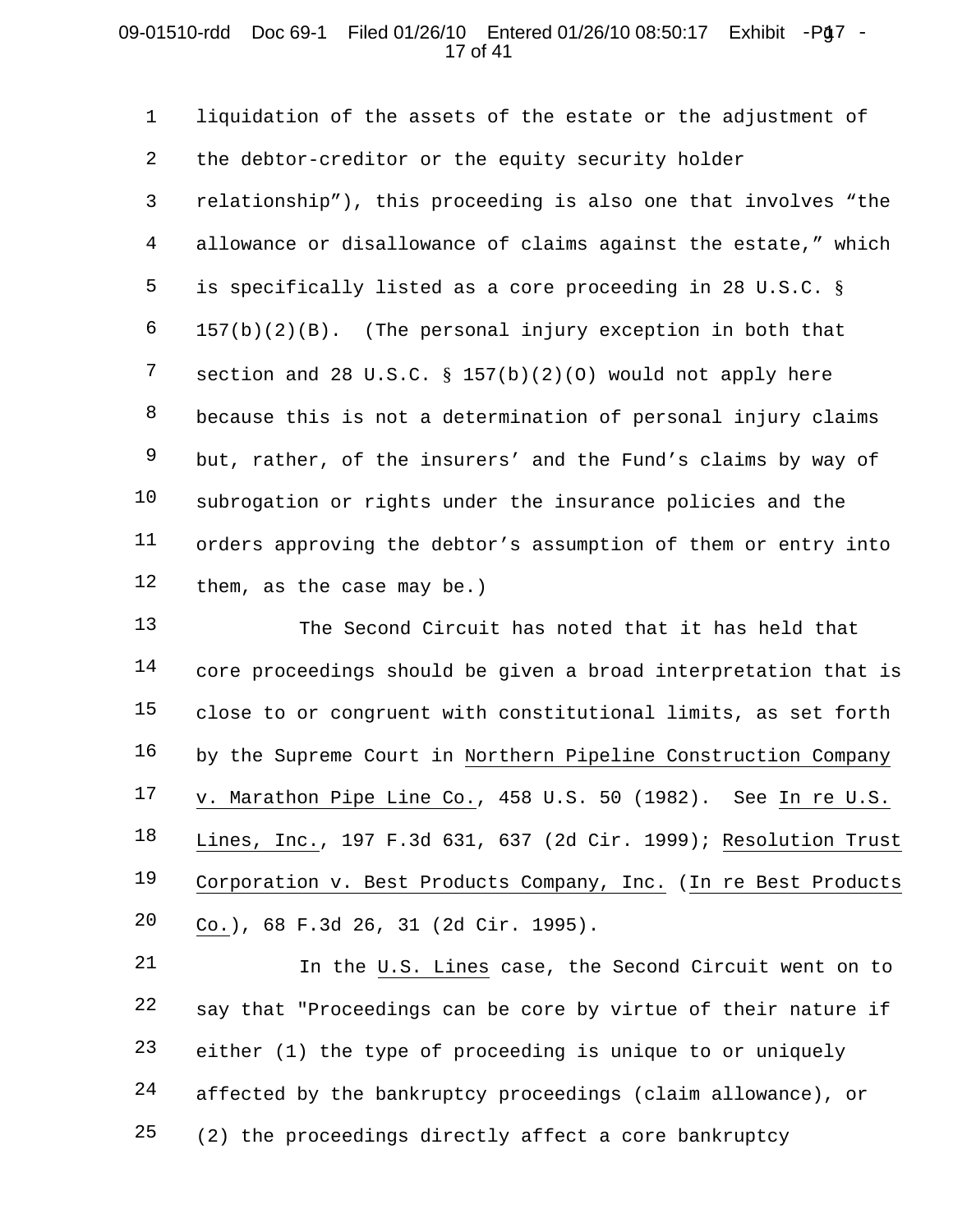## 09-01510-rdd Doc 69-1 Filed 01/26/10 Entered 01/26/10 08:50:17 Exhibit -Pğ8 -18 of 41

1 2 3 4 5 6 7 8 9 10 11 12 13 function." 197 F.3d at 637. Moreover, "Core bankruptcy functions of particular import ... include '[f]ixing the order of priority of creditor claims against a debtor**.**'" Id. The Second Circuit also stated in In re U.S. Lines, again at page 637, "The bankruptcy court has core jurisdiction over claims arising from a contract formed post-petition under Section 157(b)(2)(A)," citing Ben Cooper, Inc. v. Insurance Company of the State of Pennsylvania (In re Ben Cooper, Inc.), 896 F.2d 1394, 1399-1400 (2d Cir.), vacated on other grounds, 498 U.S. 964 (1990); opinion reinstated, 924 F.2d 36 (2d Cir. 1991), which would appear to apply at least to this proceeding as it pertains to the Retention and Deductible policies entered into postpetition.

14 15 16 17 18 19 20 21 22 23 The insurers correctly turn to a lengthy decision by Bankruptcy Judge Gerber for further elucidation of what constitutes a core proceeding: In re PSINet, Inc., 271 B.R. 1 (Bankr. S.D.N.Y. 2001). In that case, the court noted that the fact that the determination of a particular issue will hinge solely upon non-bankruptcy law and that it could be heard in a different context outside of the bankruptcy case is not a basis for determining that it is a non-core matter. Id. at 29, discussing, Ben Cooper and U.S. Lines, among other Second Circuit precedent.

24 25 Moreover, Judge Gerber correctly determined that a proceeding, and, in particular, a declaratory judgment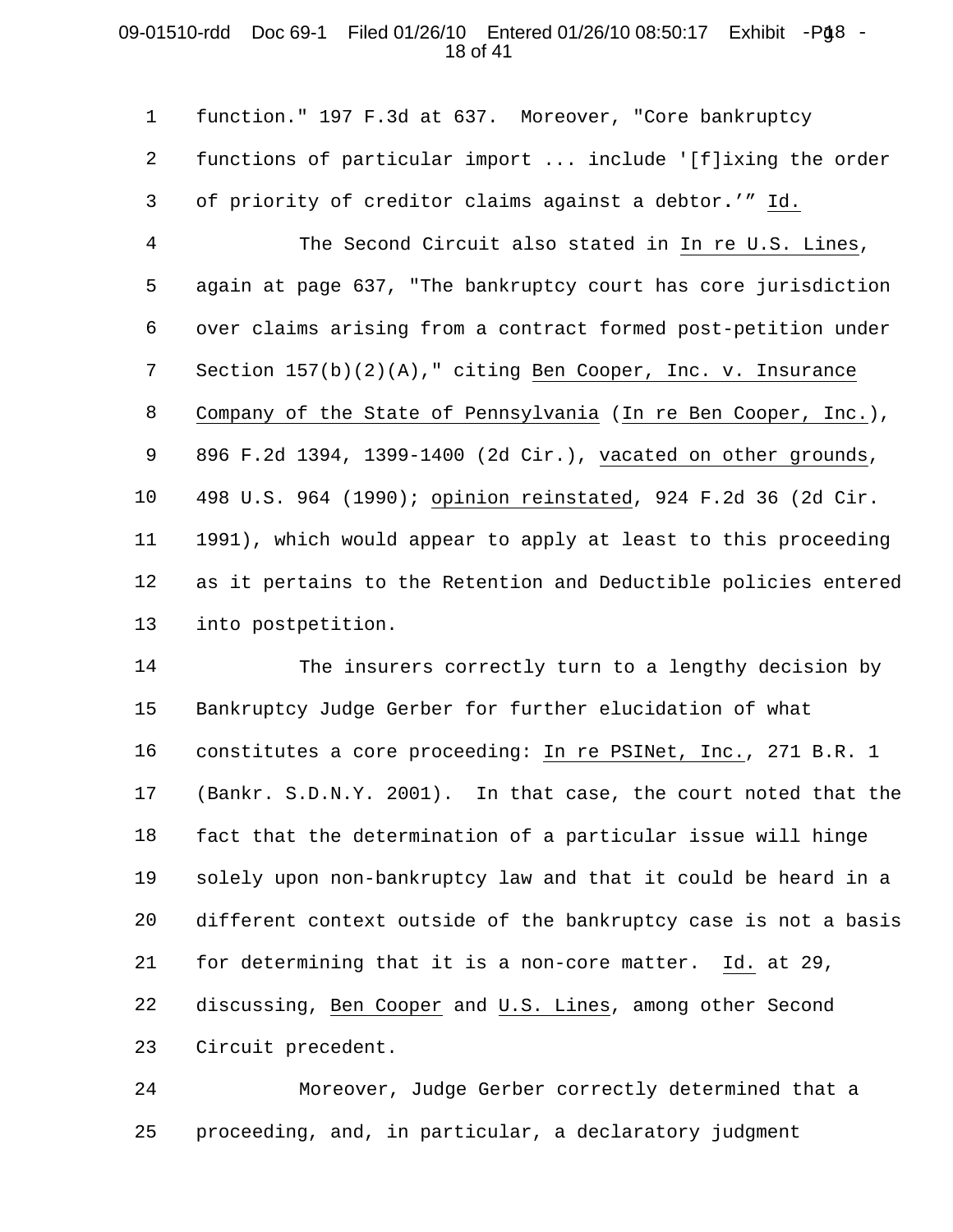#### 09-01510-rdd Doc 69-1 Filed 01/26/10 Entered 01/26/10 08:50:17 Exhibit -Pğ9 -19 of 41

1 2 3 4 5 6 proceeding under Bankruptcy Rule 7001 that "set[s] the table for the determination of matters under Title 11," including the allowance and disallowance and priority of claims filed in the case, should be viewed as a core matter, because it serves, again, as the initial stage or gatekeeper in regard to that core bankruptcy function. Id. at 11-12, 25-28

7 8 9 10 11 12 13 14 15 16 17 18 19 20 21 22 23 24 25 The insurers contend that this is exactly what the present adversary proceeding would do, in that they are seeking a determination that they do not have liability for the coverage that the Funds and the Agency say they have, which, if the Court rules in their favor, would lead to the disallowance of their claims against Delphi. And it appears clear to me that there's nothing wrong with their setting up the issue in this procedural context. As insurers, they are focused as much if not more on establishing that they don't have liability in respect of the workers' compensation claims than on establishing their related subrogation and contract claims against Delphi, but the latter point is clearly closely tied to the former one. Moreover, this appears to me to be the most efficient way to deal with the potential claims against Delphi, as the issue of the insurers' liability under their policies (which, as has been made clear by oral argument as well as the Michigan Defendants' pleadings, the Michigan defendants have not been prepared to stipulate out of these proceedings) is a clear potential gatekeeping issue for the underlying claims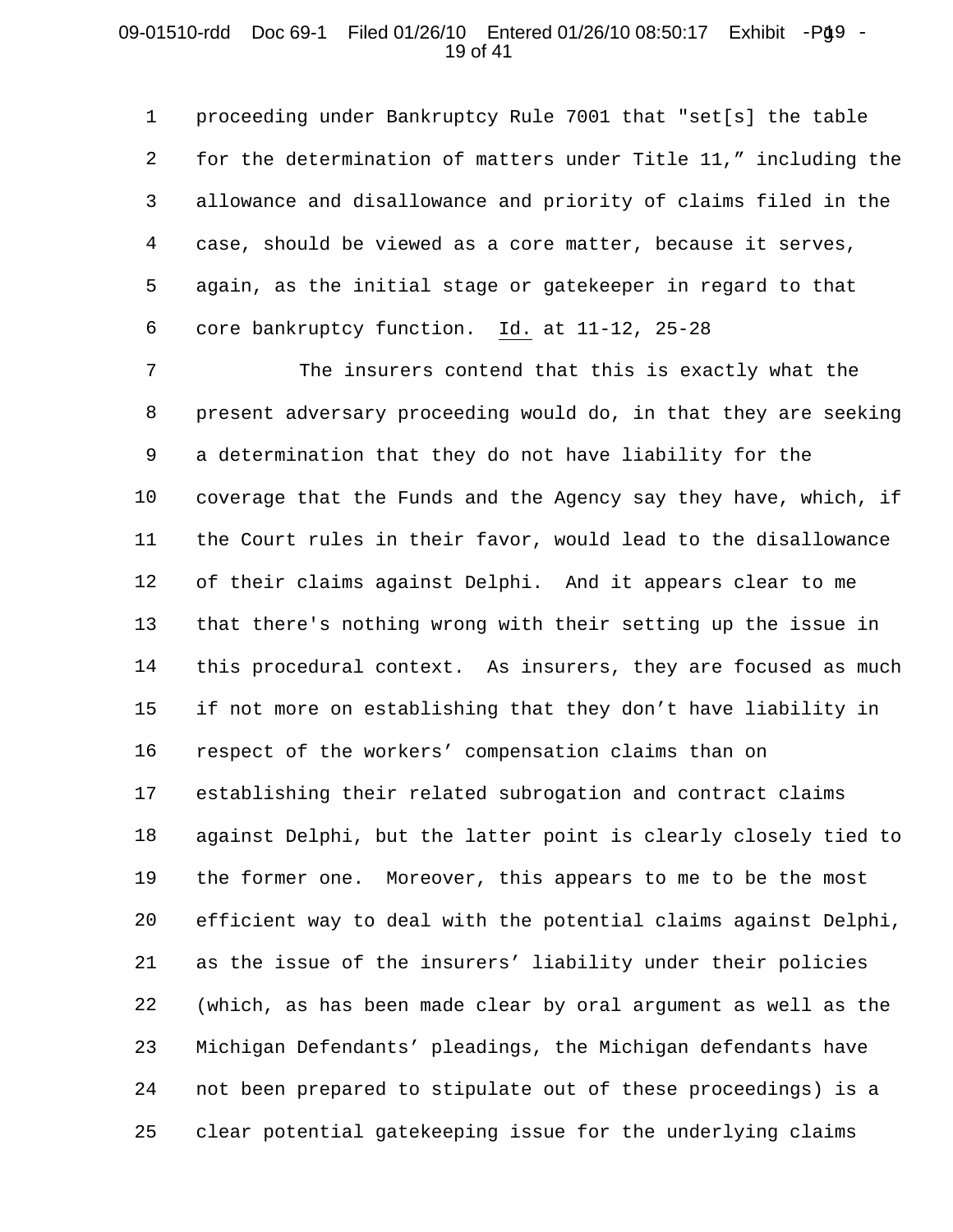## 09-01510-rdd Doc 69-1 Filed 01/26/10 Entered 01/26/10 08:50:17 Exhibit -Pg0 -20 of 41

1 allowance matters.

2 3 4 5 6 7 8 9 10 11 12 13 14 15 16 17 18 19 20 21 22 23 The Michigan defendants had contended that there is nothing in the relief that the insurers are seeking in this adversary proceeding that in fact would lead to their having a claim against the debtor's estate, and the Court spent a great deal of time during oral argument exploring that theory. I believe that one could articulate the Agency's theory in a way that would have precluded the insurers from having, under any scenario, a claim against the debtor's estate. That is, it is conceivable, and in fact Delphi circulated a proposed stipulation to memorialize this concept, that the Agency and the Funds would limit their contention as to the potential responsibility of the insurers solely to the fact that the insurers delivered the Form 400s and had entered into some form of insurance policy that was referenced in the Form 400s, and, therefore, notwithstanding anything contained in the policy itself, the insurers would be liable for the workers' compensation claims; that is, they would not be liable under the insurance policies but could be potentially liable only because of the application of Michigan law and their having sent the Form 400s. If that were the case, this proceeding would not involve the allowance or disallowance of claims against Delphi.

24 25 However, it appears clear to me that the Michigan defendants are not prepared to limit their legal theories to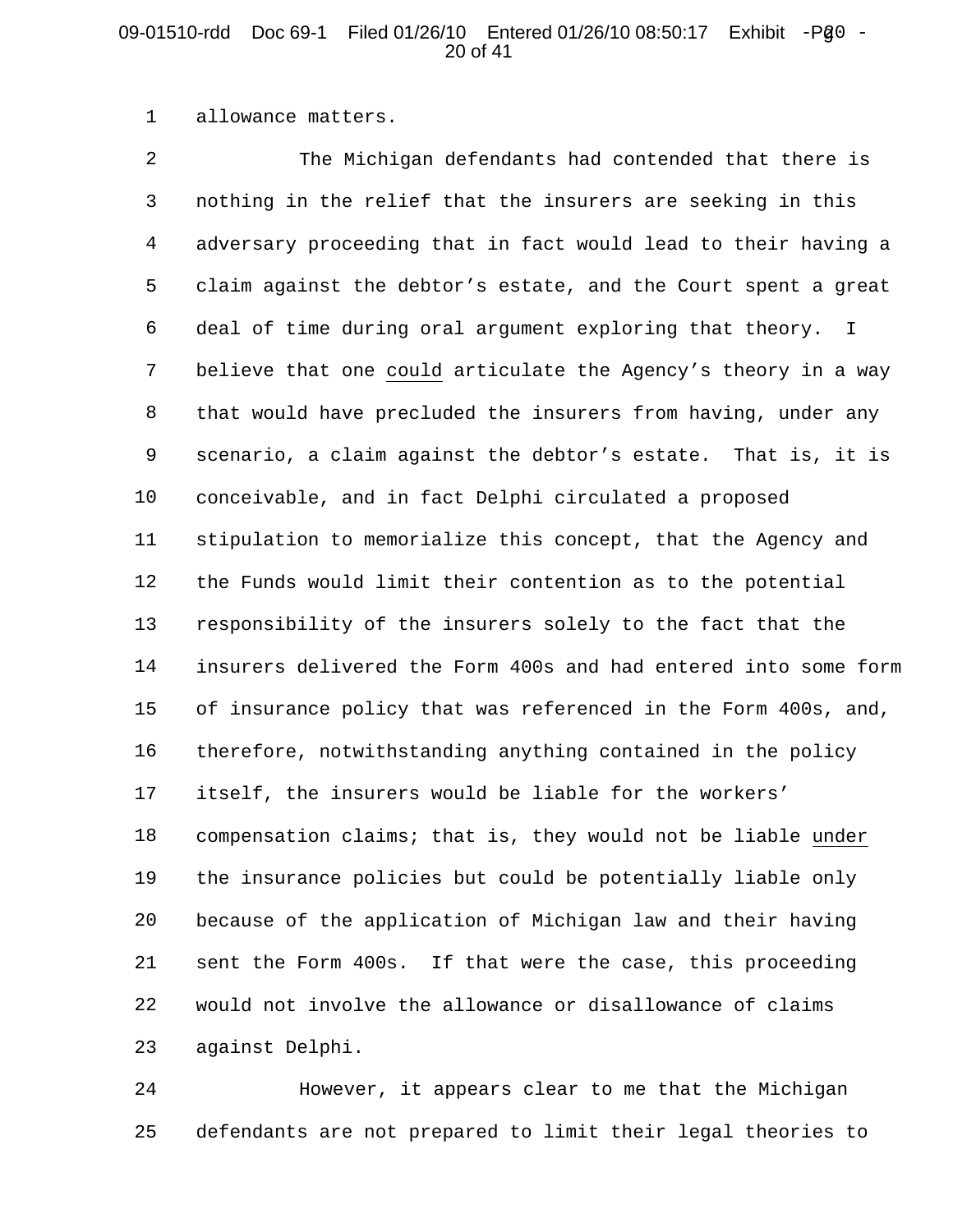## 09-01510-rdd Doc 69-1 Filed 01/26/10 Entered 01/26/10 08:50:17 Exhibit -Pg1 -21 of 41

1 2 3 4 5 6 7 8 9 10 11 12 13 14 15 16 the foregoing, but want also to be able to point to the existence of the insurance policies and to deal with their terms as a basis for establishing the insurers' liability for the workers' compensation claims. And, therefore, it appears to me that the underlying dispute involves the clear possibility, depending on the dispute's outcome and the determination by the trier of the dispute as to the basis for that outcome, of either the allowance of substantial claims by the insurers against the debtor's estate and the corresponding disallowance of the Fund's claim (because, as noted, the Fund that filed the proof of claim against the debtor's estate has acknowledged that if the insurers are indeed found liable, its claims would be moot, there being another source for payment by a solvent entity, i.e., the insurers) or, alternatively, of the disallowance of the insurers' claims, without necessarily the allowance of the Fund's claims.

17 18 19 20 21 22 23 24 25 Under that logic, it appears to me to be clear that this is a core proceeding under 28 U.S.C.  $\S$  157(b)(2)(B), involving the allowance or disallowance of claims against the estate, in that it is a reasonable and appropriate gatekeeping proceeding for and perhaps, at least as far as the insurers hope, rendering moot any further litigation over the allowability of the insurers' claims against Delphi. I believe also that it would affect the administration of the estate and the liquidation of the assets of the estate under 28 U.S.C. §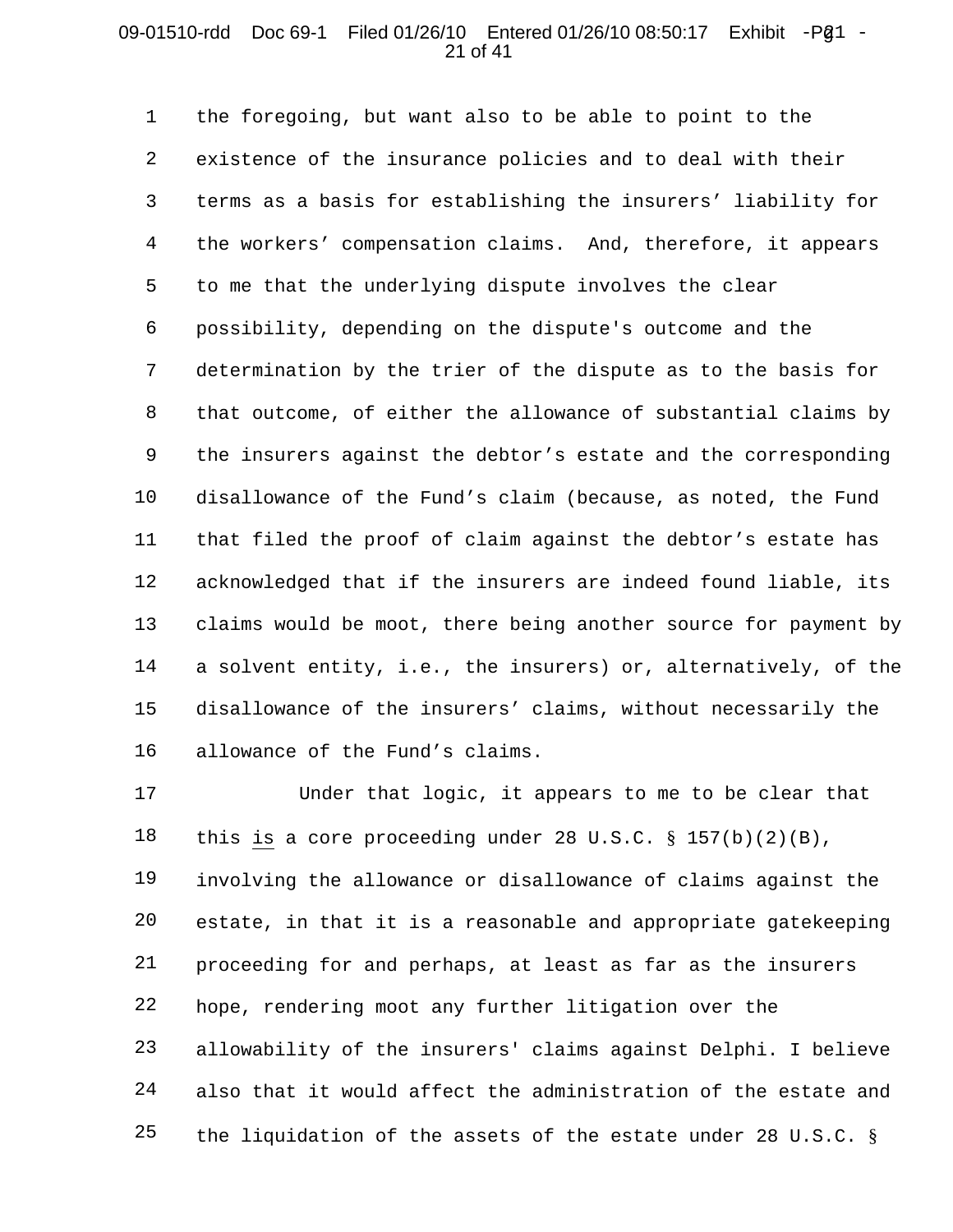## 09-01510-rdd Doc 69-1 Filed 01/26/10 Entered 01/26/10 08:50:17 Exhibit -Pg2 -22 of 41

1 2 3 4 5 6 7  $157(b)(2)(A)$  and  $(0)$ , in that the insurance policies at issue are clearly assets of the estate and coverage under those policies remains an issue in this litigation, as clarified by the parties' good faith attempts to see if the issues pertaining to the construction and application of the policies could be excluded from the litigation, which have been unavailing.

8 9 10 11 12 13 14 15 16 17 18 19 20 21 22 As Judge Gerber stated in In re PSINet, while the Second Circuit has not curtailed the effect of 28 U.S.C. §  $157(b)(2)(A)$  and  $(0)$ , it has also stated that those sections shouldn't be read to subsume every matter pending before the bankruptcy court, as their broadest interpretation would permit, which would be inconsistent with the separation of related-to jurisdiction from arising-in and arising-under jurisdiction. And, in particular, they shouldn't be used as an argument that there is core jurisdiction when the underlying issue would have merely the effect of augmenting the estate. In re Orion Pictures Corp., 4 F.3d 1095, 1102 (2d Cir. 1993). However, I believe that 28 U.S.C. 157(b)(2)(A) and (O) merely supplement the per se core bankruptcy function of considering the allowance and disallowance of claims under 28 U.S.C. §  $157(b)(2)(B)$ .

23 24 So, I conclude that this is a core proceeding under 28 U.S.C. Section  $152(b)(2)(B)$  as well as  $(A)$  and  $(0)$ .

25 That leaves the very significant question, however, of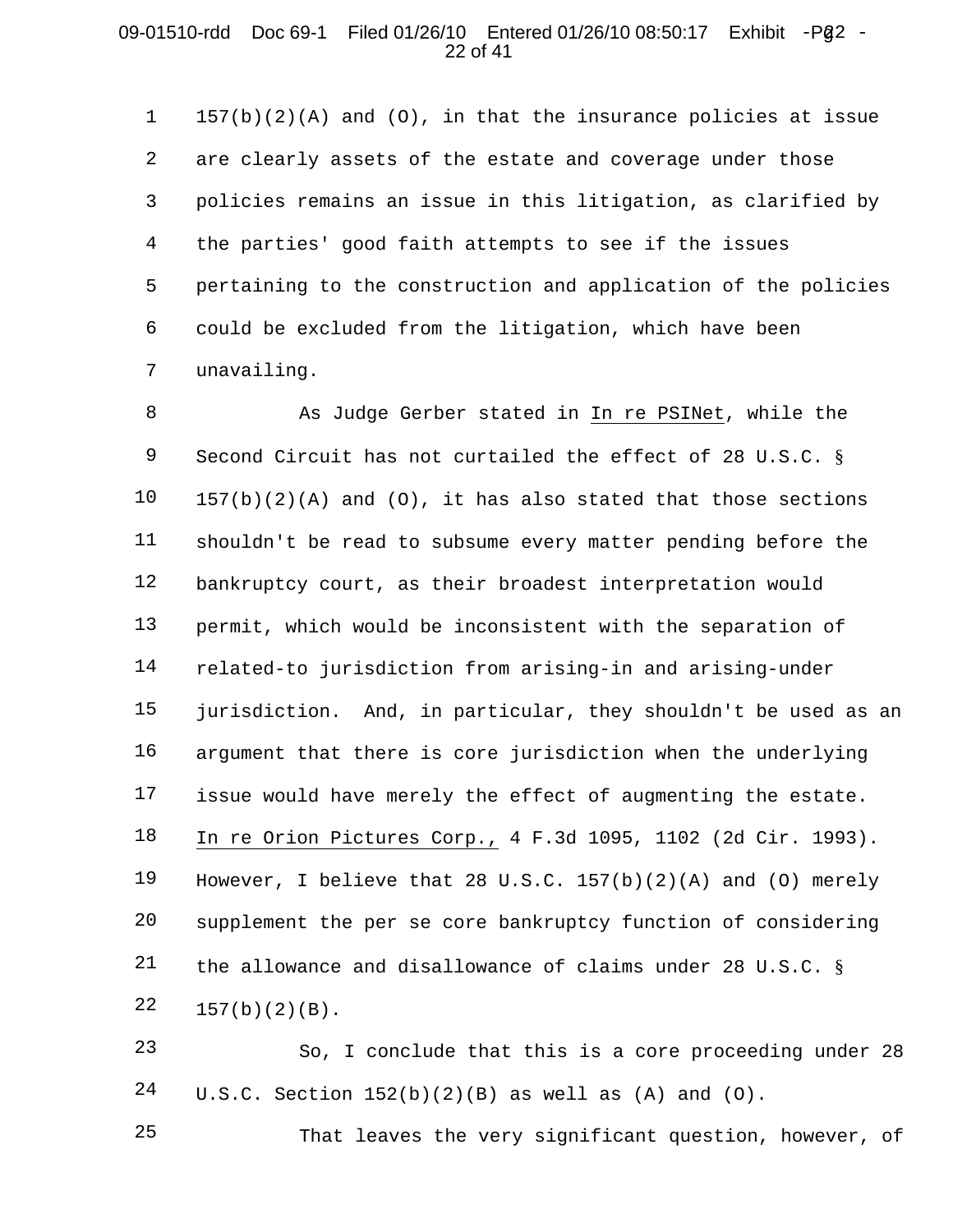#### 09-01510-rdd Doc 69-1 Filed 01/26/10 Entered 01/26/10 08:50:17 Exhibit -Pg3 -23 of 41

1 2 3 4 5 6 7 8 whether the Agency and the Funds' Eleventh Amendment sovereign immunity precludes this Court from exercising jurisdiction over them. The insurers as well as DPH Holdings have asserted two grounds for the Court's jurisdiction, notwithstanding the Michigan defendants' sovereign immunity. The first and most compelling is that, as I've noted, this is a proceeding with respect to the allowance or disallowance of claims under Sections 502 and 503 of the Bankruptcy Code.

9 10 11 12 13 14 15 16 17 18 19 20 Section  $106(a)(1)$  of the Bankruptcy Code states that, "Notwithstanding an assertion of sovereign immunity, sovereign immunity is abrogated as to a governmental unit to the extent set forth in this section with respect to the following," and then it provides a list of sections of the Bankruptcy Code that includes Sections 502 and 503. Section 106(a) then goes on to say in subpart (2): "The Court may hear and determine any issue arising with respect to the application of such sections to governmental units," and then it states in subpart (3) that "[t]he Court may issue against a governmental unit an order, process, or judgment under such sections," with exceptions that are not applicable here.

21 22 23 24 25 In addition, the allowance and disallowance of claims, I believe, is at the center of the bankruptcy court's jurisdiction, which, as stated by the Supreme Court in Central Virginia Community College v. Katz, includes the whole process of the proof, allowance and distribution of and on claims. 546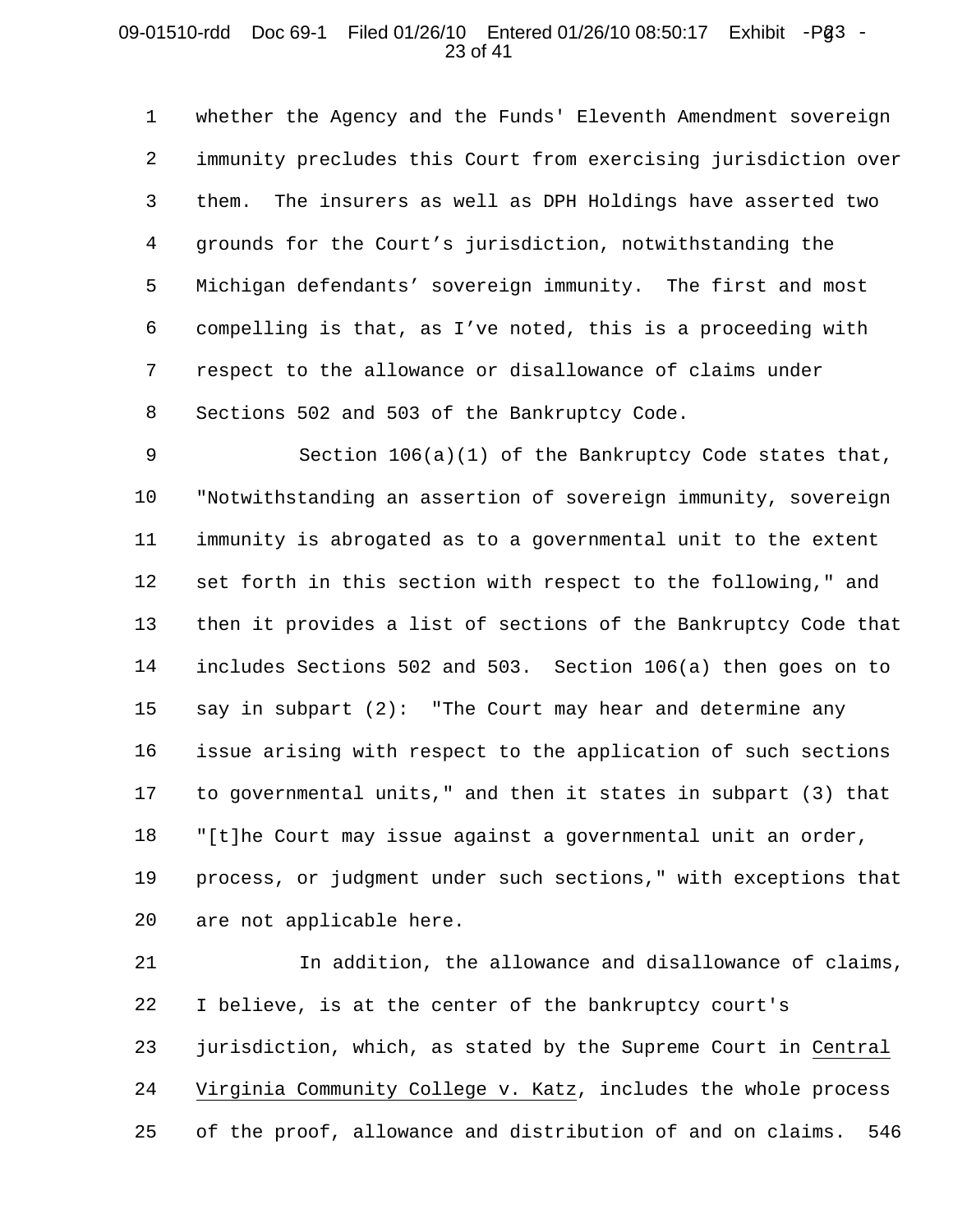## 09-01510-rdd Doc 69-1 Filed 01/26/10 Entered 01/26/10 08:50:17 Exhibit -Pg4 -24 of 41

1 2 3 4 5 6 U.S. 356, 362 (2006), citing Gardner v. New Jersey, 329 U.S. 565, 574 (1947). In Katz, the Supreme Court held that under the "bankruptcy clause" of Article I, Section 8, Clause 4 of the Constitution, the states abrogated their sovereign immunity as to the bankruptcy courts' key in rem jurisdiction, as well as orders ancillary to that in rem jurisdiction. Id. at 374

7 8 9 10 11 12 13 As the Supreme Court found in Katz, the exercise of such jurisdiction, which is, at its core, the distribution of the estate to those whose claims are determined to be allowed, in the priority that they're determined to be allowed in, is not an improper impingement upon state sovereign immunity, but, rather, an agreed abrogation of that sovereignty provided for by the Constitution. 546 U.S. at 378.

14 15 16 17 18 19 20 21 22 23 24 The insurers assert, in the alternative, that the fact that one of the Funds has filed a proof of claim in this case also gives rise to a waiver of sovereign immunity, under Section 106(b) of the Bankruptcy Code. However, it seems to me that that section does not apply here in that it deals with compulsory (and, as the Second Circuit recognized in In re Charter Oak Associates, 361 F.3d 760 (2d Cir. 2004), under some circumstances permissive) counterclaims by the debtor against a claimant, which is not the case here because no one in this proceeding is looking for a monetary recovery or setoff from the applicable Fund.

25 Moreover, I conclude, based upon the materials filed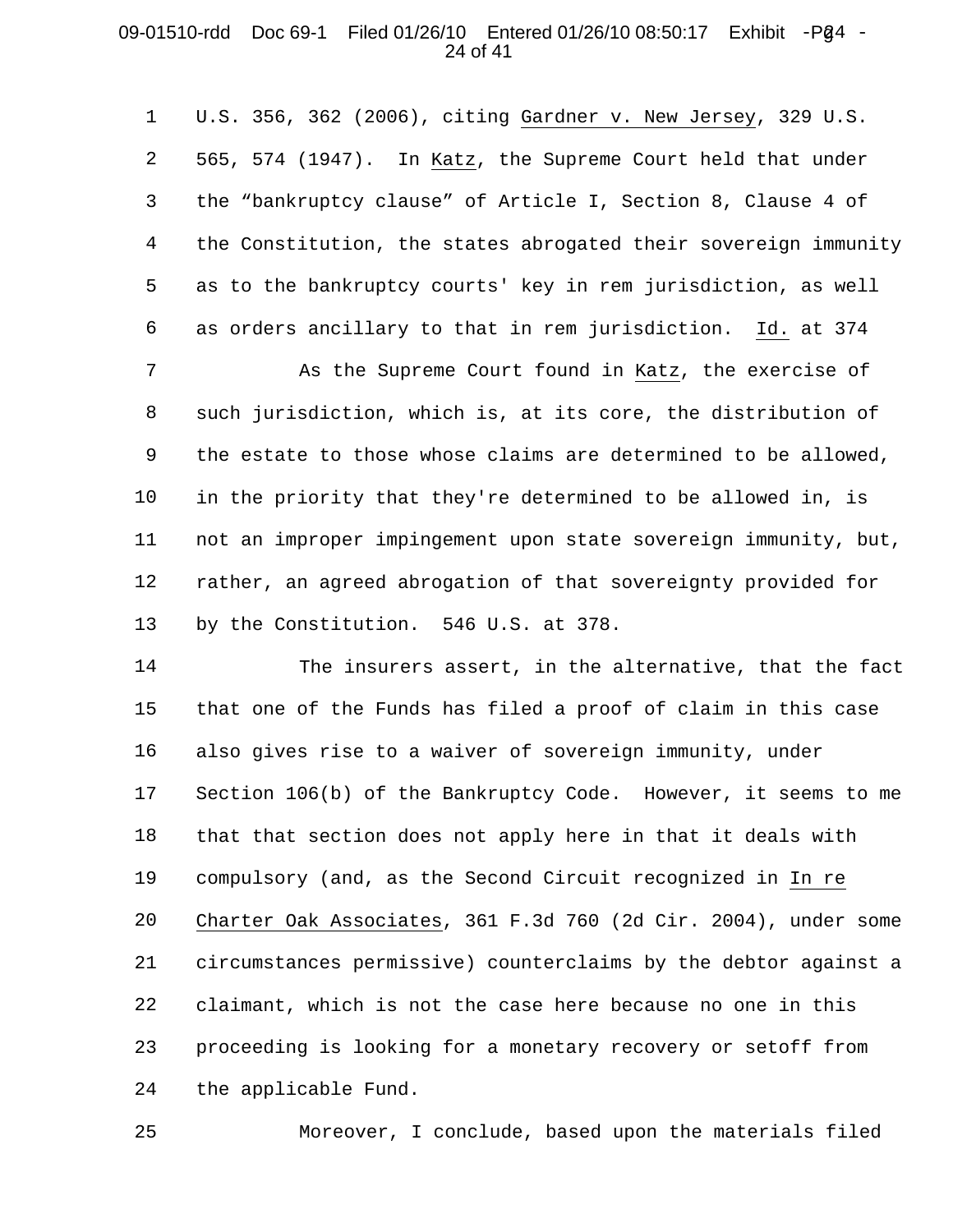#### 09-01510-rdd Doc 69-1 Filed 01/26/10 Entered 01/26/10 08:50:17 Exhibit -Pg5 -25 of 41

1 2 3 4 5 6 7 8 9 10 as well as representations made to the Court during oral argument, which were not successfully controverted, that the Agency is sufficiently distinguishable from the Funds in terms of its function, as well as its not serving as a potential creditor of Delphi or a payor to Delphi, for the Court to determine, even if the Fund was covered by Section 106(b), that the Agency would not also be subject to the Court's jurisdiction under the "unitary creditor" doctrine discussed in Charter Oak's interpretation of the precursor of Section 106(b). Id. at 770-772.

11 12 13 14 15 16 I say this not only because it appears to me that the funding of the Agency and the Funds comes from different sources, but also, again -- and in fact most importantly - because the Agency does not appear to be acting in a creditor role or as a potential payor to the debtor's estate. Id. at 771.

17 18 19 20 21 22 23 24 25 The insurers point out, however, that the Agency filed a notice of appearance and request for service of all pleadings and notices in this Chapter 11 case (on November 10, 2005 through the Attorney General of the State of Michigan, acting specifically on behalf of the Agency). The insurers contend that that is sufficient for the Agency to have voluntarily submitted itself to the subject matter jurisdiction of the Court, under Lapides v. Board of Regents of the Univ. System of Georgia, 535 U.S. 613, 619 (2002), discussed in Charter Oak,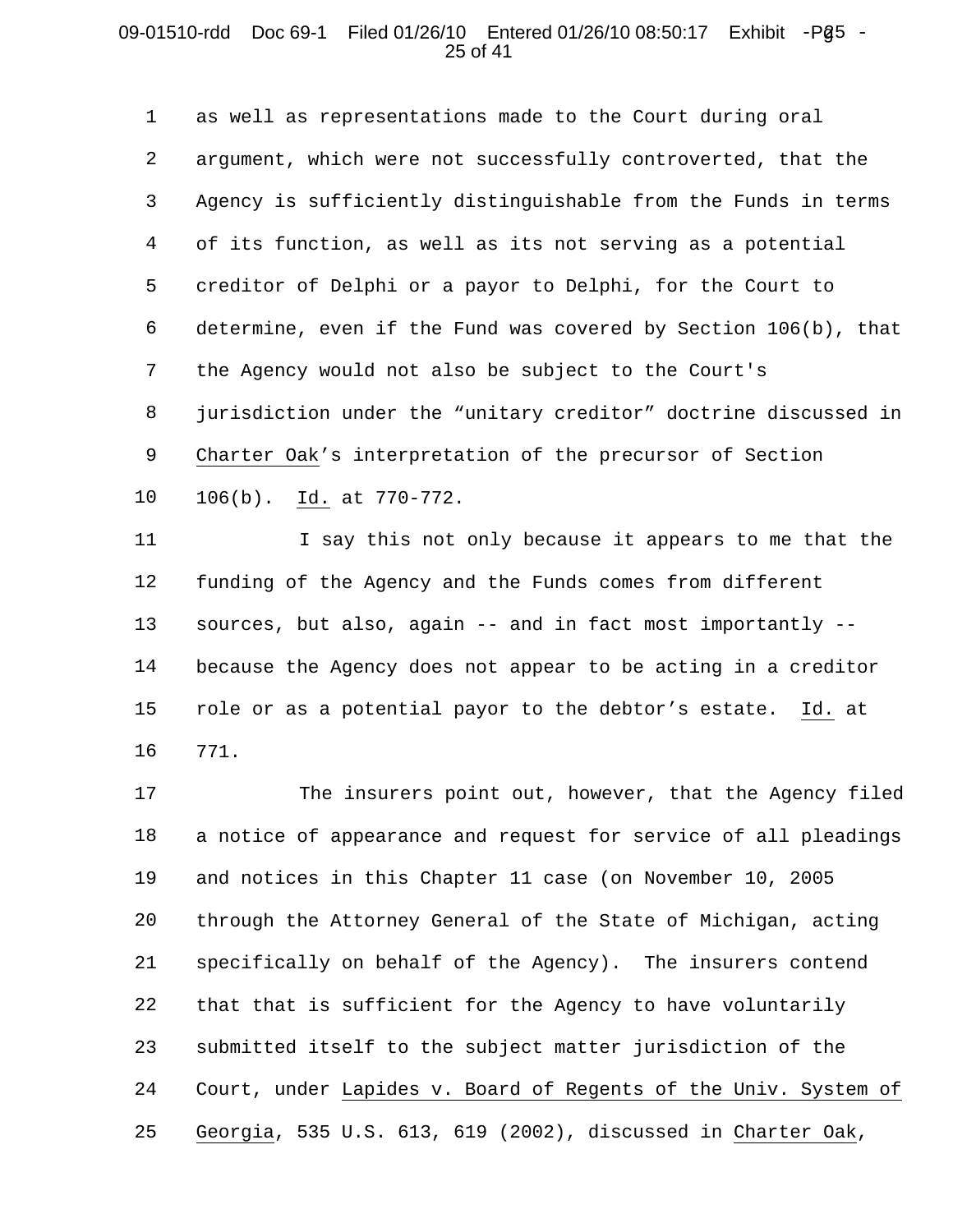#### 09-01510-rdd Doc 69-1 Filed 01/26/10 Entered 01/26/10 08:50:17 Exhibit -Pg6 -26 of 41

1 2 3 4 5 6 7 8 9 10 11 12 13 361 F.3d at 767. I note, however, that the Agency's appearance was a limited one, so denominated for the purpose of the receipt of pleadings and notices of hearings. It also appears to me that the Agency never acted as a creditor in this Chapter 11 case but, rather, only in its regulatory function to monitor the debtor's performance of its obligations under the Michigan workers' compensation law. It wanted to get notice of all pleadings to ensure that it was aware of any events or transactions in which the debtor would not be abiding by those obligations. And, indeed, its prior pleadings in the case were all, I believe, addressed to trying to ensure that either the debtor or a third-party acquirer would perform those obligations.

14 15 16 17 18 19 20 21 22 23 I believe that the Lapides case and the cases that it relied upon arose in a materially different context of direct litigation, where the governmental agency invoked the Court's jurisdiction for purposes of the disputed issue or a related claim. In the collective proceeding that was Delphi's Chapter 11 case, the limited appearance filed by the Agency did not serve that function and, therefore, also would not constitute a separate basis for the Agency's waiver of sovereign immunity. Thus, only Section 106(a) serves as a basis for the abrogation of sovereign immunity here.

24 25 That still leaves a difficult issue, though, which is, should this adversary proceeding, which clearly involves the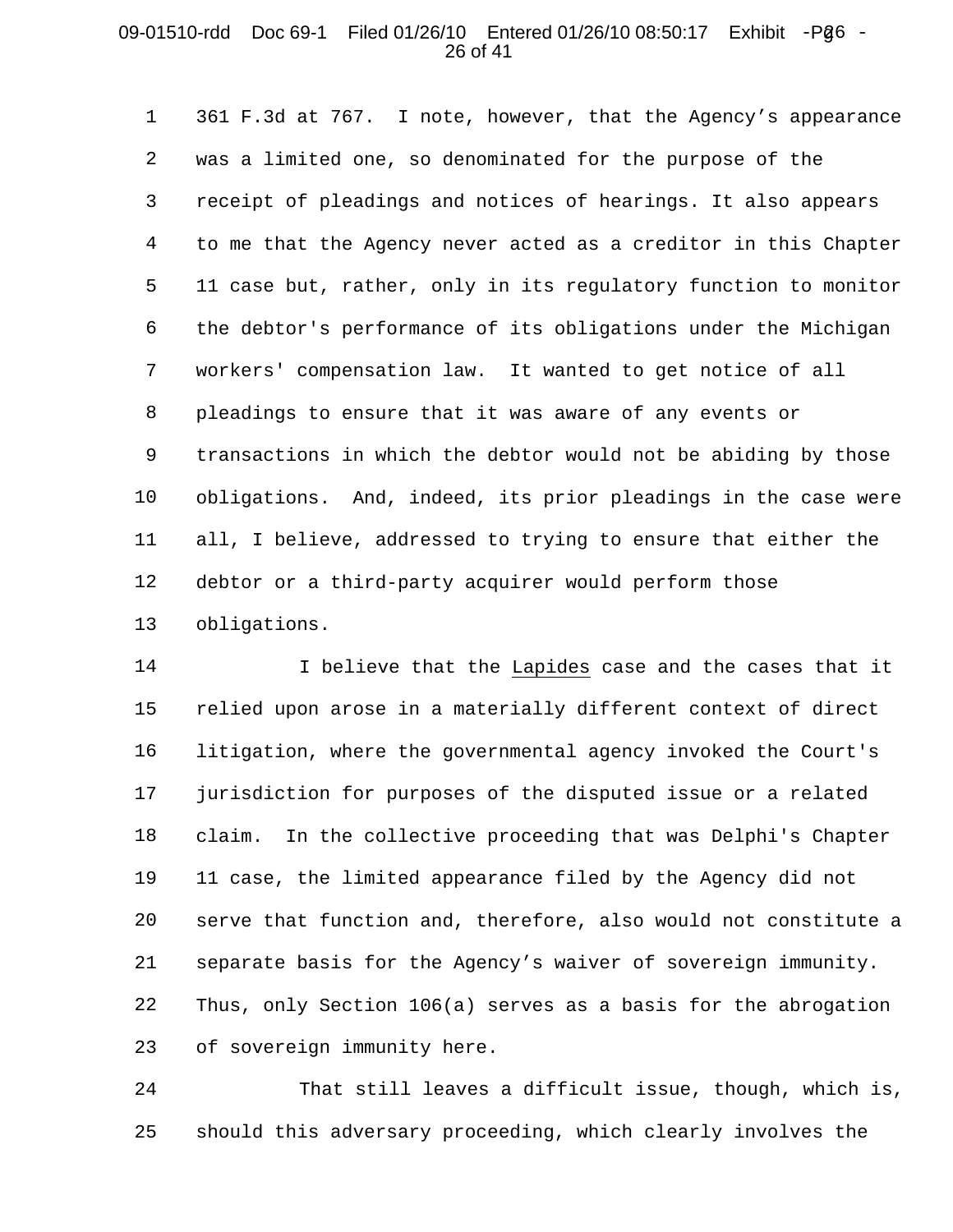## 09-01510-rdd Doc 69-1 Filed 01/26/10 Entered 01/26/10 08:50:17 Exhibit -Pg7 -27 of 41

1 2 3 4 allowance or disallowance of the Fund's claim, as well as being a gatekeeper proceeding for the allowance or disallowance for the insurers' claims, include not only the Funds but also the Agency under Section 106(a)?

5 6 7 8 9 10 11 12 13 In one respect, it doesn't matter, because I believe the Funds would very aggressively oppose the insurers' position in this proceeding; this would not be a collusive lawsuit if only the Funds remained as defendants. On the other hand, the insurers clearly want to bind the Agency, which would have the effect, if the insurers ultimately prevail, of causing the Agency to stop sending out notices to the parties in the Michigan workers' compensation proceedings that the insurers are potentially liable.

14 15 16 17 18 19 20 21 22 23 24 25 To answer the question of whether Section 106(a) applies to the Agency, I turn again to the statutory language, and I note that Section 106(a) is written broadly. First, Section 106(a) states, "Notwithstanding an assertion of sovereign immunity, sovereign immunity is abrogated as to a governmental unit to the extent set forth in this section with respect to the following." The phrase "with respect to" is normally given a very broad interpretation as meaning "relating to," as opposed to a statutory formulation that might say, for example (and, of course, the statute doesn't say this) "to the extent there is a dispute between a claimant and a person objecting to the claim under Section 502 or 503 of Title 11".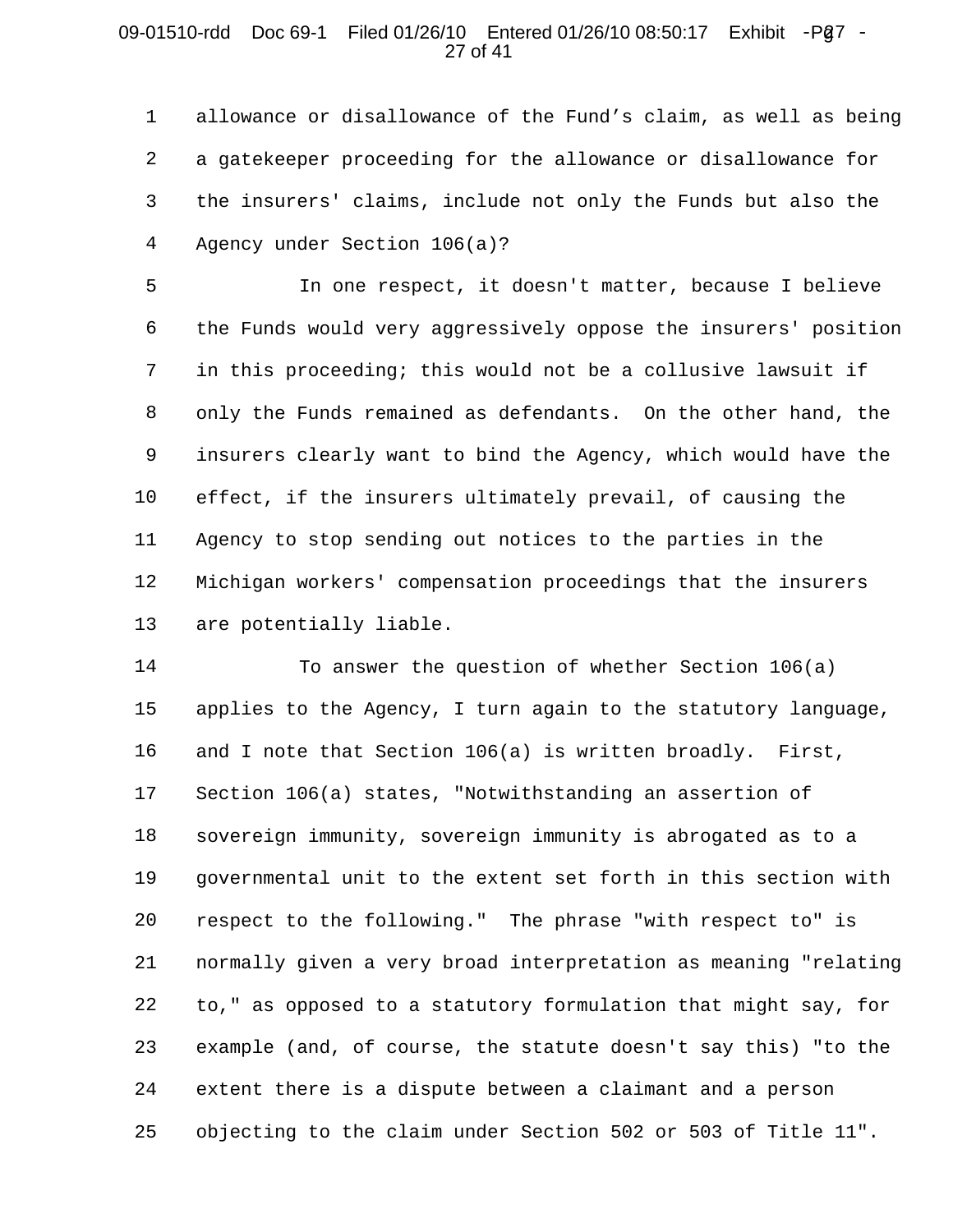#### 09-01510-rdd Doc 69-1 Filed 01/26/10 Entered 01/26/10 08:50:17 Exhibit -Pg8 -28 of 41

1 2 3 4 5 6 7 8 9 10 11 12 13 14 In addition, Section 106(a)(2) states, "The Court may hear and determine any issue arising with respect to the application of such sections to governmental units." Again, the statute's language is quite broad. And I believe, as previously noted, that this dispute arises with respect to the application of two of the enumerated sections, Bankruptcy Code Sections 502 and 503 to the Agency as a governmental unit, because the Agency is taking a position that could very well lead to the Fund's claim being disallowed. The Agency takes the position when it sends out the notices in connection with the workers' compensation actions that the insurers are potentially liable; if that liability is established, the Fund has acknowledged that its claim against Delphi won't be allowed.

15 16 17 18 19 20 21 22 23 24 25 So, based on my belief that Congress drafted section language broadly, within the constitutional limits delineated by Katz, I conclude that Section 106(a) abrogates sovereign immunity not only as to the Fund which has actually filed a claim against Delphi, but also as to the Agency. And, again, the determination of that claim (as well as the closely related claims of the insurers that depend, in the first instance, on a determination that the insurers are, as the Agency has asserted, liable under the respective policies) is clearly a core function at the heart of the Court's bankruptcy jurisdiction under the bankruptcy clause of the Constitution.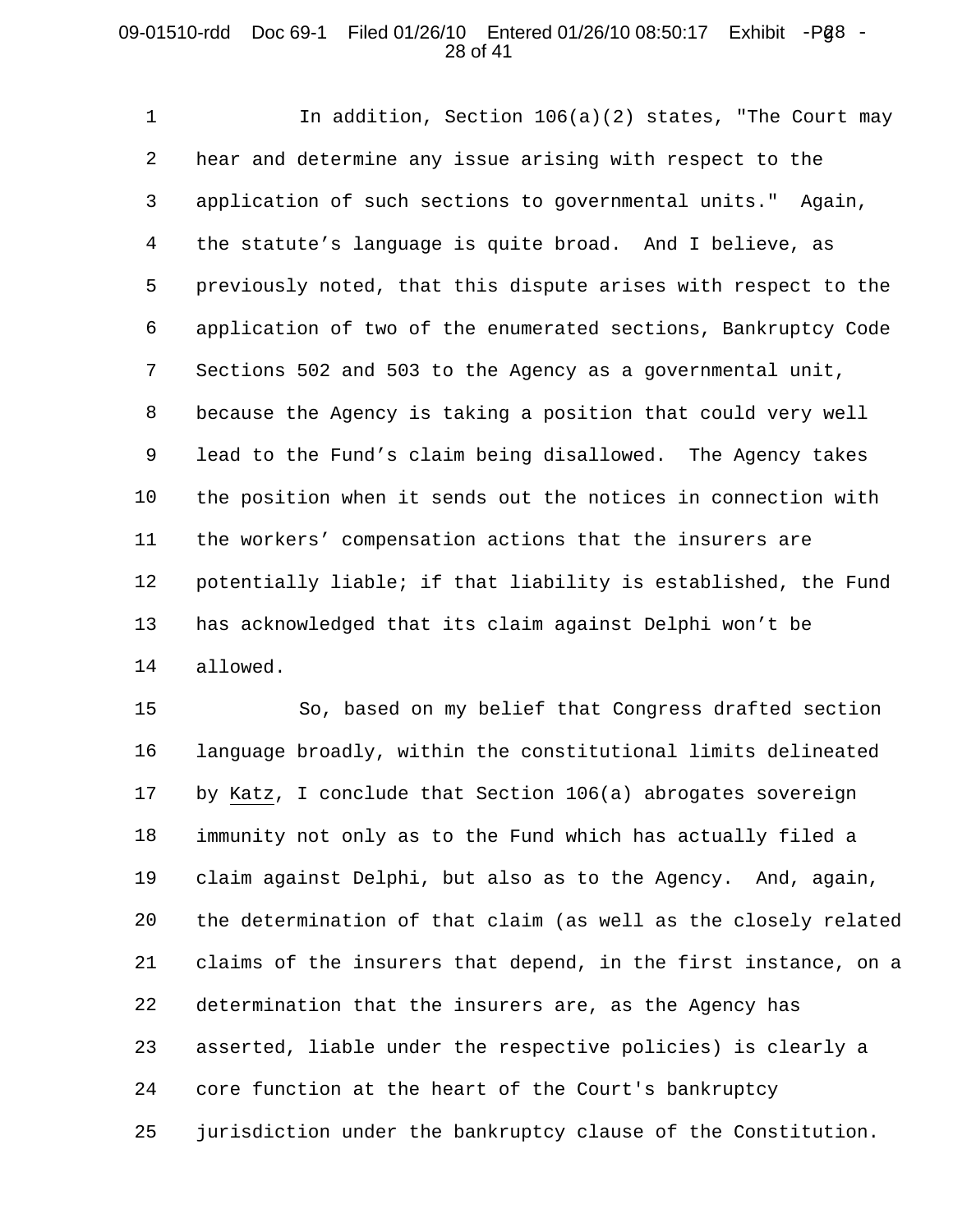#### 09-01510-rdd Doc 69-1 Filed 01/26/10 Entered 01/26/10 08:50:17 Exhibit -Pg9 -29 of 41

1 2 3 4 5 6 7 The Michigan defendants' other arguments may be more briefly dealt with. First, and I'm going out of order here, I should deal with their argument that this Court lacks jurisdiction over this adversary proceeding because this proceeding does not involve any of the enumerated issues to be determined in an adversary proceeding under Bankruptcy Rule 7001.

8 9 10 11 12 13 14 15 16 17 18 19 20 21 22 23 24 25 It's true that a claim objection does not need to be brought by way of an adversary proceeding, although the Court may incorporate the adversary proceeding rules in a contested matter, which would be the proper characterization of a claim objection under Bankruptcy Rule 9014(c). In addition (and, again, this has been clarified by the extensive discussion over this issue during oral argument and before I started to give my bench ruling today), this proceeding does, it appears to me, unfortunately involve the determination of the extent of an interest of the debtor in property, namely the extent of the insurance coverage under the Deductible policies and the Retention policies. The extent of coverage under those policies is an issue that the parties cannot stipulate out of this case, and, therefore, it would be covered by Rule 7001(2) as well as Rule 7001(d), which requires an adversary proceeding to be brought to obtain a declaratory judgment relating to any of the foregoing types of proceedings, including one under Rule 7001(2) to determine the extent of an interest of the debtor in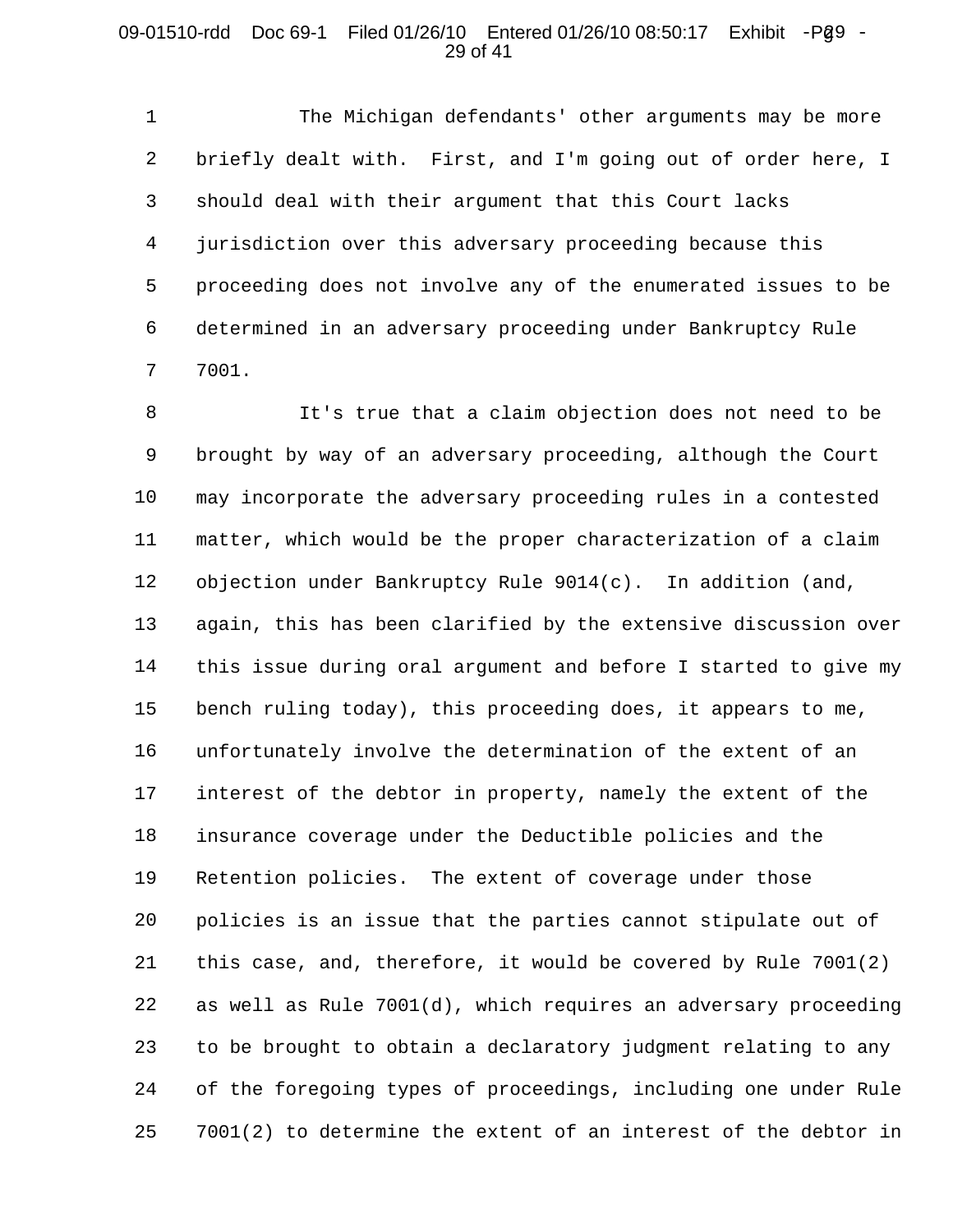## 09-01510-rdd Doc 69-1 Filed 01/26/10 Entered 01/26/10 08:50:17 Exhibit -P§0 -30 of 41

1 property.

2 3 4 5 6 7 8 That leads to the issue, raised by the Michigan defendants, of whether the Court should exercise its discretion not to take jurisdiction over this declaratory judgment action under the Declaratory Judgment Act. The Second Circuit has recognized five factors to be considered when a court determines whether to hear a declaratory judgment action under 28 U.S.C. § 2201.

9 10 11 12 13 14 15 16 17 18 19 20 21 22 23 24 25 The Second Circuit has consistently interpreted the permissive language of that section as a grant of authority to refuse to exercise jurisdiction over a declaratory action that they would otherwise be empowered to hear. Dow Jones & Company, Inc. v. Harrods Ltd., 346 F.3d 357, 359 (2d Cir. 2003). In that case the Second Circuit used a five-factor test to determine whether the Court should exercise such discretion, notwithstanding its jurisdiction, not to hear a declaratory judgment request. Those factors are whether the judgment will serve a useful purpose in clarifying or settling the legal issues involved; whether a judgment would finalize the controversy and offer relief from uncertainty; whether the proposed remedy is being used merely for "procedural fencing" or a "race to res judicata;" whether the use of a declaratory judgment would increase friction between sovereign legal systems or improperly encroach on the domain of a state court; and whether there is a better or more effective remedy. Id.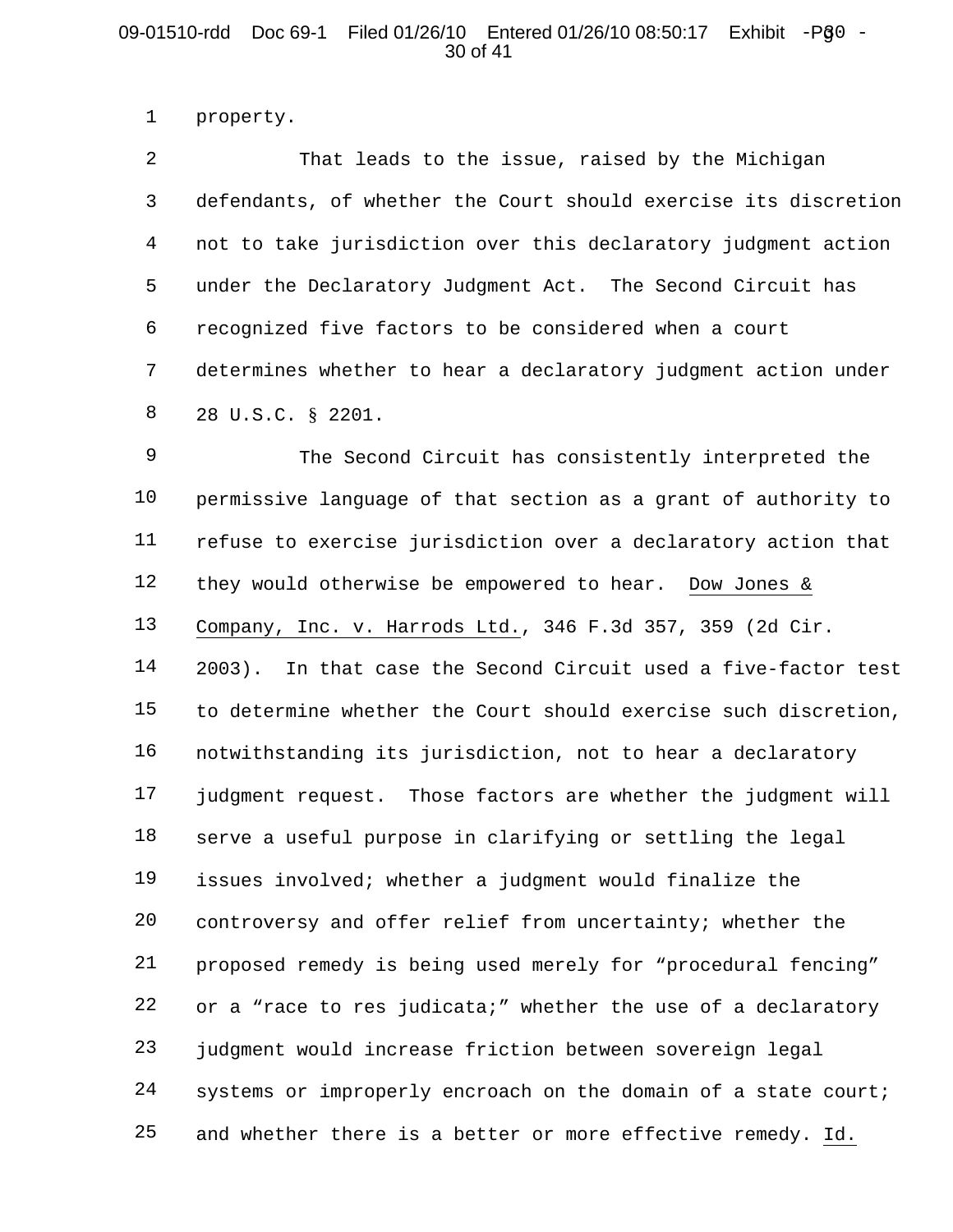## 09-01510-rdd Doc 69-1 Filed 01/26/10 Entered 01/26/10 08:50:17 Exhibit -Pg1 -31 of 41

1 2 3 4 5 6 7 8 9 10 11 12 13 14 15 The issue here, as well as the related issue of permissive abstention, is not an easy one for the Court, because, first and foremost, there are pending proceedings in Michigan, and, therefore, there is a potential for friction and/or inconsistent results if I retain jurisdiction of this action. On the other hand, until the Rule 5 proceeding was brought, the hundreds of actions in Michigan also all raised the possibility of inconsistent results, since I've been informed at oral argument that the Michigan tribunals (and I'm using that term not as a term of art but as a loose description of the Board of Magistrates that presides over those determinations) do not, as among themselves, follow stare decisis and only would follow the lead of the first to rule on the insurance coverage/Form 400s issues as a practical matter. Moreover, the Rule 5 proceeding was brought well after

16 17 18 19 20 21 22 23 24 25 this adversary proceeding was commenced, and, indeed, after a schedule had been set on both this motion to dismiss as well as a subsequent request for summary judgment by the insurers, which the Court would be hearing in January under the current schedule, a date I believe would preclude the determination of the Rule 5 proceeding in advance. Therefore, while I believe there would be friction between this Court and the state body, the friction is very clearly not of this Court's making, or, frankly, of the plaintiffs' making, in all respects. It would seem to me that, therefore, that I should not focus on the so-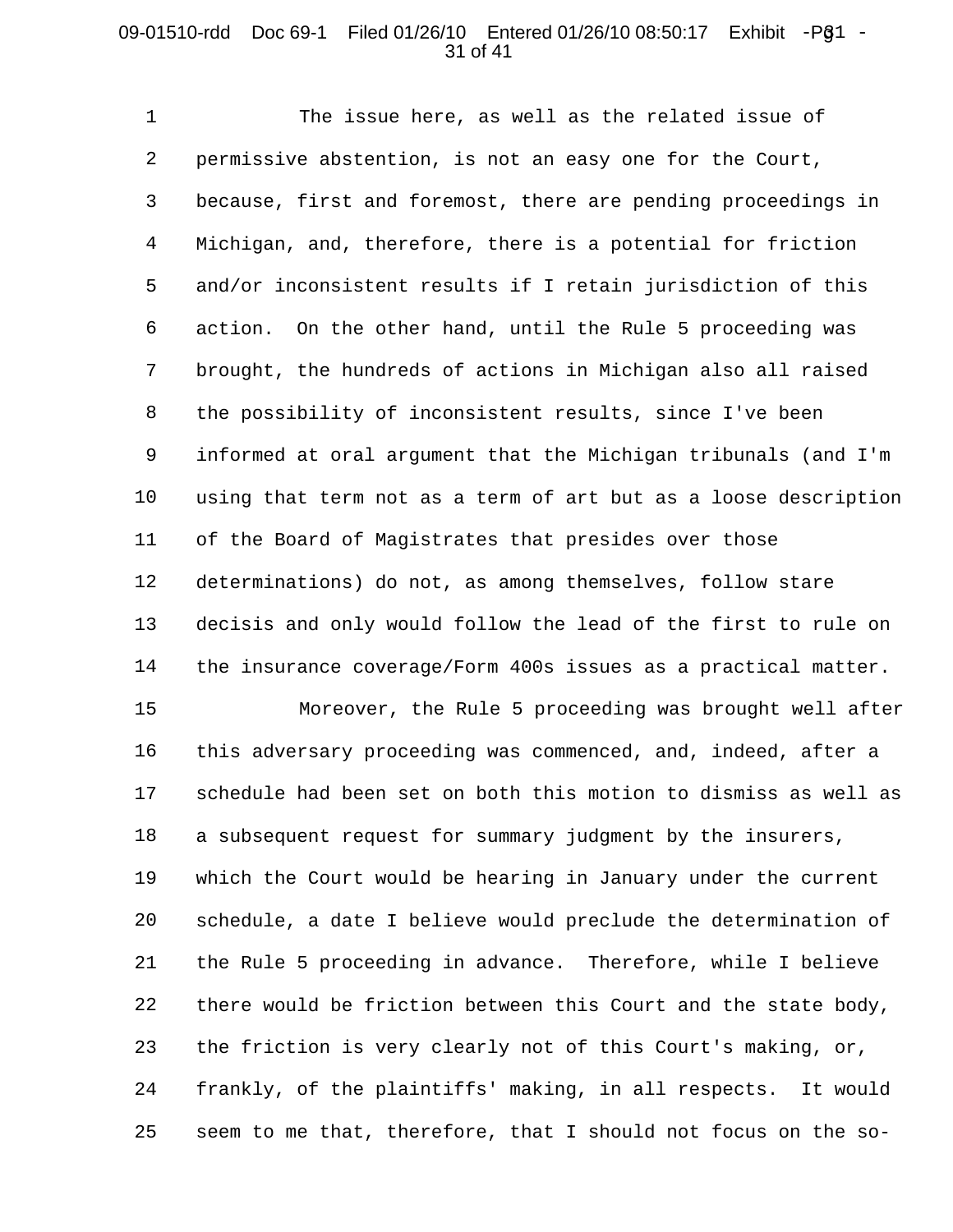#### 09-01510-rdd Doc 69-1 Filed 01/26/10 Entered 01/26/10 08:50:17 Exhibit -Pg2 -32 of 41

1 2 3 called "procedural fencing" factor or the "friction" factor but on whether ultimately the question is raised before me in a way that leads to the most final, useful and inclusive result.

4 5 6 7 8 9 10 11 Clearly the individual workers' compensation claimants are not parties to the adversary proceeding before me. On the other hand, it is clear to me from reading the Rule 5 pleading filed by the Agency, that it is the Agency, assisted by the Funds and their counsel, who will be taking the laboring oar in the Rule 5 proceeding, because the Michigan defendants are the originators of the theory that would subject the insurers to liability.

12 13 14 15 16 17 18 19 20 21 22 23 24 25 Moreover, as I noted at the beginning of this ruling, although this issue is not before me, DPH Holdings has taken the position that, to the extent that I find that the Michigan proceedings seek a determination of claims that ultimately would be assertable against the debtor, the Michigan proceedings would violate the Chapter 11 plan injunction. Again, I don't know, and therefore I have not determined, whether that would be the case, but it would seem to me that that issue would also need to be decided before the Rule 5 proceeding could go forward, or there would be a risk that the parties to the Rule 5 proceeding would be acting in contravention of an injunction, and, therefore, that the proceeding itself might be, or its result might be, void. So, therefore, weighing all of those factors, it seems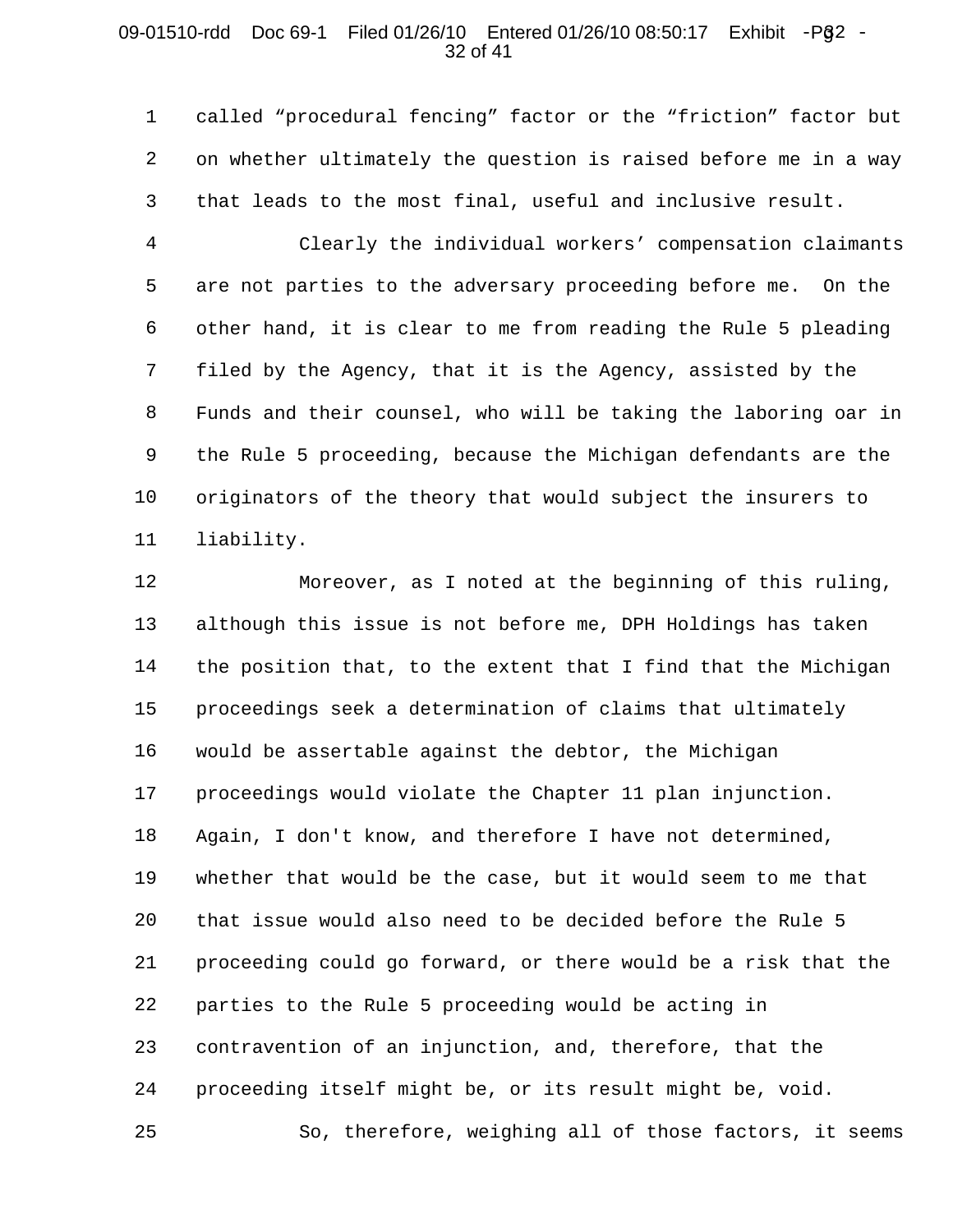#### 09-01510-rdd Doc 69-1 Filed 01/26/10 Entered 01/26/10 08:50:17 Exhibit -P§3 -33 of 41

1 2 3 4 5 6 7 8 9 to me that I'm not compelled to refrain from exercising jurisdiction under the Declaratory Judgment Act here, notwithstanding, as I've noted, the potential for friction with the Michigan workers' compensation system and the potential that, notwithstanding a ruling by me would bind the primary parties, the individual workers' compensation claimants would not necessarily be bound by any ruling on insurance coverage and the insurers' liability that I would ultimately issue in this case.

10 11 12 13 14 15 16 17 18 19 Of course, if I rule against the insurers they would be bound in subsequent litigation with the underlying workers' compensation claimants on that issue. Thus, the only issue of uncertainty as to the finality of the issues before me would be if I ruled in favor of the insurers. It would seem to me, however, based, again, upon the colloquy during oral argument, that at a minimum the judgment would serve a useful purpose in clarifying the legal issues and, in particular, whether in fact there would be a resulting claim against the debtor's estate, which of course, again, falls within my core jurisdiction.

20 21 22 So, all things considered, and weighing these issues carefully, I've determined that I should not refrain from exercising jurisdiction under the Declaratory Judgment Act.

23 24 25 A similar analysis applies to the issue of permissive abstention. But before turning to that issue, I should address first the issue of mandatory abstention under 28 U.S.C. §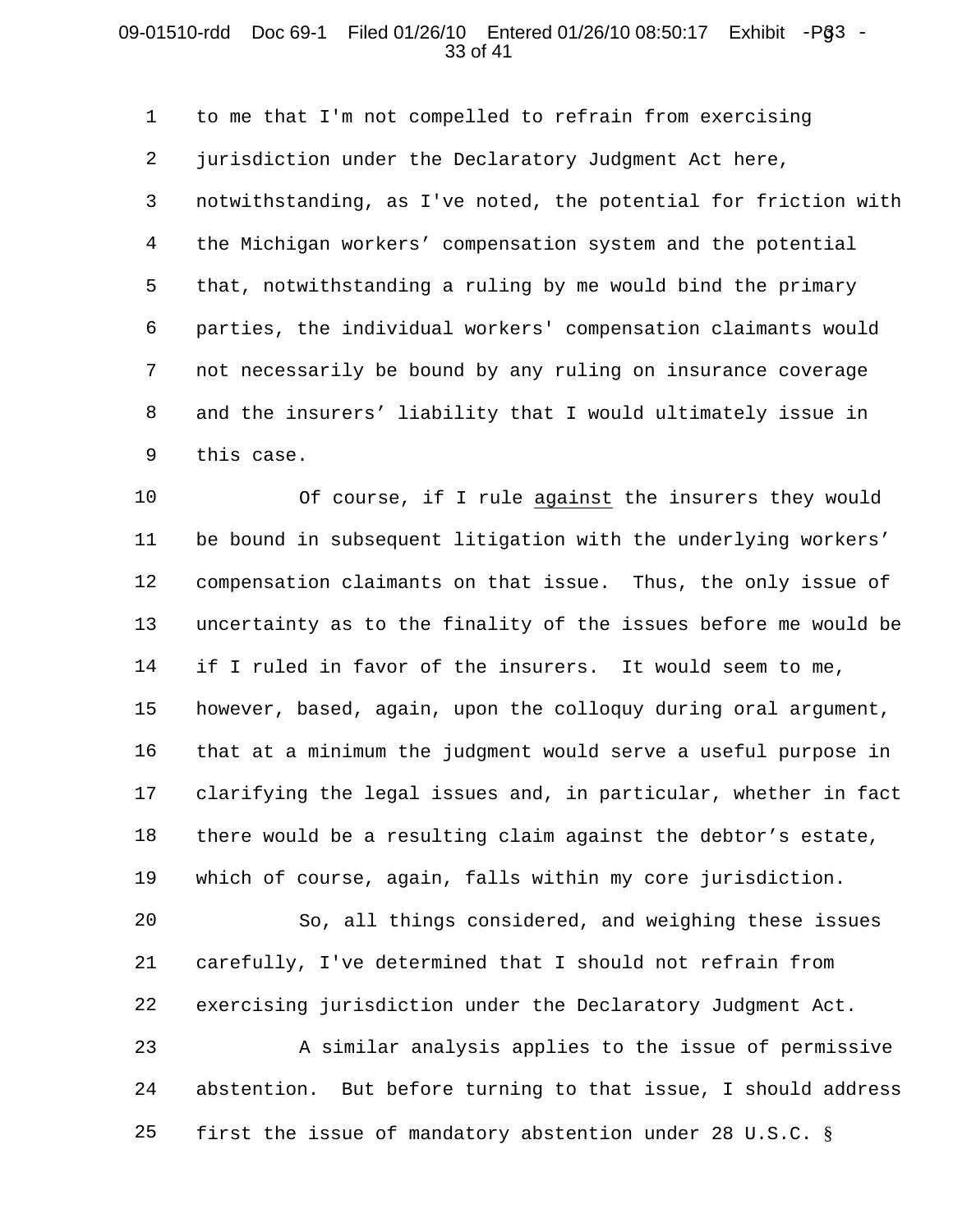#### 09-01510-rdd Doc 69-1 Filed 01/26/10 Entered 01/26/10 08:50:17 Exhibit -P§4 -34 of 41

1 2 3  $1334(c)(2)$ , which the Michigan defendants contend governs here and requires my abstention from presiding over this adversary proceeding.

4 5 6 7 8 9 10 11 12 13 14 15 16 17 They bear the burden of proof on that issue, and it has been determined that the factors that the courts in this jurisdiction have uniformly applied pursuant to the statute must be shown completely in the conjunctive for mandatory abstention to be imposed. That is, the Michigan defendants must show each of the following factors: the motion to abstain was timely; the proceeding before me is based on a state law claim; the action is related to but not arising in a bankruptcy case or arising under the Bankruptcy Code; 28 U.S.C. § 1334 provides the sole basis for federal jurisdiction; and another action is commenced in state court, and that action can be timely adjudicated in state court. See In re WorldCom, Inc. Securities Litigation, 293 B.R. 308, 331 (S.D.N.Y. 2003); In re Adelphia Communications Corp., 285 B.R. 127, 141 (Bankr.

18 S.D.N.Y. 2002).

19 20 21 22 23 24 25 I have focused on a couple of these provisions. I accept that the motion to abstain was timely; that the underlying action is governed by applicable non-bankruptcy law; and that the Court's jurisdiction over this action is premised upon 28 U.S.C. § 1334. I inquired during oral argument about whether the pending action can be timely adjudicated, and I also have focused on whether the action is related to but not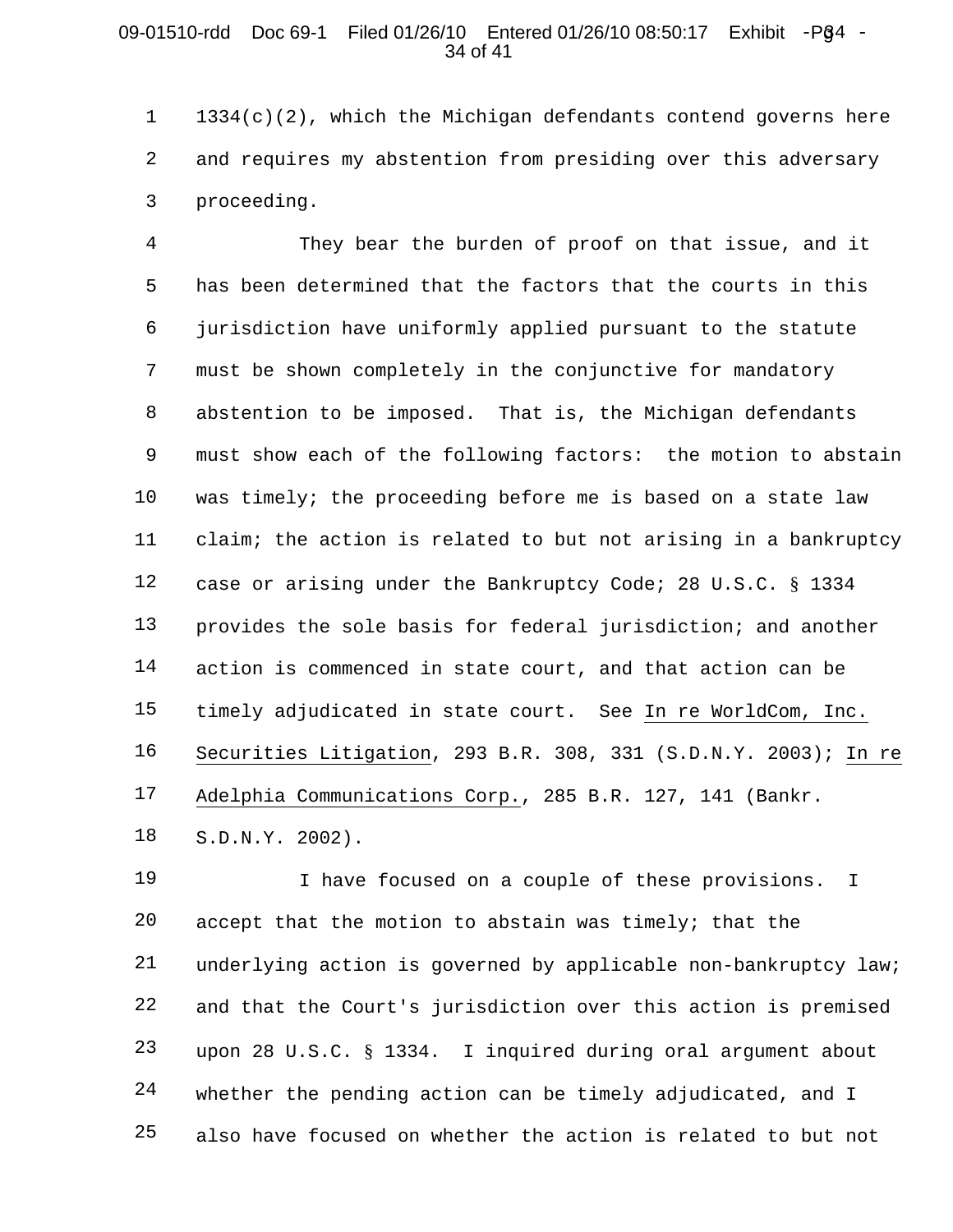#### 09-01510-rdd Doc 69-1 Filed 01/26/10 Entered 01/26/10 08:50:17 Exhibit -P§5 -35 of 41

1 2 arising in the bankruptcy case or arising under the Bankruptcy Code.

3 4 5 6 7 8 9 10 11 12 13 14 15 16 17 18 19 20 21 22 23 Before turning to those issues, I should note, however, that the identification of "an action pending" in a non-bankruptcy forum is an issue that courts view in different ways. Some courts have contended that the pending nonbankruptcy action in favor of which the bankruptcy court must abstain would have to be pending before the commencement of the adversary proceeding in the bankruptcy court. See, for example, In re Container Transp., Inc., 86 B.R. 804, 805 (E.D.Pa. 1988). However, other courts, including at least one district court in this District, have decided, based on the plain language of the statute, which does not speak to the timing of the commencement of the pending non-bankruptcy action vis a vis the commencement of the bankruptcy action, that the non-bankruptcy action only must be pending at the time of the motion to abstain. Langston Law Firm v. Mississippi, 410 B.R. 150, 155-56 (S.D.N.Y. 2008). I believe that's the better view, so I have included in my analysis not only the hundreds of pending workers' compensation proceedings, which, as I said, troubled me in that they're not subject to stare decisis, but also the Rule 5 proceeding that was commenced in mid-December after this proceeding.

24 25 I have explored with counsel for the Agency and counsel for the Funds whether that Rule 5 proceeding can be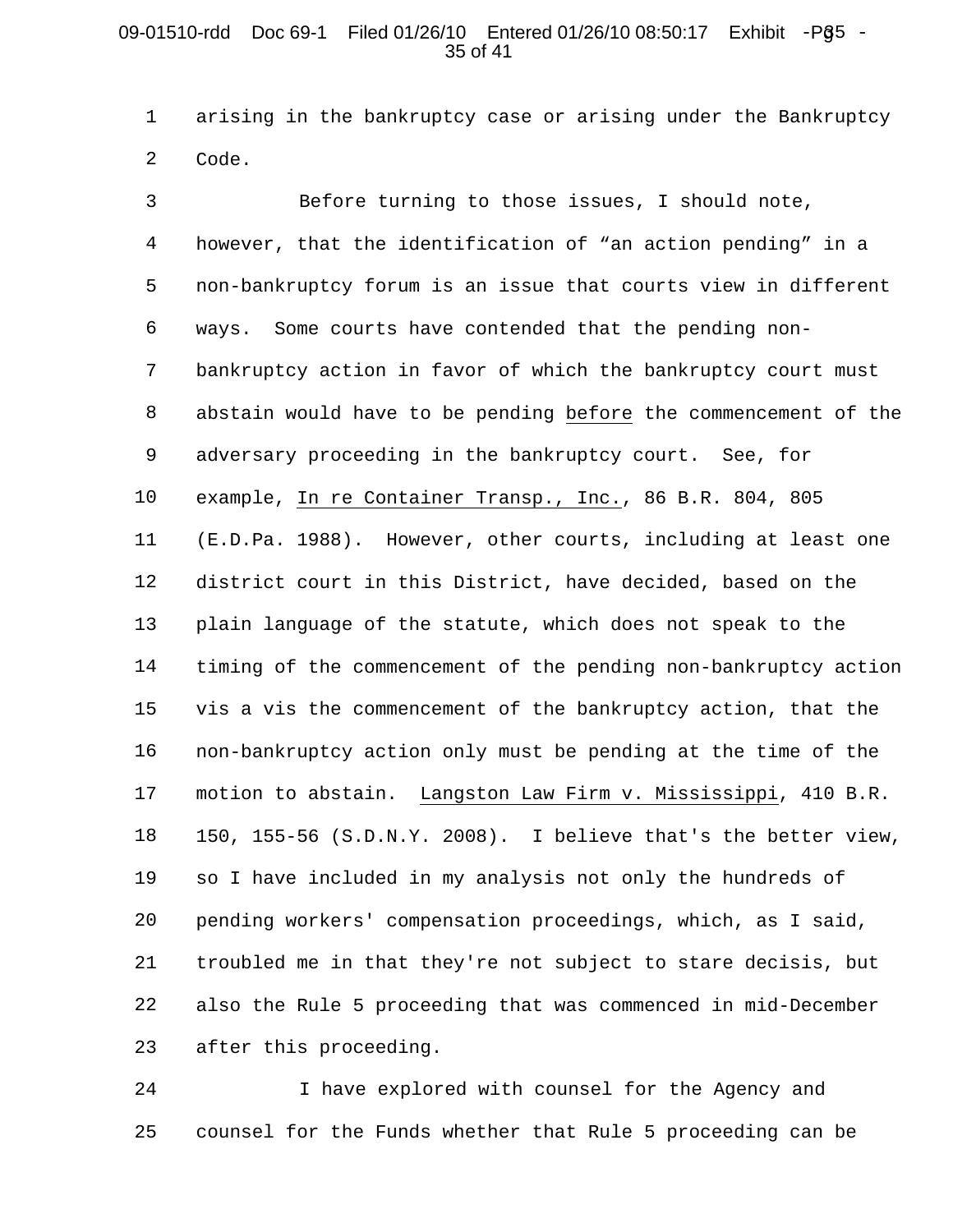#### 09-01510-rdd Doc 69-1 Filed 01/26/10 Entered 01/26/10 08:50:17 Exhibit -P§6 -36 of 41

1 2 3 4 5 6 timely adjudicated. Clearly it is in Michigan's interests to have the proceeding determined quickly, in that numerous former employees of Delphi are without workers' compensation coverage during the time it's pending. And it does appear to me that the Agency and the Funds have the ability to seek expedited relief in Michigan.

7 8 9 10 11 12 13 14 15 16 17 18 19 On the other hand, the Michigan appellate process (and I'm convinced that there would be an appeal of the Rule 5 proceeding regardless of its outcome) is lengthy and somewhat convoluted. In addition, the finality of the Rule 5 proceeding is complicated by the fact that the insurers have sought, in a colloquial term, mandamus to the state court, contending that the purpose of the Rule 5 proceeding is not covered by the applicable statute and that the issues it raises therefore should properly be before the Michigan state court, not a hearing officer selected by the Agency, who also, they contend, lacks the power even to consider the issue of reformation of the policies. The litigation of that issue also would delay any ultimate ruling.

20 21 22 23 24 25 Because the claims against Delphi's estate that ultimately would potentially devolve from a determination of these issues include administrative and priority claims, the prompt determination of these issues is very important to the outcome of the Chapter 11 case. As I have noted previously, cash is in short supply for this debtor, and the need to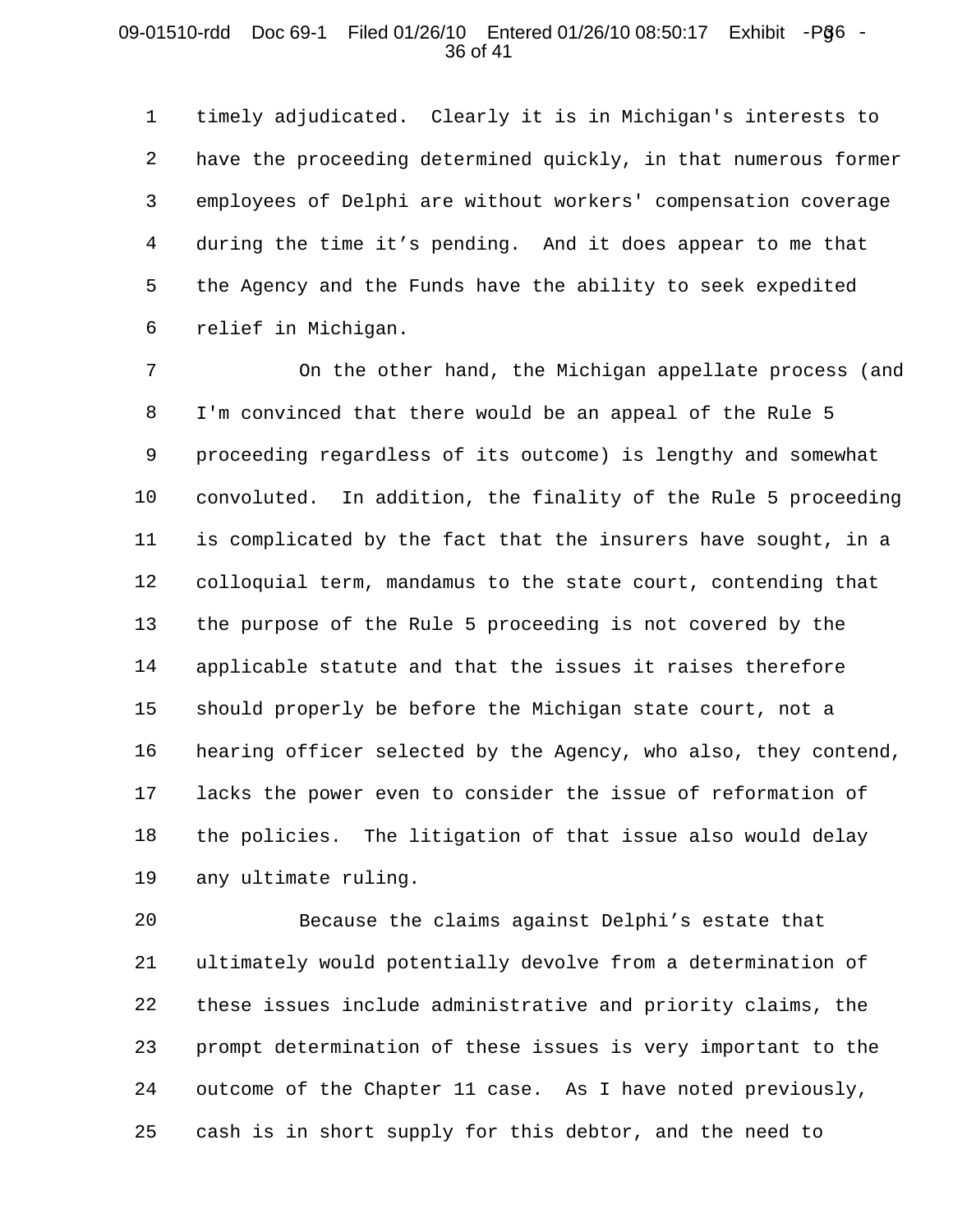## 09-01510-rdd Doc 69-1 Filed 01/26/10 Entered 01/26/10 08:50:17 Exhibit -P§7 -37 of 41

1 2 3 4 5 reserve significant cash will significantly constrain this debtor and potentially affect its ability to perform under the Chapter 11 plan, which requires administrative claims to be paid in full in cash unless the claimants themselves agree to a different treatment, which they've clearly not done.

6 7 8 So, I do have some real concern over whether the Rule 5 proceeding can be timely adjudicated in the context of this Chapter 11 case.

9 10 11 12 13 14 15 But, more importantly, I believe that, as I've said before, the underlying action here is a core proceeding; that is, it is more than related to this bankruptcy case; it really arises under the Bankruptcy Code, for the reasons I've previously stated. Because that mandatory abstention factor (as laid out in WorldCom and Adelphia) is not met, therefore, mandatory abstention would not lie.

16 17 18 19 20 21 22 23 24 That leaves the issue of permissive abstention under 28 U.S.C. § 1334(c)(1). The courts are clear that "federal courts should be sparing in the exercise of discretionary abstention and that they have a duty to exercise their jurisdiction, barring extraordinary circumstances." Metromedia Fiber Network, Inc. v. Various State and Local Taxing Authorities, 299 B.R. 251, 280 (Bankr. S.D.N.Y. 2003), quoting Texaco Inc. v. Sanders (In re Texaco Inc.), 182 B.R. 937, 946 (Bankr. S.D.N.Y. 1995).

25 The courts have developed twelve factors for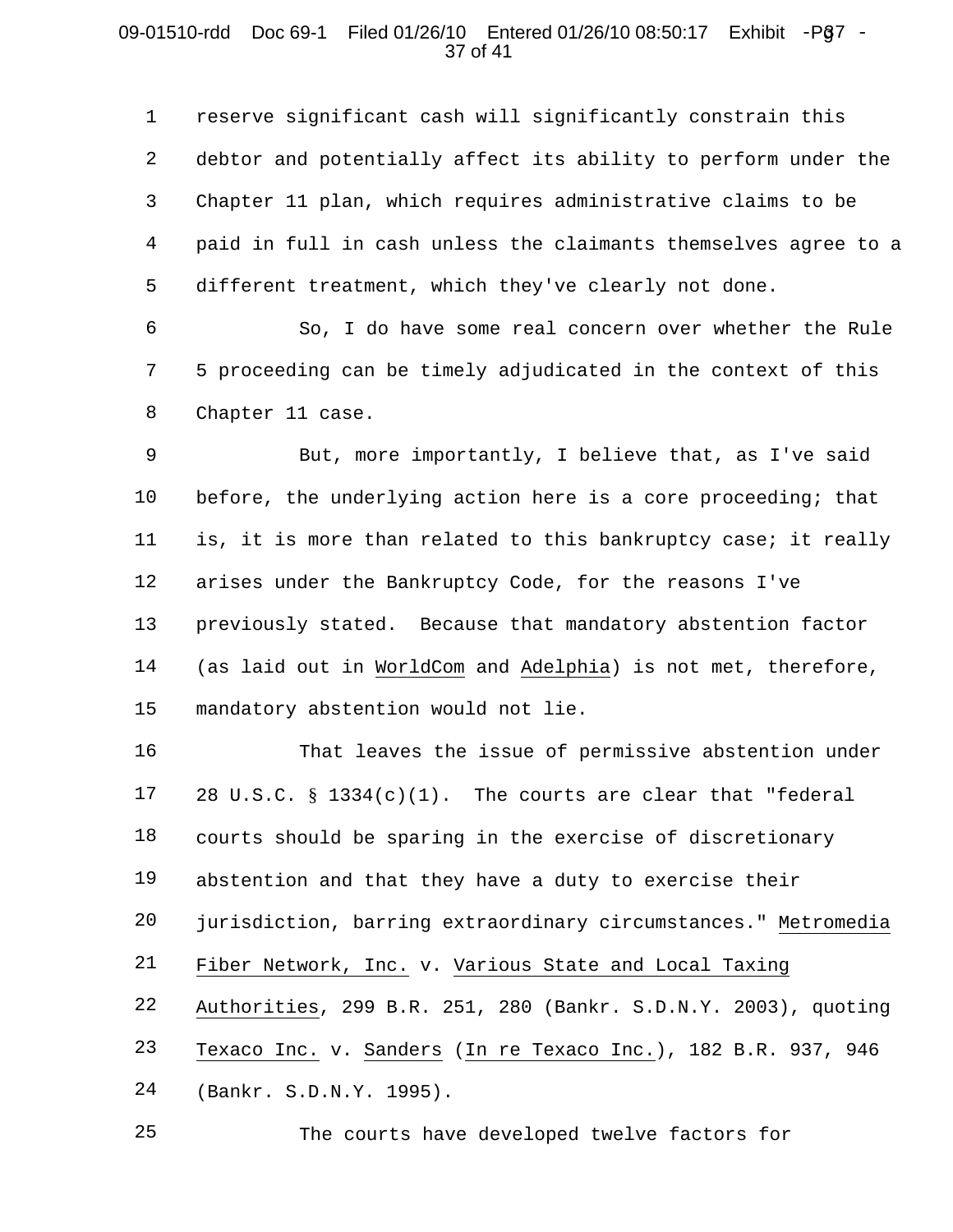## 09-01510-rdd Doc 69-1 Filed 01/26/10 Entered 01/26/10 08:50:17 Exhibit -P§8 -38 of 41

1 2 3 4 5 6 7 8 9 10 11 12 13 14 15 16 17 18 19 20 21 22 23 24 25 consideration when deciding whether permissive abstention under 28 U.S.C. § 1334(c)(1) should be ordered. Those factors, however, are heavily weighted, or should be viewed with an eye that heavily weighs them, in favor of the exercise of jurisdiction. In re Ionosphere Clubs, Inc., 108 B.R. 951, 954 (Bankr. S.D.N.Y. 1989). They are the effect, or lack thereof, on the efficient administration of the estate if a court recommends abstention; the extent to which non-bankruptcy law issues predominate over bankruptcy issues; the difficult or unsettled nature of the applicable non-bankruptcy law; the presence of a related proceeding commenced in state court or other non-bankruptcy court; the jurisdictional basis, if any, other than the 28 U.S.C. § 1334; the degree of relatedness or remoteness of the proceeding to the main bankruptcy case; the substance, rather than form, of an asserted core proceeding; the feasibility of severing non-bankruptcy law claims from core bankruptcy matters to allow judgments to be entered in nonbankruptcy court, with enforcement left to the bankruptcy court; the burden on the bankruptcy court's docket; the likelihood that the commencement of the proceeding in a bankruptcy court involves forum shopping by one of the parties; the existence of a right to a jury trial; and the presence in the proceeding of non-debtor parties. See, for example, In re Cody, Inc., 281 B.R. 182, 190 (S.D.N.Y. 2002); In re Calpine Corp., 361 B.R. 665, 669 (Bankr. S.D.N.Y. 2007).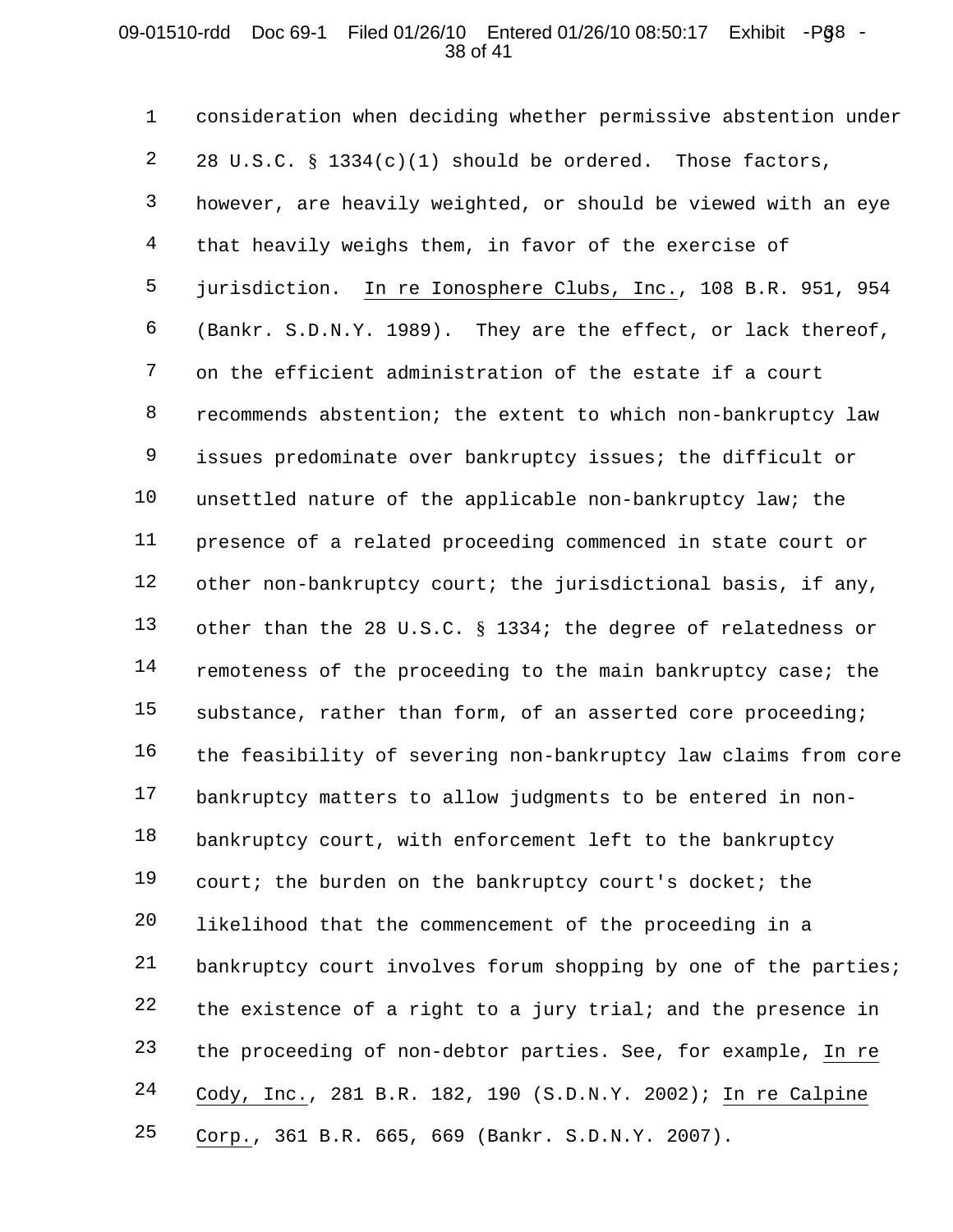### 09-01510-rdd Doc 69-1 Filed 01/26/10 Entered 01/26/10 08:50:17 Exhibit -P§9 -39 of 41

1 2 3 4 5 6 7 8 9 10 11 12 13 14 Here, as I've noted repeatedly, I have previously focused on whether non-bankruptcy law claims could be severed from core bankruptcy matters, to permit those non-bankruptcy matters that would not lead to the allowance or disallowance of claims to go forward in Michigan. It appears, however, that effort (although the parties, I believe, undertook it in good faith) did not bear fruit. And I believe that I am left with, again, the exercise of core bankruptcy jurisdiction, given that, again, the issues in this proceeding would set the table for (and even potentially determine) the issue of the allowance of the insurers' and/or the Fund's claims against Delphi. That clearly affects the efficient administration of the estate, as I've noted in discussing the timeliness issue with regard to mandatory abstention.

15 16 17 18 19 20 21 22 The Michigan defendants argue that the issues here are solely state law issues, which in fact they are, and, therefore, that I should abstain on that basis. They also go further and state that those issues are so central to the Michigan workers' compensation scheme that they implicate the Burford abstention doctrine under Burford v. Sun Oil Company, 319 U.S. 315 (1943), and I've considered that argument carefully.

23 24 25 Clearly, the issues are important to the State of Michigan. However, they are issues that involve interpretation of Michigan statutes that both parties believe can be decided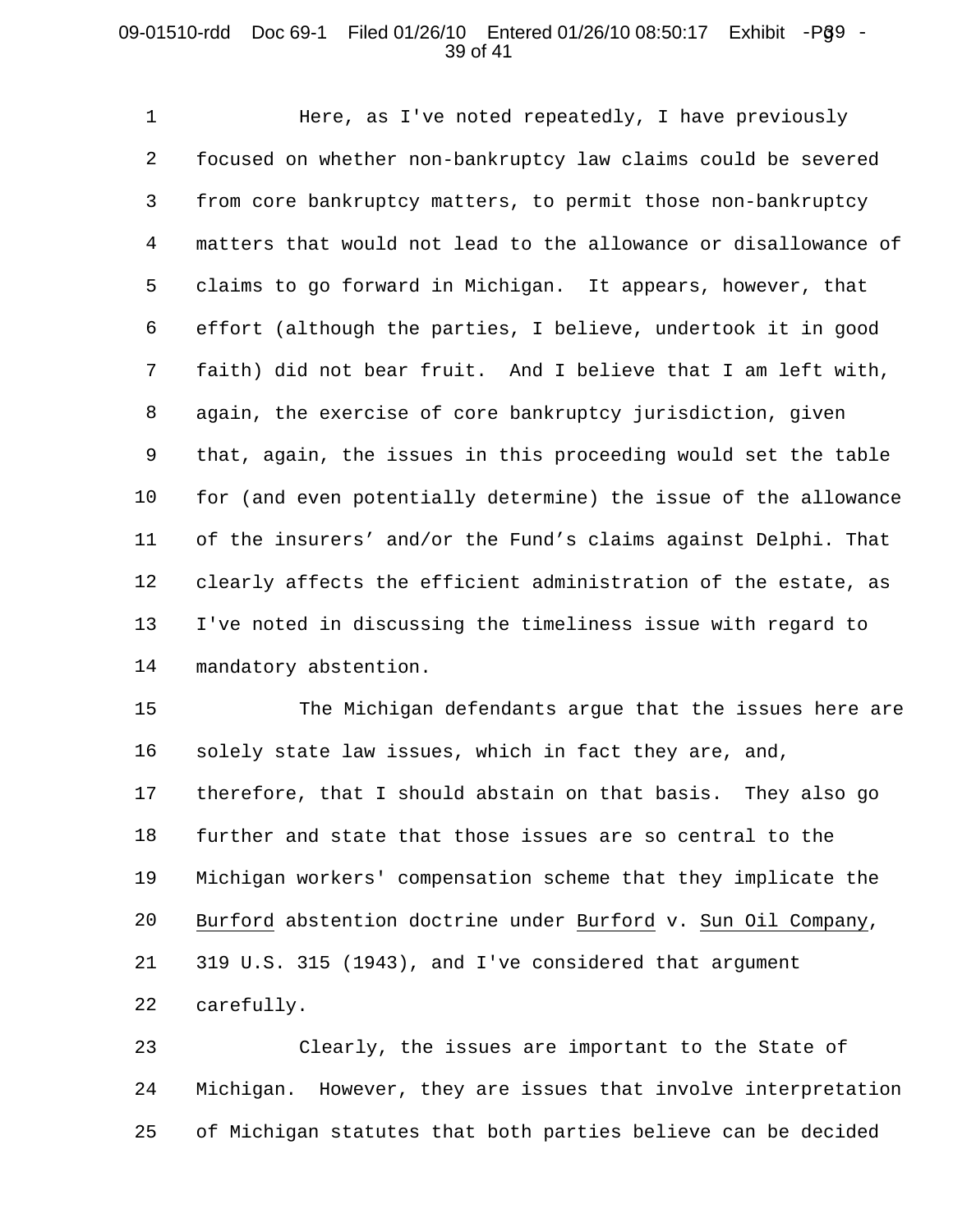#### 09-01510-rdd Doc 69-1 Filed 01/26/10 Entered 01/26/10 08:50:17 Exhibit -Pg0 -40 of 41

1 2 3 4 5 readily, the Michigan defendants on a Rule 12(b)(6) basis and the insurance company plaintiffs on a summary judgment basis. Moreover, this Court like bankruptcy courts across the country routinely determines non-bankruptcy law issues when it determines the allowability of claims.

6 7 8 9 10 11 12 13 14 I do not believe that the issues before me in this proceeding, were I to keep it, would be so tied up in the operation of the Michigan workers' compensation scheme that the Burford doctrine would apply, nor do I believe that there is, at a high level, an impending determination by the courts in Michigan that I should defer to. (At one point it appeared that that would be the case, given the existence of the Nyhuis litigation before the Michigan Court of Appeals, but at oral argument I was informed that that litigation had settled.)

15 16 17 18 19 20 21 22 23 Therefore, it would appear to me (although, again, the issue is not a simple one) that the factors that I've listed do not weigh heavily in favor of permissive abstention; rather, they are, at best, balanced. And, given the core nature of this dispute, my confidence that I can determine it quickly, and the importance of the dispute, at least insofar as it pertains to the insurers' and the Fund's administrative claims against Delphi, I will not exercise my discretion to abstain in favor of the Rule 5 proceeding.

24 25 It may be that once I deal with the Michigan defendants' Rule 12(b)(6) motion and the insurers' pending